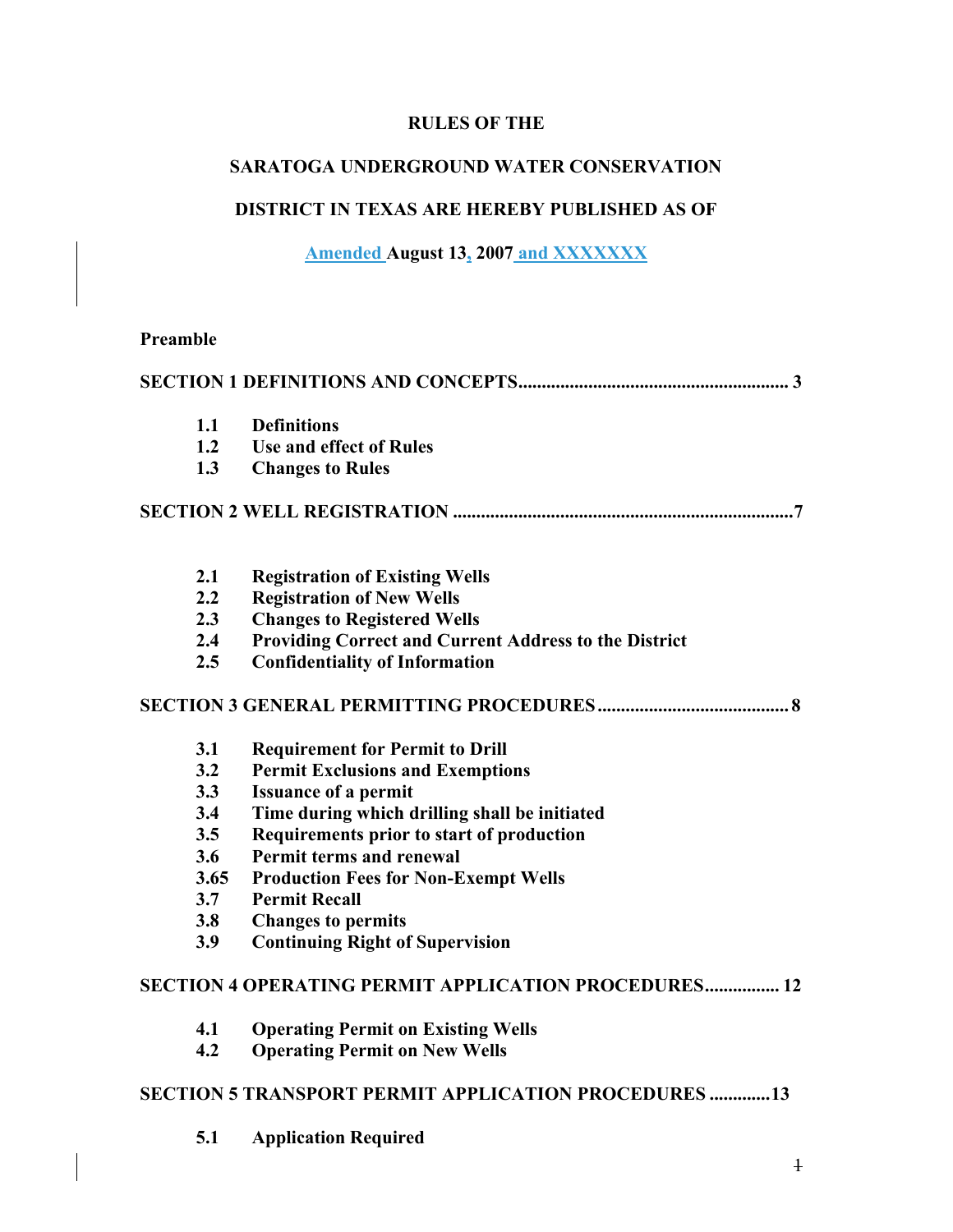| 5.2 | <b>Exceptions</b> |
|-----|-------------------|
|-----|-------------------|

- **5.3 Application Procedure**
- **5.4 Export Fee**
- **5.5 Board Approval**
- **5.6 Transport Permit Terms and Conditions**
- **5.7 Transport Permit Amendments**

### **SECTION 6 WELL STANDARDS AND SPACING REQUIREMENTS…….16**

| 6.1  | <b>Well Construction Standards</b>                                    |  |  |  |  |  |  |
|------|-----------------------------------------------------------------------|--|--|--|--|--|--|
| 6.2  | Persons authorized to drill wells and install pumps                   |  |  |  |  |  |  |
| 6.3  | <b>Sealing of Wells</b>                                               |  |  |  |  |  |  |
| 6.4  | <b>Well Spacing Requirements</b>                                      |  |  |  |  |  |  |
| 6.5  | <b>Exceptions to Spacing Requirements</b>                             |  |  |  |  |  |  |
| 6.6  | <b>Well and Property Access</b>                                       |  |  |  |  |  |  |
|      |                                                                       |  |  |  |  |  |  |
| 7.1  | <b>Designation of Conservation Measures</b>                           |  |  |  |  |  |  |
| 7.2  | <b>Groundwater Monitoring Program</b>                                 |  |  |  |  |  |  |
|      |                                                                       |  |  |  |  |  |  |
| 8.1  | <b>Identification of a Critical Groundwater Depletion Area (CGDA)</b> |  |  |  |  |  |  |
| 8.2  | <b>Procedures Following Establishment of a CGDA</b>                   |  |  |  |  |  |  |
| 8.3  | <b>Reporting Requirements</b>                                         |  |  |  |  |  |  |
| 8.4  | <b>Requests for Temporary Change in Water Allocation</b>              |  |  |  |  |  |  |
|      |                                                                       |  |  |  |  |  |  |
| 9.1  | <b>General Rules of Procedure for Hearings</b>                        |  |  |  |  |  |  |
| 9.2  | <b>Protests</b>                                                       |  |  |  |  |  |  |
| 9.3  | <b>Final Order of the Board</b>                                       |  |  |  |  |  |  |
| 9.4  | Rehearing                                                             |  |  |  |  |  |  |
|      |                                                                       |  |  |  |  |  |  |
| 10.1 | <b>General Enforcement of Rules</b>                                   |  |  |  |  |  |  |
| 10.2 | <b>Enforcement of Rules in Court</b>                                  |  |  |  |  |  |  |
|      |                                                                       |  |  |  |  |  |  |
| 11.1 | <b>Permit Application Fees and Other Fees</b>                         |  |  |  |  |  |  |
| 11.2 | <b>Funding of District</b>                                            |  |  |  |  |  |  |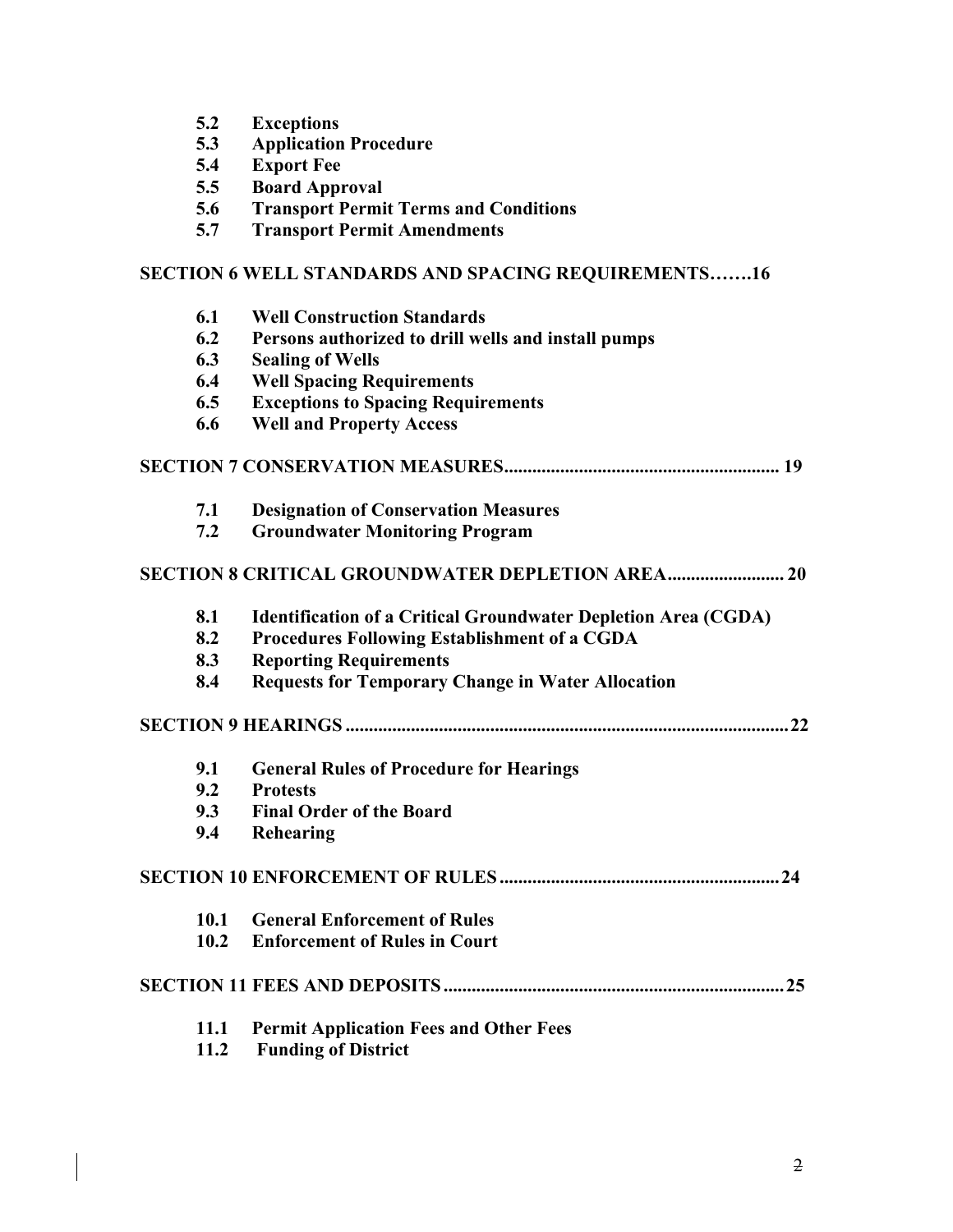#### **PREAMBLE**

In accordance with the terms and provisions of Article XVI Section 59 of the Constitution of Texas and Chapters 36 of the Texas Water Code, the following rules are hereby ratified and adopted by the Saratoga Underground Water Conservation District. All references herein citing sections of the Texas Water Code Chapter 36 as authority shall be shown as sections or subsections of said Code, i.e. (36.113) shall reference Section 36.113 of the Texas Water Code. Nothing in these rules shall be construed as depriving or divesting the right of ownership as recognized by Section 36.002 of the Texas Water Code.

The rules, regulations and modes of procedure herein contained are and have been adopted for the purpose of simplifying procedure, avoiding delays, saving expense, and facilitating the administration of the ground water laws of the State by the District.

#### **SECTION 1 – DEFINITIONS AND CONCEPTS**

#### **1.1 Definitions**

Unless the context hereof indicates a contrary meaning, the words hereinafter defined, either capitalized or uncapitalized, shall have the following meaning in these rules:

- (a) "Exempt well" shall mean a well that is exempt from permitting under Section 3.2.
- (b) A "Non-exempt" well shall mean a well that is not exempt from permitting under Section 3.2
- (c) "Abandoned Well" shall mean a well that has not been used for twelve consecutive months. A well is considered to be in use in the following cases:

(1) A non-deteriorated well which contains the casing, pump and pump column in good condition; or

- (2) A non- deteriorated well which has been capped.
- (d) An "Aggregate Well" shall mean more than one well whose combined total production is aggregated for permitting purposes. Transport wells may not include aggregated wells.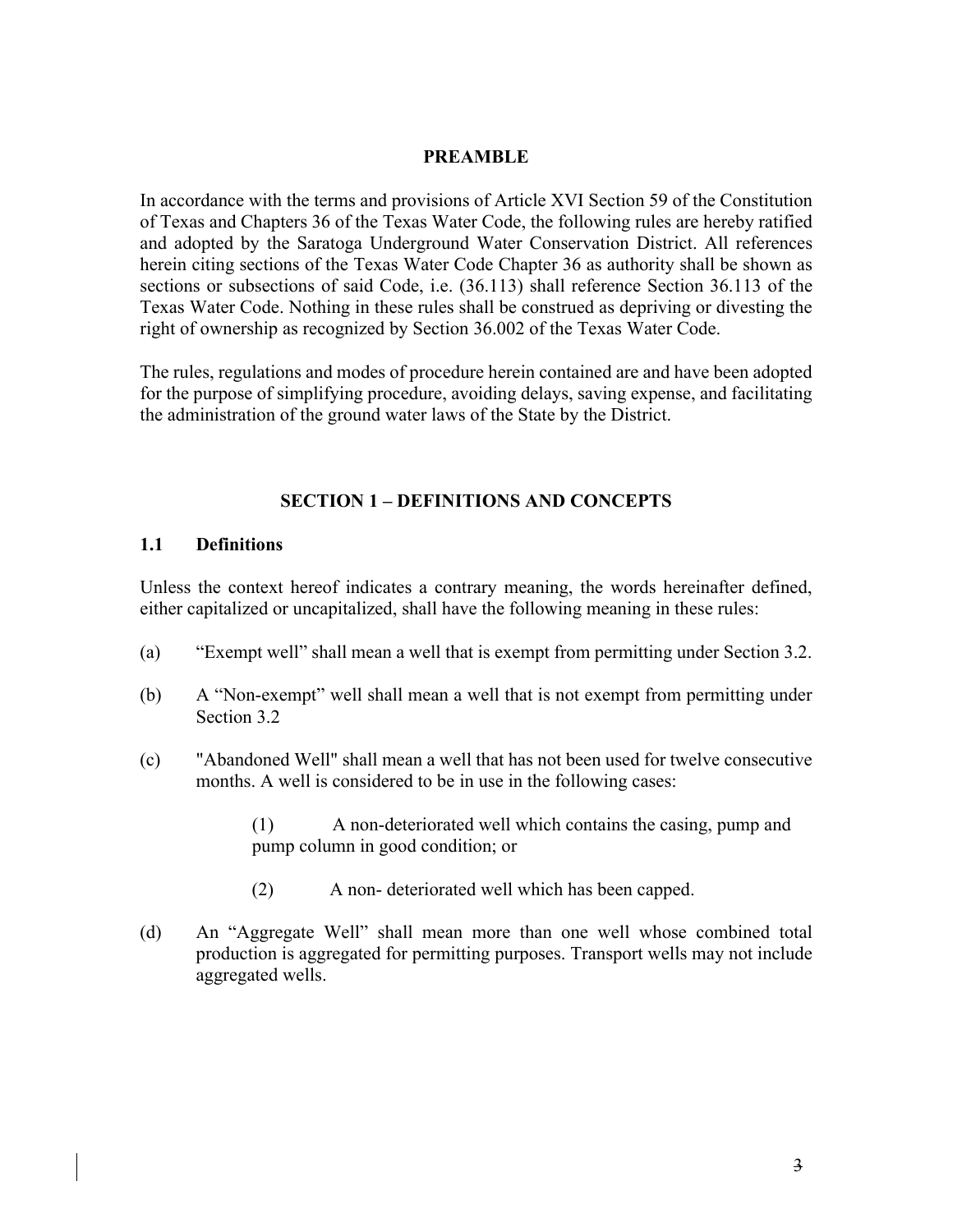- (e) "Applicant" shall be the owner of the land on which the well or proposed well is located, unless the landowner authorizes another person to own the permit or registration.
- (f) "Beneficial Use" or "Beneficial Purpose" shall mean use for:

(1) agricultural, gardening, domestic, stock raising, municipal, mining, manufacturing, industrial, commercial, recreational, or pleasure purposes;

(2) exploring for, producing, handling, or treating oil, gas, sulphur, or other minerals; or

(3) any other purpose that is useful and beneficial to the user that does not commit waste as defined in this rule.

- (g) "Board" shall mean the Board of Directors of the Saratoga Underground Water Conservation District.
- (h) "Casing" shall mean a tubular watertight structure installed in an excavated or drilled hole to maintain the well opening.
	- (i) A "Completed Well" is a well that has been drilled, equipped and is ready to pump water.

(j) "Conservation" shall mean those practices, techniques, and technologies that will reduce the consumption of water, reduce the loss or waste of water, improve the efficiency in the use of water, or increase the recycling and reuse of water.

- $(k)$  "Deteriorated Well" shall mean a well, the condition of which will cause, or is likely to, based on judgment of the Board, cause pollution of any water in the District.
- (k)(l) "Desired Future Conditions" means a quantitative description, adopted in accordance with Section 36.108 of the Texas Water Code, of the desired condition of the groundwater resources at one or more specified future times.
- (m) "District" shall mean the Saratoga Underground Water Conservation District. When applications, reports, and other papers are required to be filed or sent to "the District" this means the District's headquarters in Lampasas, Texas. When these Rules state that an action is taken by "the District", such action may be taken by the Board.
- (n) "Domestic use" means the use of groundwater by an individual or a household to support essential domestic activity. Such use includes water for: drinking, washing, or culinary purposes; use by multiple households that do not qualify as a Public Water System as defined in these Rules, as long as there is no consideration given or received, as set forth herein; residential landscape watering of no more than one (1) acre contiguous to one (1) residence; irrigation of a family garden and/or family orchard; recreation limited to the filling of residential swimming pools and hot tubs;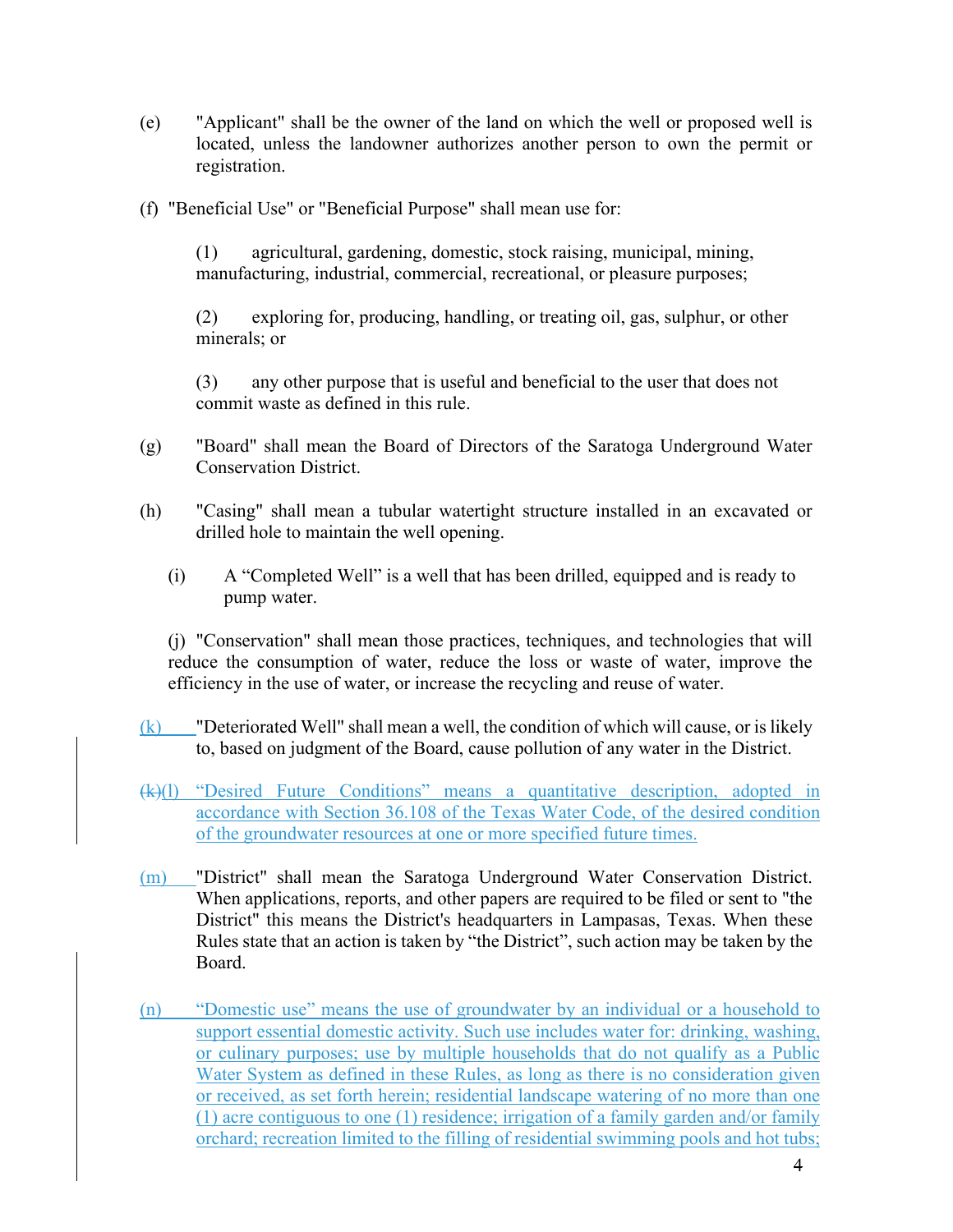or for watering of domestic animals. Domestic use does not include the following types of use: water used to support activities for which consideration is given or received or for which the product of the activity is sold; use by or for a Public Water System; irrigation of crops in fields or pastures; or water used for open-loop residential geothermal systems, but does include water for closed-loop residential geothermal systems.

- $\bigoplus$ (0) "Driller's Log" shall mean a record, made at the time of drilling, showing the depth, thickness, character of the different strata penetrated, and location of water- bearing strata, as well as the depth, size, and character of casing installed.
- $\frac{m(n)}{n}$  "Flow monitoring device" shall mean an electrical or mechanical register that incorporates both a digit totalizer and instantaneous flow-rate indicator utilizing generally accepted units (i.e. gallons, acre feet, or acre inches).
- $\frac{f(n)(q)}{n}$  "Groundwater" shall mean water percolating below the earth's surface within the District, but shall not include water produced with oil in the production of oil and gas.
- (r) "Licensed Water Well Driller" shall mean any person who holds a license issued by the State of Texas pursuant to the provisions of the Texas Water Well Drillers Act, as amended, and the substantive rules of the Water Well Drillers Board, or its successors.
- $\left(\Theta\right)(s)$  "Modeled Available Groundwater" means the amount of water that the Executive Administrator of the Texas Water Development Board determines may be produced on an average annual basis to achieve a Desired Future Condition established for the groundwater resources in the District.
- $\frac{(\mathbf{p})(t)}{(\mathbf{p})(t)}$  "Permit" shall mean a drilling and production permit as described, as applicable, in Rules 3, 4 and 5.
- $\left(\frac{q}{q}\right)(u)$  "Person" shall mean and include any individual, partnership, firm, corporation, entity, municipal corporation, unincorporated area, government, or governmental subdivisions or agency, business trust, estate, trust, or any other legal entity or association.
- $(v)$  "Pollution" shall mean the alteration of the physical, thermal, chemical, or biological quality of, or the contamination of, any water in the District, that renders the water harmful, detrimental, or injurious to humans, animal life, vegetation, or property; or to public health, safety, or welfare; or impairs the usefulness of the water for any lawful or reasonable purpose.
- (r)(w) "Public Water System" or "PWS" means a system for the provision to the public of water for human consumption through pipes or other constructed conveyances, which includes all uses described under the definition for "drinking water" in 30 Texas Administrative Code, Section 290.38. Such a system must have at least 15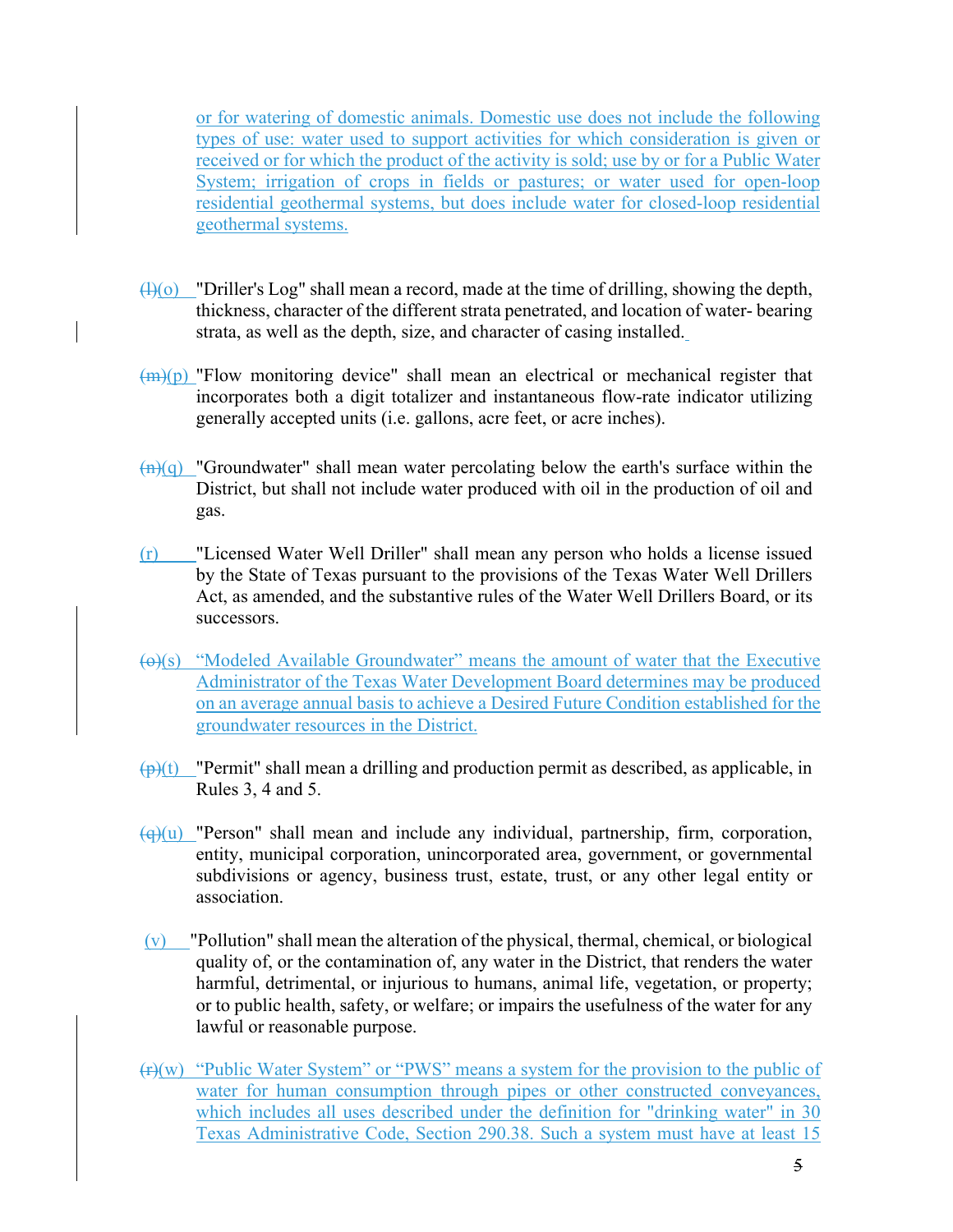service connections or serve at least 25 individuals at least 60 days out of the year. This term includes any collection, treatment, storage, and distribution facilities under the control of the operator of such system and used primarily in connection with such system, and any collection or pretreatment storage facilities not under such control which are used primarily in connection with such system. Two or more systems with each having a potential to serve less than 15 connections or less than 25 individuals but owned by the same person, firm, or corporation and located on adjacent land will be considered a public water system when the total potential service connections in the combined systems are 15 or greater or if the total number of individuals served by the combined systems total 25 or greater at least 60 days out of the year. Without excluding other meanings of the terms "individual" or "served," an individual shall be deemed to be served by a water system if he lives in, uses as his place of employment, or works in a place to which drinking water is supplied from the system.

- (x) "Registered Well" shall mean any well registered with the District as required by District rules, and any well drilled prior to January 1, 2021 that is registered with an agency of the State of Texas based upon rules related to water wells, including but not limited to the Texas Department of Licensing and Regulation, the Texas Commission on Environmental Quality, or the Texas Water Development Board.
- $(\frac{1}{s})(y)$  A "Replacement Well" is a well that is drilled to replace the production of an existing well. For non-exempt wells, in order to be considered a replacement well, the existing well must be capped or plugged in accordance with 6.2. For exempt wells, the existing well can continue in production as long as the pumping capability of the existing and replacement well is not more than 17.36 gallons per minute.
- $(t)(z)$  "Underground Water Reservoir" shall mean water suitable for agricultural, gardening, public supply, domestic, or stock raising uses, percolating below the earth's surface in the District.

 $(u)(aa)$ The word "Waste" as used herein shall mean any one or more of the following:

- (1) The withdrawal of groundwater from an Underground Water Reservoir at a rate and in an amount that causes or threatens to cause intrusion into the reservoir, water unsuitable for agricultural, gardening, domestic, or stock raising purposes;
- (2) The flowing or producing of water from an Underground Water Reservoir if the water produced is not used for a beneficial purpose;
- (3) The escape of groundwater from an Underground Water Reservoir to any other reservoir that does not contain groundwater, or contains undesirable water;
- (4) The pollution or harmful alteration of groundwater in an Underground Water Reservoir by salt water, other deleterious matter admitted from another stratum or from the surface of the ground;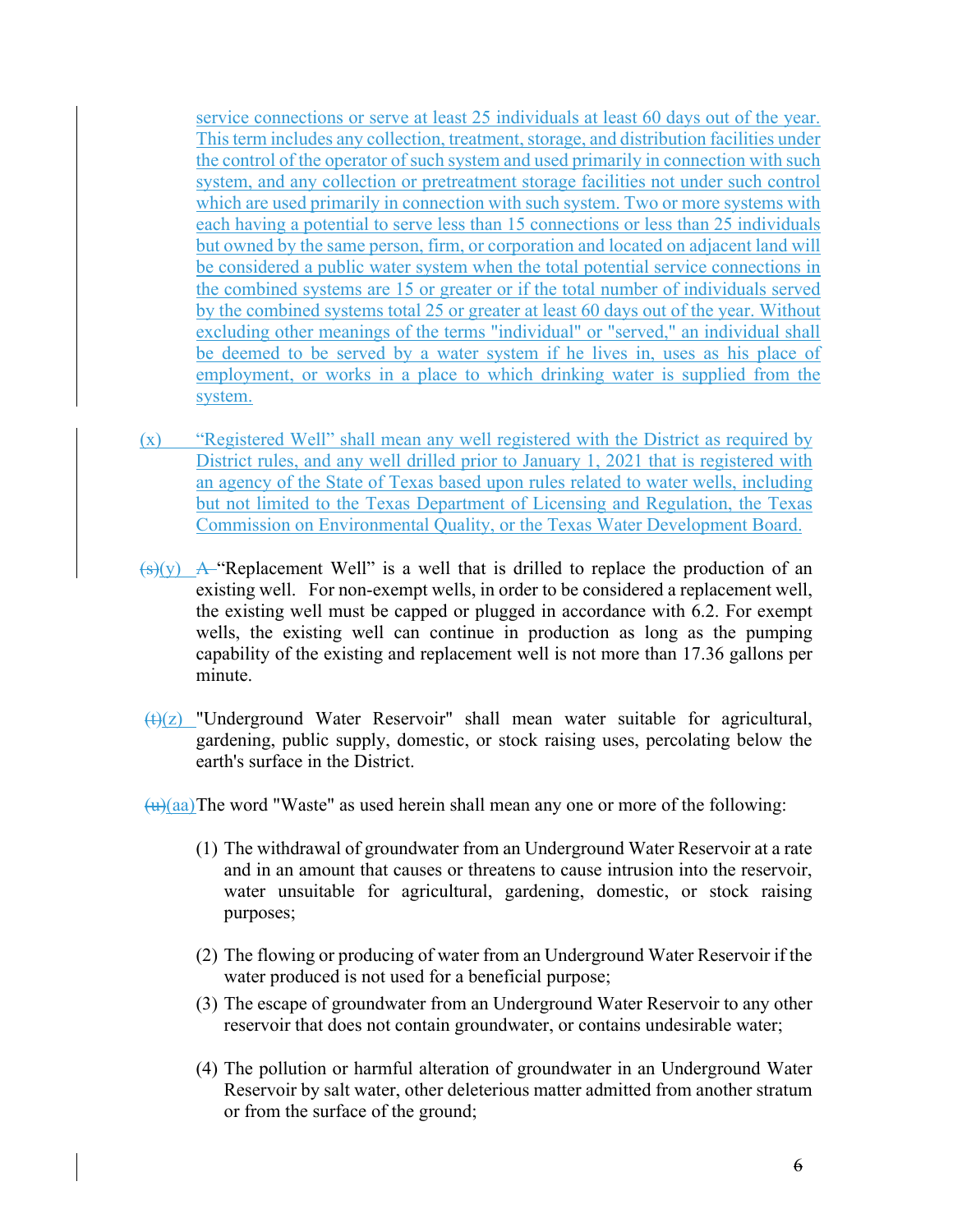- (5) Willfully or negligently causing, suffering, or permitting groundwater to escape into any river, creek, natural water course, depression, lake, reservoir, drain, sewer, street, highway, road, or road ditch, or onto any land other than that of the owner of the well or;
- (6) Groundwater pumped for irrigation that escapes as irrigation tail-water onto land other than that of the owner of the well unless permission has been granted by the occupant of the land receiving the discharge.
- (7) The loss of groundwater in the distribution system and/or storage facilities of a public water supply system in excess of 20% of total annual pumpage. This loss is also termed "shrinkage", "line loss" or "unaccounted for water". Excessive line loss is a non-beneficial use of groundwater.

 $\overline{(v)(bb)}$  "Water" shall mean groundwater.

- $(w)(cc)$ "Well" or "Water Well" shall mean and include any artificial excavation into which groundwater from an Underground Water Reservoir may flow and be produced.
- $\left(\frac{f(x)}{g}\right)$  "Well Location" shall mean the location of a proposed well on an application duly filed until such application is granted or denied, or the location of a well on a valid permit.

### **1.2 Use and effect of Rules**

The District uses these rules in the exercise of the powers conferred by law and in the accomplishment of the purposes of the District Act. These rules may be used as guides in the exercise of discretion, where discretion is vested. However, under no circumstances and in no particular case will they or any part therein, be construed as a limitation or restriction upon the District to exercise powers, duties and jurisdiction conferred by law. These rules create no rights or privileges in any person or water well, and shall not be construed to bind the Board in any manner in its promulgation of the District Management Plan, amendments to these Rules, or promulgation of permanent rules.

### **Rule 1.3 Construction.**

A reference to a title or chapter without further identification is a reference to a title or chapter of the Texas Water Code. A reference to a section or rule without further identification is a reference to a section or rule in these Rules. Construction of words and phrases is governed by the Code Construction Act, Subchapter B, Chapter 311, Texas Government Code. The singular includes the plural, and the plural includes the singular. The masculine includes the feminine, and the feminine includes the masculine.

# **Rule 1.4 Methods of Service Under the Rules.**

Except as provided in these rules, any notice or document required by these rules to be served or delivered may be delivered to the recipient or the recipient's authorized representative in person, by agent, by courier receipted delivery, by certified or registered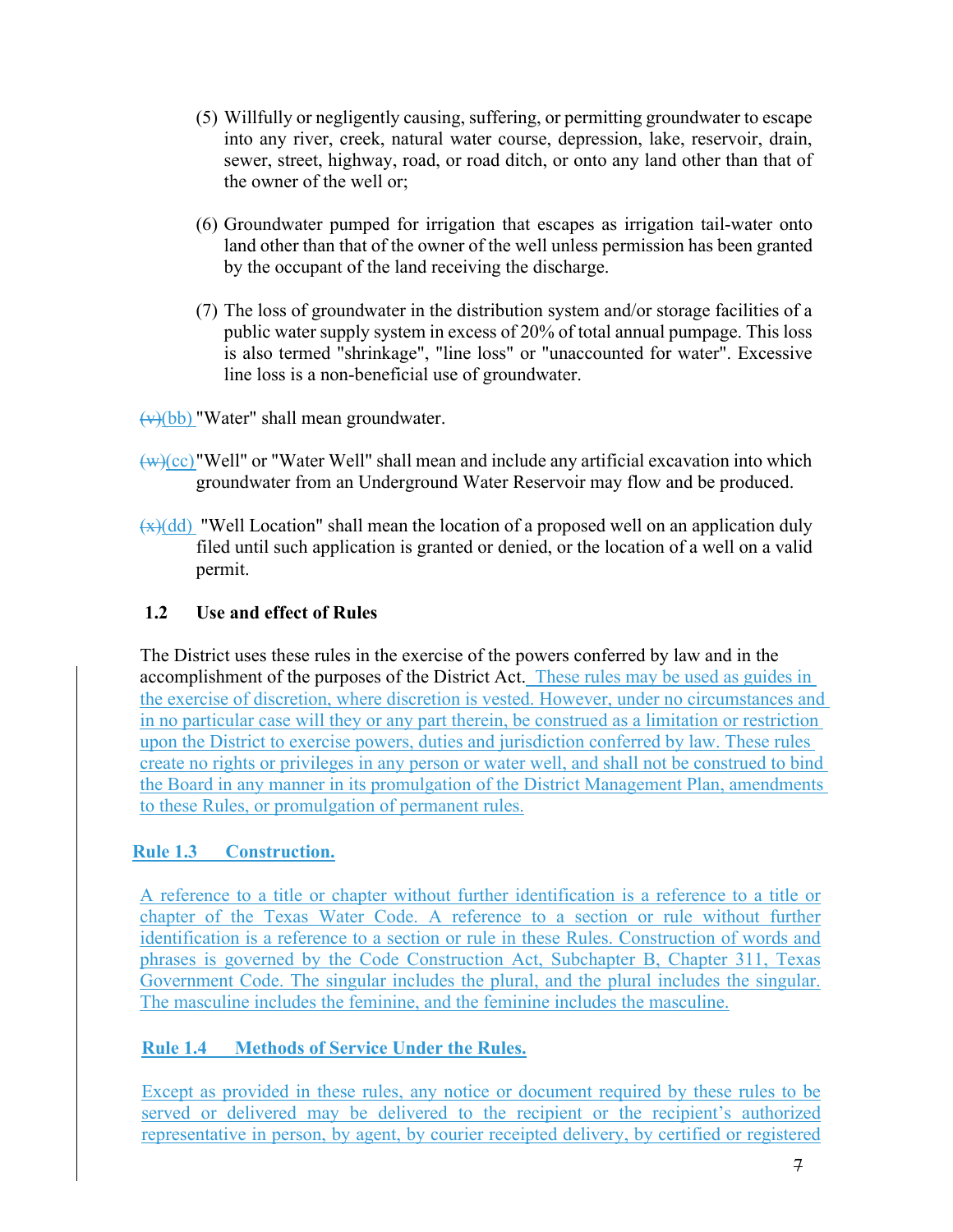mail sent to the recipient's last known address, by fax transfer to the recipient's current fax number or by e-mail and shall be accomplished by 5:00 p.m. on the date which it is due. Service by mail is complete upon deposit in a post office depository box or other official depository of the United States Postal Service. Service by fax transfer is complete upon transfer, except that any transfer completed after 5:00 p.m. shall be deemed complete the following business day. If service or delivery is by mail and the recipient has the right or is required to do some act within a prescribed period of time after service, three days will be added to the prescribed period. If service by other methods has proved unsuccessful, service will be deemed complete upon publication of the notice or document in a newspaper of general circulation in the District.

# **Rule 1.5 Severability.**

If a provision contained in these Rules is for any reason held to be invalid, illegal, or unenforceable in any respect, the invalidity, illegality, or unenforceability does not affect any other rules or provisions of these Rules, and these Rules shall be construed as if the invalid, illegal, or unenforceable provision had never been contained in these Rules.

# **Rule 1.6 Regulatory Compliance; Other Governmental Entities.**

All registrants of the District shall comply with all applicable rules and regulations of the District and of all other governmental entities. If the District Rules and regulations are more stringent than those of other governmental entities, the District Rules and regulations are applicable.

# **Rule 1.7 Computing Time.**

In computing any period of time prescribed or allowed by these Rules, order of the Board, or any applicable statute, the day of the act, event, or default from which the designated period of time begins to run is not included, but the last day of the period so computed is included, unless it is a Saturday, Sunday, or legal holiday, in which event the period runs until the end of the next day which is neither a Saturday, Sunday, or legal holiday.

### **Rule 1.8 Time Limits.**

Applications, requests, or other papers or documents required or allowed to be filed under these Rules or by law must be received for filing by the District within the time limit for filing, if any. The date of receipt, not the date of posting, is determinative of the time of filing. Time periods set forth in these rules shall be measured by calendar days, unless otherwise specified.

### **Rule 1.9 Request for Reconsideration.**

To appeal a decision of the District, including any determinations made by the General Manager, concerning any matter not specifically covered under any other section of these rules, a request for reconsideration may be filed with the District within twenty (20) calendar days of the date of the decision. Such request for reconsideration must be in writing and must state clear and concise grounds for the request. The Board will make a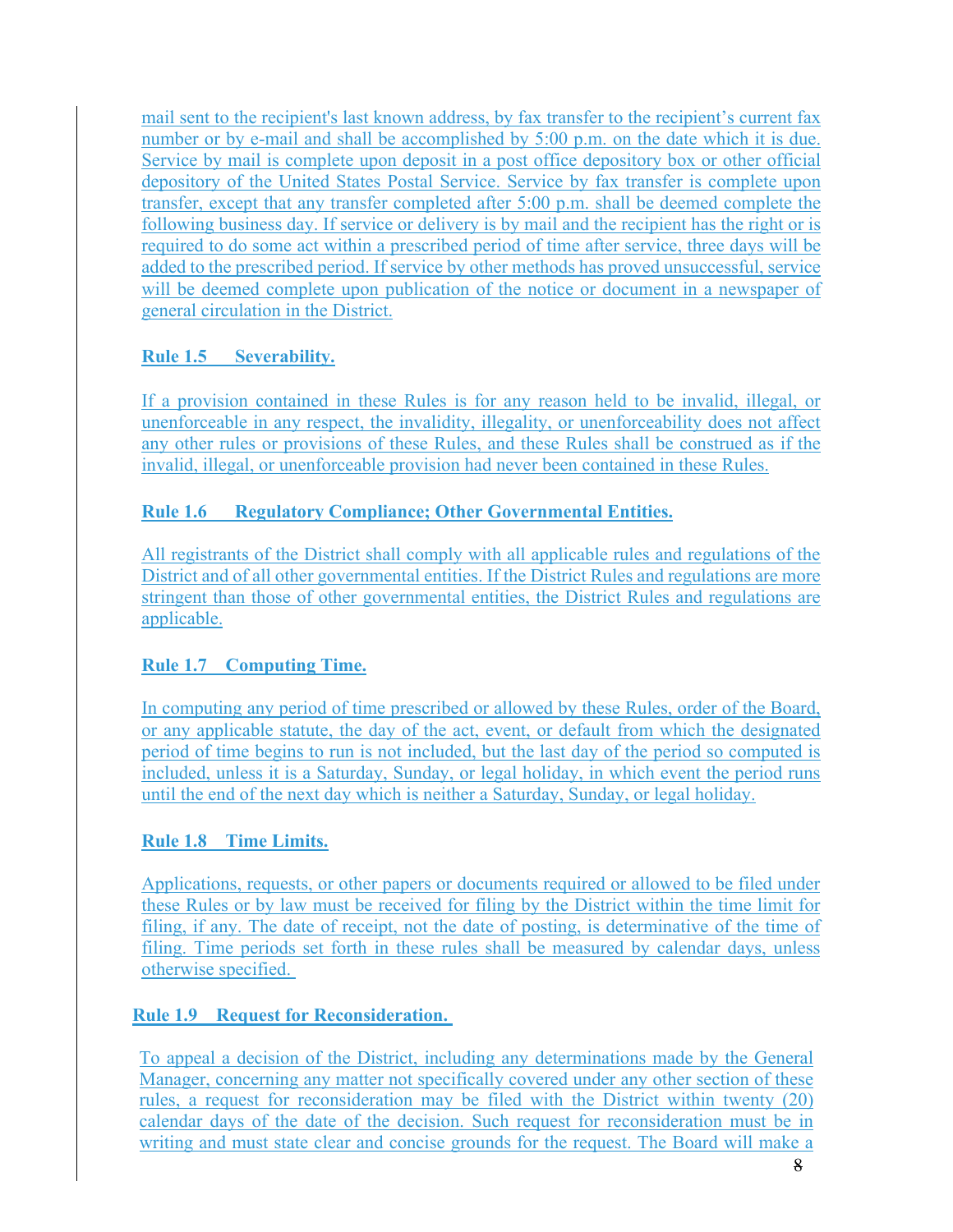decision on the request for reconsideration within sixty (60) calendar days thereafter. The failure of the Board to grant or deny the request for reconsideration within sixty (60) calendar days of the date of filing of the request for reconsideration shall constitute a denial of the request.

### **Rule 1.10 District Management Plan**

Following notice and hearing, the District shall adopt a Management Plan. The District Management Plan shall specify the acts and procedures and performance and avoidance measures necessary to prevent waste, the reduction of artesian pressure, or the draw-down of the water table using the best available data. The District shall use the Rules to implement the Management Plan. The Board will review the Management Plan at least every five years. Upon adoption of Desired Future Conditions under Section 36.108 Texas Water Code, the District shall update its Management Plan within two years of the date of the adoption of the Desired Future Conditions. The District shall thereafter update its rules to implement the Management Plan within one year of the date the Management Plan is updated to include the adopted Desired Future Conditions. If the Board considers a new Management Plan necessary or desirable based on evidence presented at a hearing, a new Management Plan will be developed and adopted. A Management Plan, once adopted, remains in effect until the subsequent adoption of another Management Plan.

### **1.11 Changes to Rules**

All changes to the District's Rules shall only be made after notice and public hearing. Such changes include repeal or amendment of existing Rules and the adoption of new Rules.

# **Section 2 - WELL REGISTRATION**

# **2.1 Registration of Existing Wells**

- (a) The owner of an existing well completedlocated in Lampasas Countycompleted prior to October 1, 2005January 1, 2021 may register the well with the District or any other agency authorized under Rule  $1.1(x)$ . Forms for registering an existing well are available from the District Office. Wells not r Registered wells registered with the District are notwill be considered in a review of a proposed new well's impact on existing wells. The well shall be registered under its existing State well number. If the well does not have a State well number, the District shall issue a temporary well number pending assignment of a State well number.
- (b) Registration of an existing Completed Well with the District prior to October 1, 2005 shall entitle the owner of the well to be granted a Designation of Historic and Existing Use. Transport wells are not entitled to a Designation of Historic and Existing Use. Designations of Historic and Existing Use shall be given priority consideration in the designation of a Critical Groundwater Management Area and in requests for selection for inclusion in any voluntary groundwater monitoring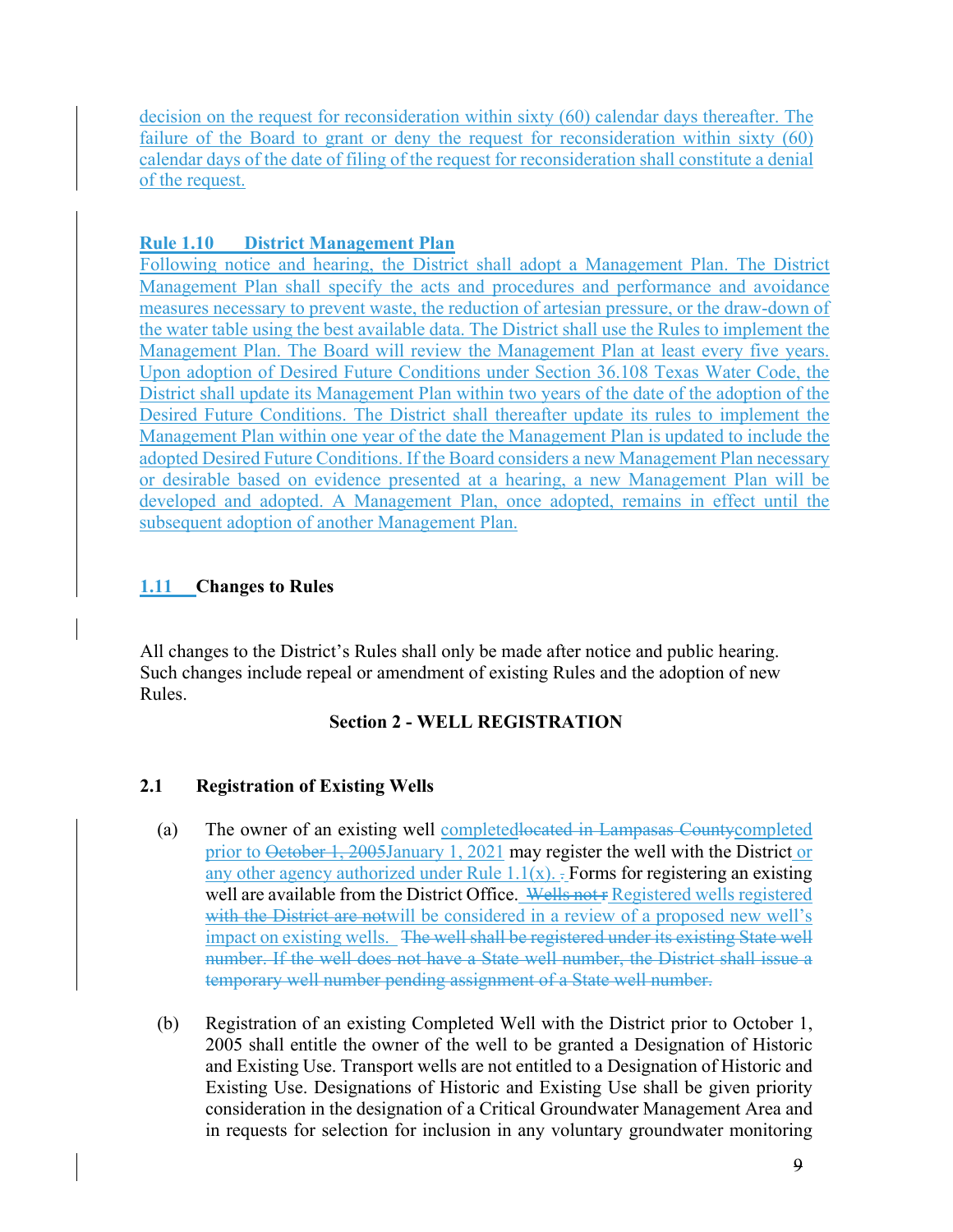program.

### **2.2 Registration of New Wells**

- (a) The owner of a new well proposed to be located in Lampasas County shall file aan intent to drill a new wella well registration form with the District prior to commencement of drilling. Registration f<del>Forms for an intent to drill a new well are available from the</del> District Office. A registration fee shall be -charged and paid at the time of filing the intent to drill. Existing wells drilled on<del>If the intent to drill indicates that the owner intends that</del> the well be an exempt well, unless further clarification is requested from the District within ten days, the owner may commence drilling the well. If the intent to drill indicates that the owner intends that the well be a non-exempt well, the owner or after January 1, 2021his representative shall be registered with the Districtfollow the application procedures set forth in Sections 4 and shall pay the registration fee in effect at the time the well was drilled. Registration forms for a new well are available from the District Office. A registration fee shall be charged and paid at the time of filing the intent to drill. 5. All new, exempt wells require the issuance of a Notice to Proceed by the District prior to the drilling of the well. The Notice to Proceed will be issued by the District within 10 business days of receipt of an administratively complete well registration application. Issuance of a Notice to Proceed by the District evidences the District's review and approval of a registration application for a new, exempt well. All new, non-exempt wells require the issuance of a permit by the District prior to the drilling of the non-exempt well.
- $\frac{a}{b}$  Within 60 days after drilling and casing of the well, the well driller shall submit a complete record; to include an accurate driller's log, any electric log which may have been made, and such additional data as may be required by the District.
- $\bigoplus$ (c) Within 60 days after completion of the well, the well owner shall submit a complete record concerning the equipping and completion of the well. Such report shall include any such additional data concerning the description of the well, its discharge and equipment as may be required by the District. The report shall also certify that the information in the registration application is true and correct. Such report shall be filed with the District at its office in Lampasas, Texas. The District may issue a temporary well number pending assignment of a State well number.
- (d) The District shall review the above referenced reports and determine whether the new well is an exempt well under Rule 3.2. If the well is determined to be non-exempt, the rules governing non-exempt wells shall apply. If the well is determined to be exempt, no further processing is required, except as may be required by Rule 2.3 regarding changes in well conditions.
- (e) Once a registration is approved as administratively complete by the District and the well registration process is completed, which for new wells also includes receipt by the District of the well report, the registration shall be perpetual in nature, subject to being amended or transferred and subject to enforcement for violations of these Rules.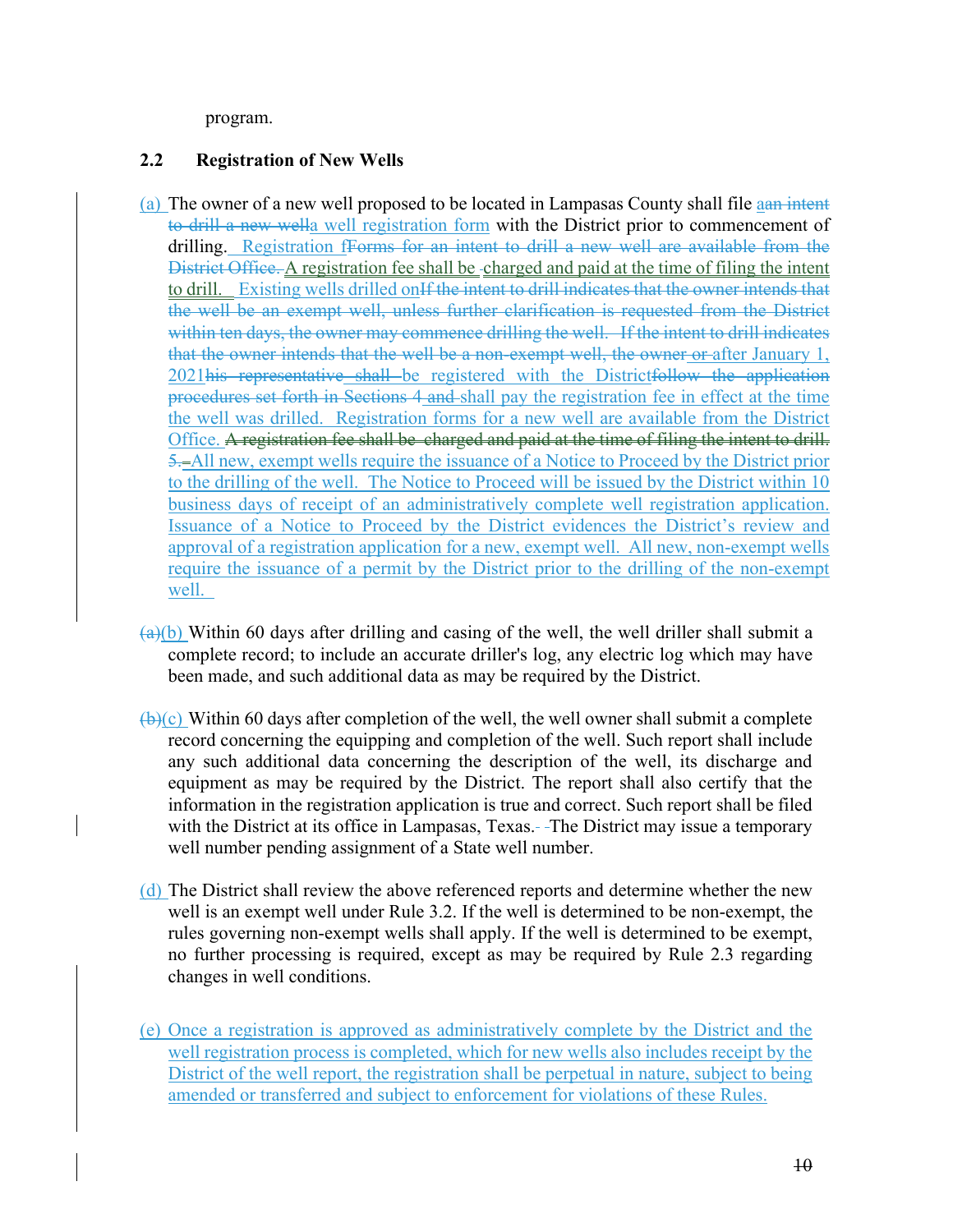- (f) All new wells must be drilled within 30 feet (10 yards) of the location specified in the registration application.
- (g) An application pursuant to which a registration has been issued is incorporated in the registration, and the registration is valid contingent upon the accuracy of the information supplied in the registration application. A finding that false information has been supplied in the application may be grounds to refuse to approve the registration or to revoke or suspend the registration.
- (h) Submission of a registration application constitutes an acknowledgment by the registrant of receipt of the rules and regulations of the District and agreement that the registrant will comply with all rules and regulations of the District.
- (i) The District may amend any registration, in accordance with these Rules, to accomplish the purposes of the District Rules, Management Plan, the District Act, or Chapter 36, Texas Water Code.
- (j) No person shall operate or otherwise produce groundwater from a well required under this section to be registered with the District before:
	- (1) timely submitting an accurate application for registration, or accurate application to amend an existing registration as applicable, of the well to the District; and
	- (2) obtaining a Notice to Proceed or a Production Permit issued by the District.

# **2.3 Changes to Registered Wells**

Increases in the pumping capability, changes in the use of groundwater, or reductions in lot size to  $10-2$  acres or less must be reported to the District and may result in the well being reclassified as non-exempt which would require the well owner to apply for an operating permit. A transfer of ownership of the registered well shall be reported to the District, but transfers of ownership are not a reason for reclassification of the well.

An existing well may be reworked or re-equipped or replaced in a manner that will not change the existing well status. A replacement well, in order to be considered such, must be drilled within three one hundred  $(1001300)$  feet of the existing well. A well that is used as a replacement for a well that has been granted a Designation of Historic and Existing Use shall be entitled to a Designation of Historic and Existing Use to the extent there are no changes to the purpose of use and production from the well. For exempt wells where the existing well is not capped or plugged, the well owner may designate either the existing well or the replacement well as the well with the Designation of Historic and Existing Use. Replacement wells shall file the forms described in Section 2.2.

# **2.4 Providing Correct and Current Address to the District**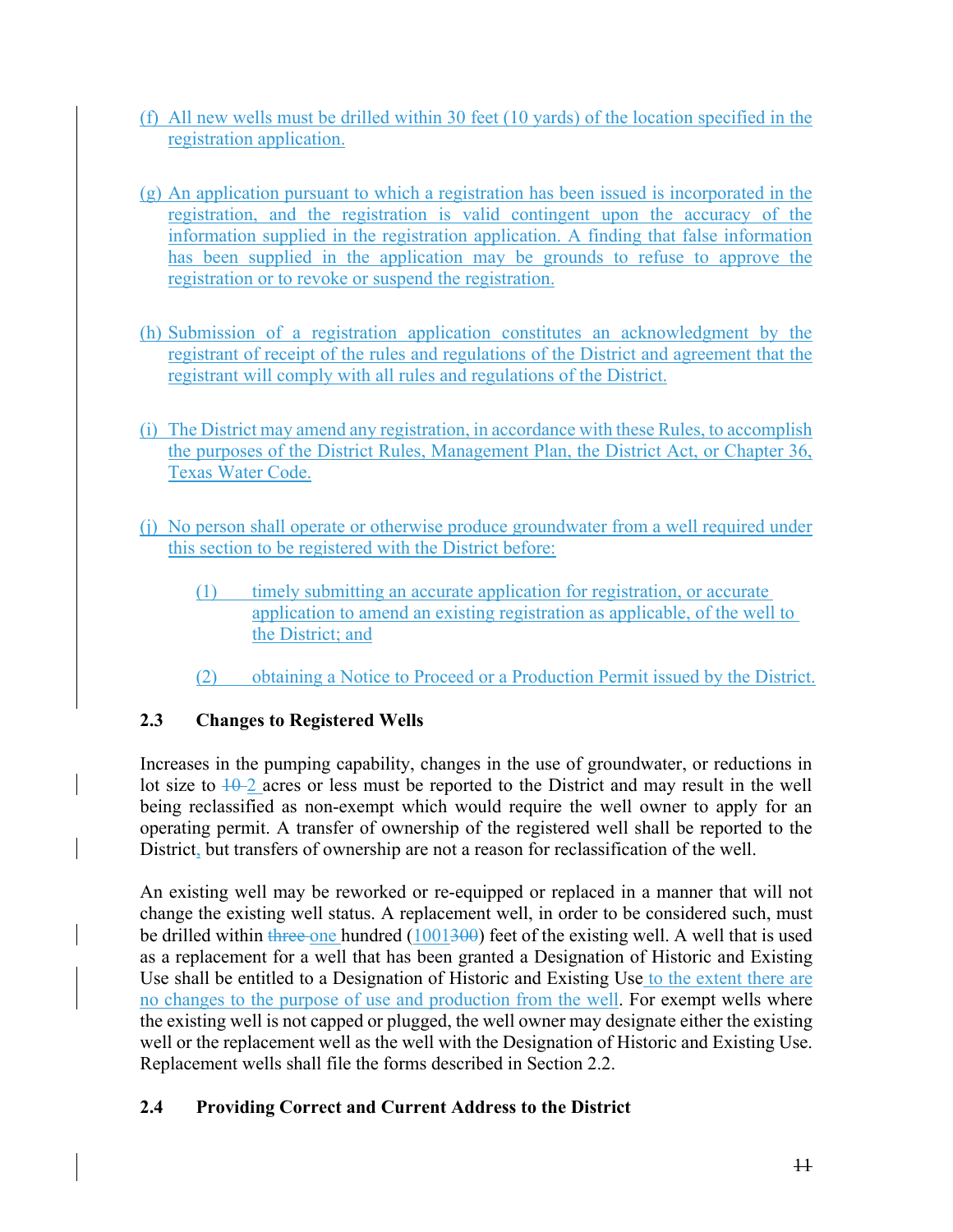Owners of registered wells under these Rules are entitled to notices in certain circumstances. It is the duty of the owner of a well to provide the District with a current address.

### **2.5 Confidentiality of Information**

Tex Occ. Code Title 12, Chapter 1901.251 authorizes the owner of the well to keep information contained in the well driller's report which is filed with the state to be declared confidential and removed from the public record by sending a written request by certified mail to the State. The owner may send a copy of this letter to the district which shall accept this request and shall remove all information regarding the owner's well from public record in the District's files.

# **SECTION 3 GENERAL PERMITTING PROCEDURES**

# **3.1 Requirement for Permit to Drill and Operate Non-Exempt Wells.**

No person shall drill,  $\frac{\partial w_n}{\partial y}$  pump or operate a well or produce groundwater from a well located within an Underground Water Reservoir aquifer without a permit unless that well is exempt under Rule 3.2. Owners of all wells not exempt by Rule 3.2 shall be required to obtain a permit following the procedures in Section 4. Additionally, owners of transport wells shall be required to also follow the procedures outlined in Section 5.

### **3.2 Permit Exclusions and Exemptions.**

The following wells are not required to have a permit from the District:

(1) A well used solely for domestic use or for providing water for livestock or poultry on a tract of land larger than  $2$  (two $210$  (twoten) acres that is either drilled, completed or equipped so that it is incapable of producing more than 25,000 gallons of water in a day; provided, however that this exemption shall also apply after the effective date of this rule to a well that has been drilled or which is to be drilled on a tract of land equal to or less than two (twotwo $10$  (twoten) acres in size only if:

(a) the well is to be used solely for domestic use or providing water for livestock or poultry on a tract;

(b) such tract was platted prior to the effective date of this rule as a tract equal to or less than ten two acres in size; and

(c) such tract is not further subdivided into smaller tracts of land after the effective date of this rule.

(2) A well that meets the requirements of 36.117 (b) (2) or 36.117 (b) (3) [governing wells permitted by the Railroad Commission of Texas] as long as 36.117 (d) does not apply to such wells; or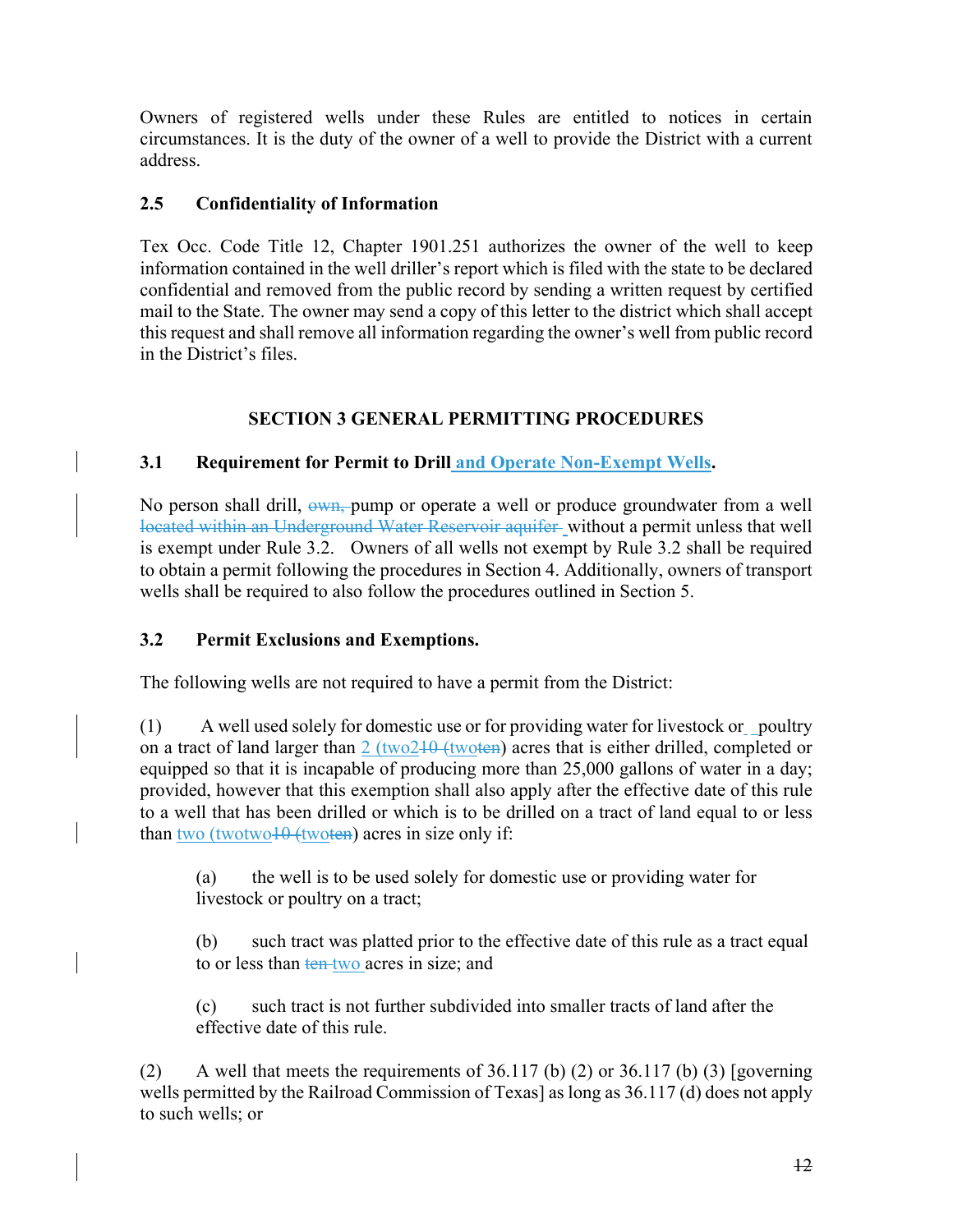(3) Jet wells used for domestic needs.

### **3.3 Issuance of a permit**

On approval of an application as set forth in sections 4 and 5, the District may issue a permit to the applicant subject to any safeguards or restrictions the Board determines are necessary in order to conserve the groundwater, prevent waste, minimize as far as practicable the draw-down of the water table or the reduction of artesian pressure, or lessen interference between wells. The applicant's right to produce shall be limited to the rate, term, quantity and purpose(s) stated in the permit. When two or more wells are owned and operated by the same retail water utility as a multi-well system, the District may issue an operating permit for an aggregate withdrawal. An operating permit for an aggregate withdrawal shall allow groundwater to be produced from any well of the aggregate system up to the permitted volume. The aggregate wells shall be listed on the permit. The District may issue a permit for lesser quantities or a lesser term than is requested by the applicant.

### **3.4 Time during which drilling shall be initiated**

Actual on site drilling, pursuant to a permit granted by the District, shall be initiated within four (4) months from the date the permit is issued. If such drilling is not initiated within the four (4) months, the permit is void and drilling may not be initiated; provided, however, that the District, for good cause, may extend the life of such permit for an additional four (4) months if an application for such extension shall have been made to the District during the first four (4) month period. Provided further, that when it is made known to the District that a proposed project will take more time to complete, the District upon receiving written application, may grant such time as is reasonably necessary to complete such project.

# **3.5 Requirements prior to start of production**

For permitted wells completed after the effective date of these Rules, production shall not commence until:

- (a) The permit owner or his representative submits a complete record concerning the drilling, equipping and completion of the well. Such report shall include an accurate driller's log, any electric log which may have been made, and such additional data concerning the description of the well, its discharge, and its equipment as may be required by the District. The report shall also certify that the information in the permit application is true and correct. If there is a material variation between the permit application and the well as drilled and equipped, the District may require that the permit owner submit a revised application in accordance with section 4.2 or section 5.1.
- (b) In addition, in the case of wells subject to a transport permit and non-exempt wells**, t**he permit owner or his representative certifies that the well has been equipped, at the well owners expense, with a flow monitoring device approved by the District and available for District inspection.
- (c) Operating permits on new wells shall be assessed ana one time operating permitan application fee which shall be filed with the drilling record. On transport wells, the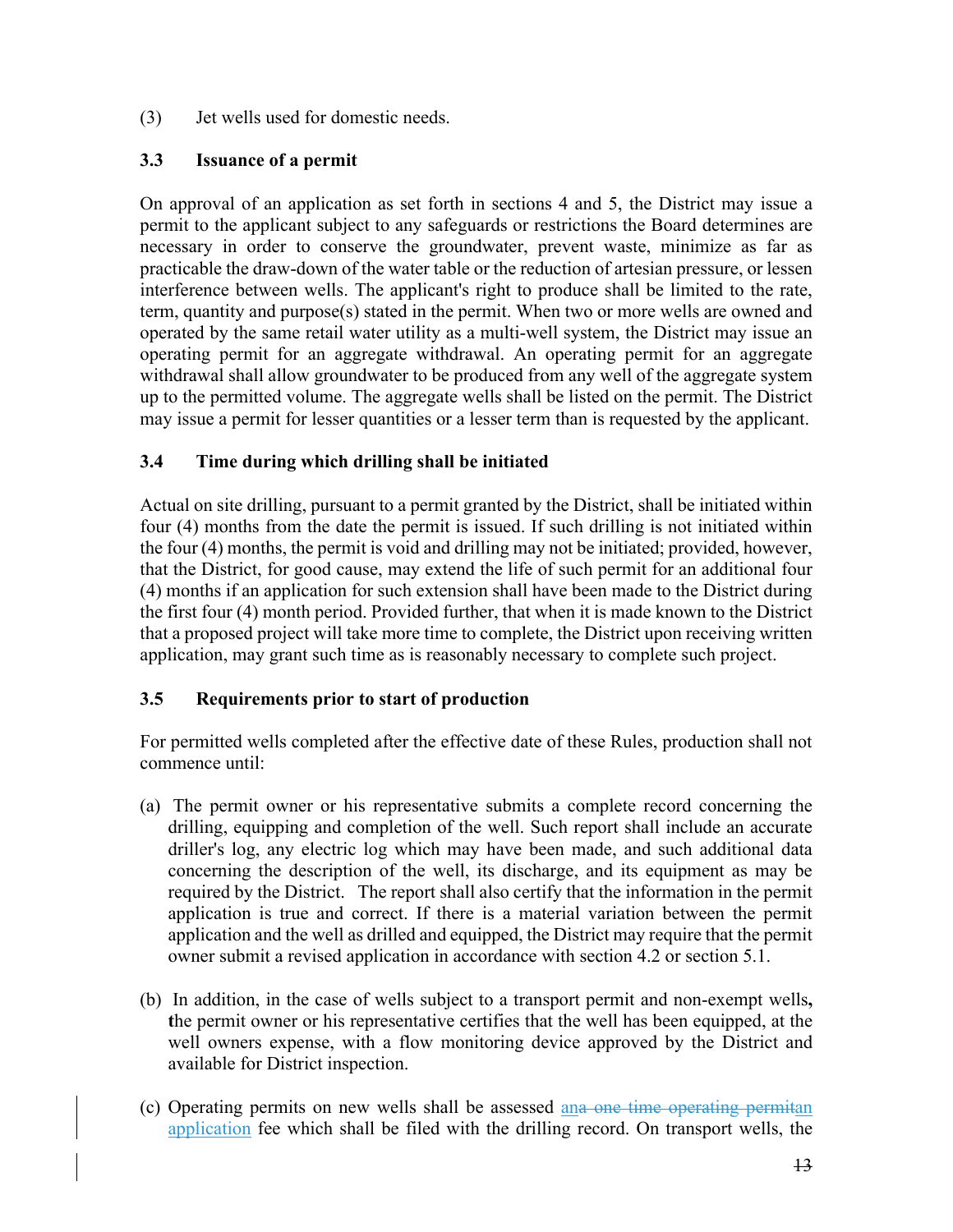drilling record shall also include the transport permit fee. Transport permit fees are in addition to the operating permit fee. A transport permit fee is not a one time fee and must be paid every time the transport permit is renewed. All records and fees shall be filed with the District at its office in Lampasas, Texas.

#### **3.6 Permit terms and renewal**

(a) Permits issued by the District are effective for three one (1) year  $(3)$  years from the date of issuance. Each permit shall be considered for renewal every three one  $(1/3)$  years from the anniversary of the original date of permit issuance. A permit issued prior to the effective date of this Rule shall be first considered for renewal on the next date that corresponds to a three year multiple of the anniversary of the original date of issuance, and then every three (3) years thereafter-

(a)(b) (b) At least ninety (90) days prior to a permit renewal date, the District shall send notice to the permit owner requesting verification of the owner's compliance with permit conditions, rules and orders of the Board. The permit owner shall respond to the request for verification of owner's compliance within 60 daysThe District shall consider permit renewal applications as follows-:-

> (1) Upon receipt of the verification of owner's compliance, iIfif the District makes a determination that a permit owner is in compliance with the permit conditions, rules and orders, the permit shall be automatically renewed and a renewal permit shall be issued to the permit owner, prior to the renewal date, with no material changes to the rights conditions, use of water, location of water use, or production amount; or

> (2) Upon receipt of the verification of owner's compliance, iIfif the District makes a determination that a permit owner is in general compliance with the permit conditions, rules and orders, but that additional information or updating of information is required, the District shall promptly notify the permit owner of the needed information for permit renewal. The permit shall automatically be renewed and the permit issued upon the District's determination of receipt of all required renewal information, if received prior to the permit renewal date. If the District does not receive the required information prior to the renewal date, the permit may not be renewed; or

> (3) Upon receipt of the verification of owner's compliance, iIfif the District makes a determination that a permit owner is not in compliance with the permit conditions, rules and orders, the District shall notify the permit owner by certified mail at least ten (10) days prior to the permit renewal date, and specify the District's findings. If the items of non-compliance are not corrected prior to the renewal date the permit may not be renewed.

(c) An administratively complete permit renewal application shall include the permit renewal fee established by the District and completion of all information requested in the District's permit renewal application form.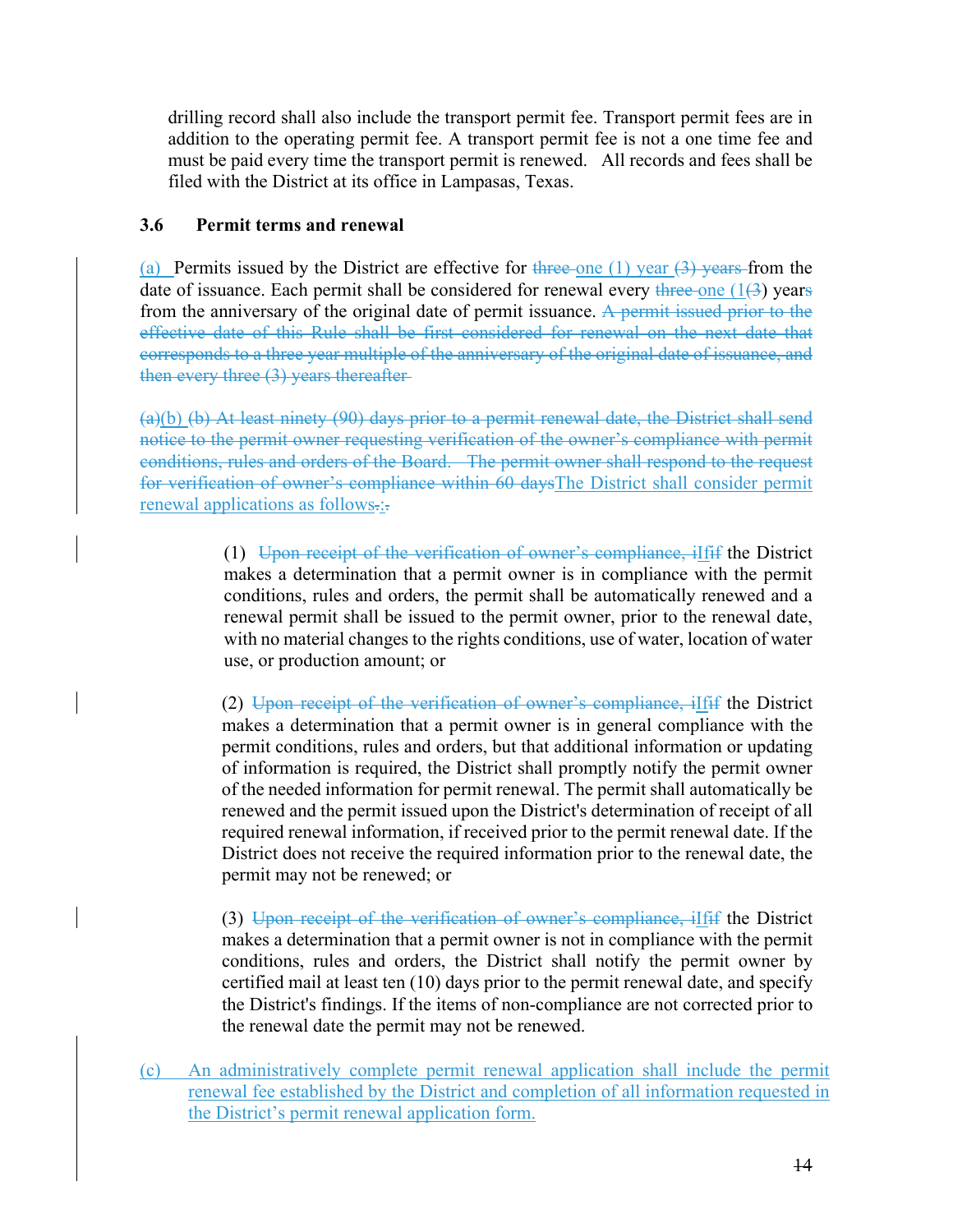#### **3.7765 Production Fees for Non-Exempt Wells**

Production fees for non-exempt wells will be assessed based on the Texas Water Code Chapter 36 Section 36.205 (see SUWCD Fee Schedule). The flow monitoring device for all non-exempt wells will be read monthly by the the District Director to determine the amount of water produced during that month. A bill will be submitted to the producer within 10 days. The producer is to pay the fees upon receipt of the billing. Failure to submit fees could result in the forfeiture of the ability to produce as a non-exempt well. The producer, who has delinquent fees, must appear before a quorum of the Saratoga Underground Water Conservation District Board to retain the production privileges of a non-exempt well or face termination in accordance with Section 6.3. A majority of positive votes of board directors present will determine the status of the non-exempt well.

a). For non-exempt wells other than transport wells, production fees are in addition to the one time operating permit application fee. The production fees and reporting of the amount of water produced is set forth in Section 37.65 of these rules. All records and fees shall be filed with the District at its office in Lampasas, Texas The well's facilities, flow monitoring devices and daily production records shall be available during normal working hours for inspection by District personnel.

#### **Rule 3.8 Failure to Make Fee Payments.**

- (a) Payments not received pursuant to the deadline established will be subject to a late payment fee of fifteen percent (15%) of the total amount of water use fees due and owing to the District.
- $(a)(b)$  Persons failing to remit all Water Use Fees or Groundwater Transport Fees due and owing to the District within 60 days of the date such fees are due pursuant to Rule 9.4(a) shall be subject to a civil penalty not to exceed three times the amount of the outstanding fees due and owing, in addition to the late fee penalty prescribed in Subsection (a) of this Rule, and may be subject to additional enforcement measures provided for by these Rules or by order of the Board.

### **3.7 Permit RevocationRevocationcall**

After notice and an opportunity for a hearing, permits are subject to involuntary amendment or revocation for violation of District Rules, violation of the permit, including special permit conditions imposed by the Board, violation of the provisions of Chapter 36, Waste of groundwater, or other actions that the Board determines to be detrimental to the groundwater resources in Lampasas County.

### **3.8** Changes to PermitsPpermits; Permit Amendment

a) A permittee may apply for a transfer of ownership of any permit granted by the District, and such transfer may be approved as a ministerial act upon filing the required information. However, a transfer of ownership shall be approved as a ministerial act only if the transfer is to change the ownership of the permit and no other changes to the permit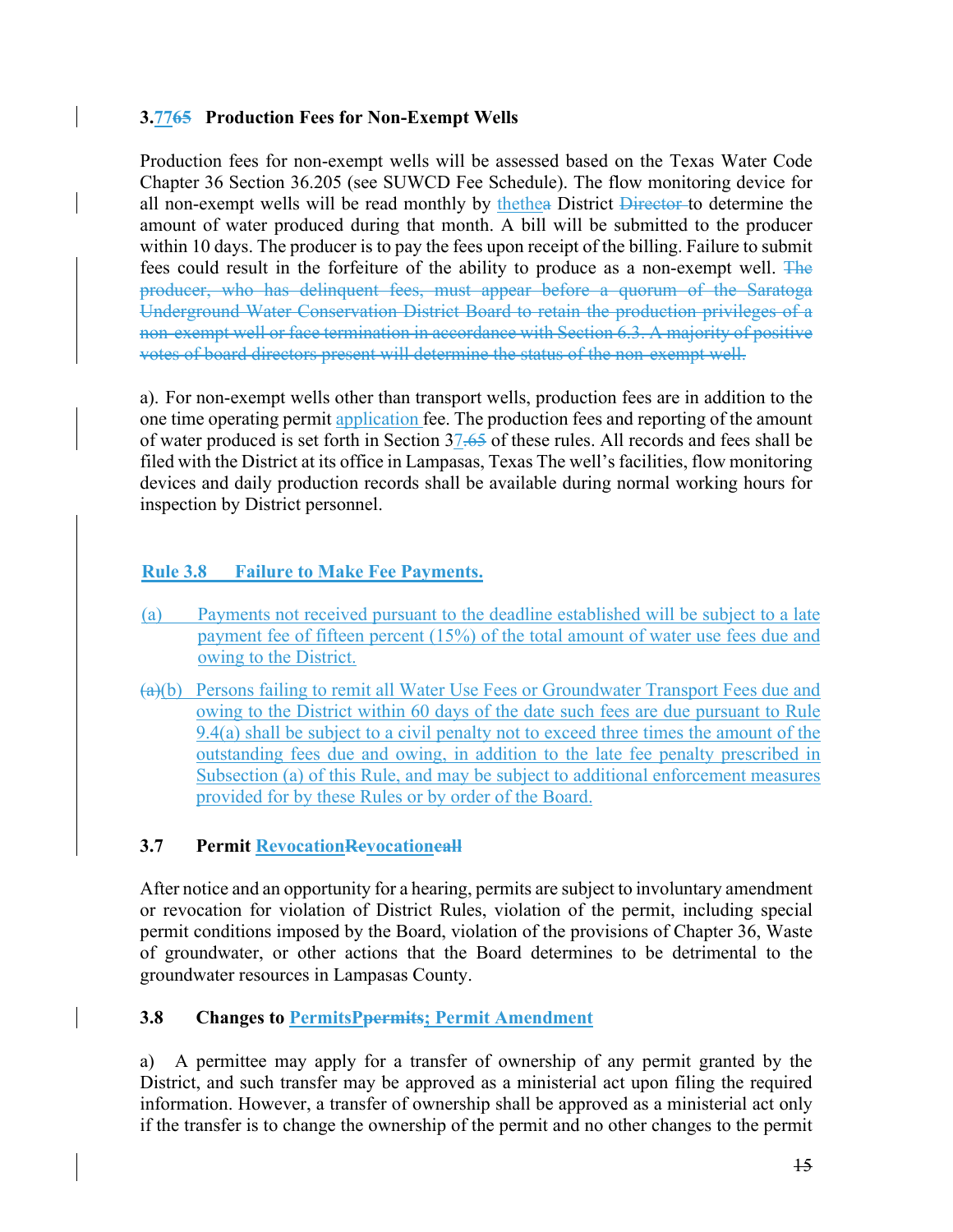#### are requested.

b) Prior to undertaking any action that would exceed the maximum amount of groundwater authorized to be produced under a permit issued by the District, or a change to the location or purpose of use, the capacity of the well, or any other applicable term, condition or restriction of an existing permit, the permit holder must first apply for and obtain a permit amendment. All applications for amendments to any permit issued by the District are subject to the considerations for Operating Permits, and are subject to the notice and hearing procedures set forth in these rules. Changes requested to the purpose of use or to increase the amount of annual production under a Historic and Existing Use designation require the issuance of an Operating Permit prior to the changes being made.

b) A permittee may apply to the District for changes in the use, location of production, maximum permitted quantity or any other changes required. The application shall state in writing the reason, nature and the purpose of the proposed changes. The District may request any additional relevant information necessary to analyze the request for the amendment. A change in the location of use for uses other than municipal or industrial purposes does not require a permit revision or District approval.

- c) An existing well may be reworked or re-equipped in a manner that will not change the existing well status. A permit must be applied for and granted by the District if a party wishes to replace an existing well with a replacement well. A replacement well, in order to be considered such, must be drilled within three hundred feet s of the existing well. A permit amendment is not required for any well, well pump, or pump motor repair or maintenance if such repair or maintenance does not substantially alter the well, well pump, or pump motor.
- e)d) The District may initiate an amendment to a permit as necessary and provided by these Rules. If the District initiates an amendment to a permit, the permit as it existed before the permit amendment process shall remain in effect until the conclusion of the permit amendment or process.

### **3.9 Continuing Right of Supervision**

All District permits are issued subject to the rules of the District and to the continuing right of the District to regulate groundwater within the District's boundaries as authorized by Chapter 36, Texas Water Code, as amended. The decision of the Board on any matter contained herein may be reconsidered by it on its own motion or upon motion showing changed conditions, or upon the discovery of new or different conditions or facts after the hearing or decision on such matter. If the Board should decide to reconsider a matter, after having announced a ruling or decision, or after having finally granted or denied an application, it shall give notice to persons who were proper parties to the original action, and such persons shall be entitled to a hearing thereon, if they file a request thereof within fifteen days from the date of the mailing of such notice.

# **3.10 Permit Conditions**

(a) Permits issued by the District may be subject to the conditions and restrictions placed on the rate and amount of withdrawal, the Rules promulgated by the District, and terms and provisions with reference to the equipping of wells or pumps that may be necessary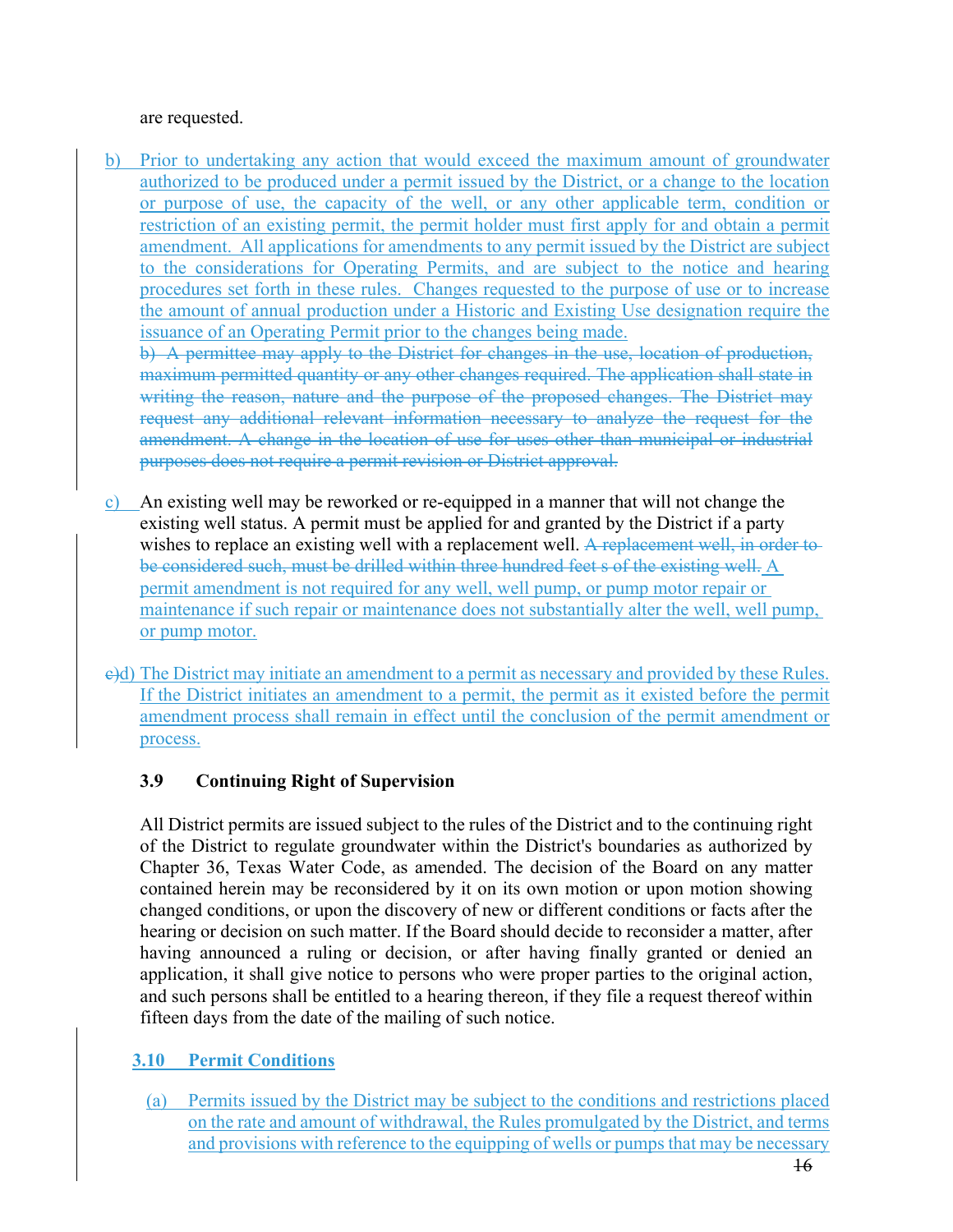to prevent waste and achieve water conservation, minimize as far as practicable the drawdown of the water table or the reduction of artesian pressure, lessen interference between wells, or to achieve the Desired Future Conditions established for the aquifers in whole or in part within the boundaries of the District. The permittee, by accepting the permit, agrees to abide by any and all groundwater withdrawal regulations established by the District that are currently in place, as well as any and all regulations established by the District in the future. Acceptance of the permit by the person or entity to whom it is issued constitutes acknowledgment of, and agreement to comply with, all of the terms, provisions, conditions, limitations, and restrictions.

- (b) All permits shall include, at a minimum, the following conditions:
	- (1) That the permit holder may not exceed the annual amount of production from a well or well system from the specific aquifer authorized under the permit, except as authorized by the District.
	- (2) The permit is granted subject to the District's rules, orders of the District Board of Directors, special provisions, permit conditions, and laws of the State of Texas, including but not limited to Chapter 36 of the Texas Water Code and the District's enabling legislation.
	- (3) Acceptance of the permit and production of groundwater under the authority granted constitutes acknowledgement and agreement that the permittee is required to abide by the precise terms of this permit and comply with the District's rules, orders of the District Board of Directors, special provisions, permit conditions, and laws applicable to the permit.
	- (4) Violation of the terms of the permit shall result in enforcement in accordance with the District's Enforcement Policy and Civil Penalty Schedule, Chapter 36 of the Texas Water Code, and the District's enabling legislation.
	- (5) The permit does not confer any rights and/or privileges other than those expressly set forth herein**.**
	- (6) The well(s) identified in the permit shall be installed, equipped, operated, maintained, plugged, capped, or closed, as may be appropriate in accordance with the District's rules.
	- (7) Production shall not exceed the amount of authorized production set forth in the permit.
	- (8) Produced groundwater shall be put to a beneficial use at all times. Operation of the well(s) under the permit shall be conducted in a manner so as to avoid waste, pollution, or harm to groundwater resources.
	- (9) The well site shall be accessible to District representatives and/or agents for inspection during business hours and during emergencies. The permit holder agrees to cooperate fully in any reasonable monitoring or sampling of the well(s).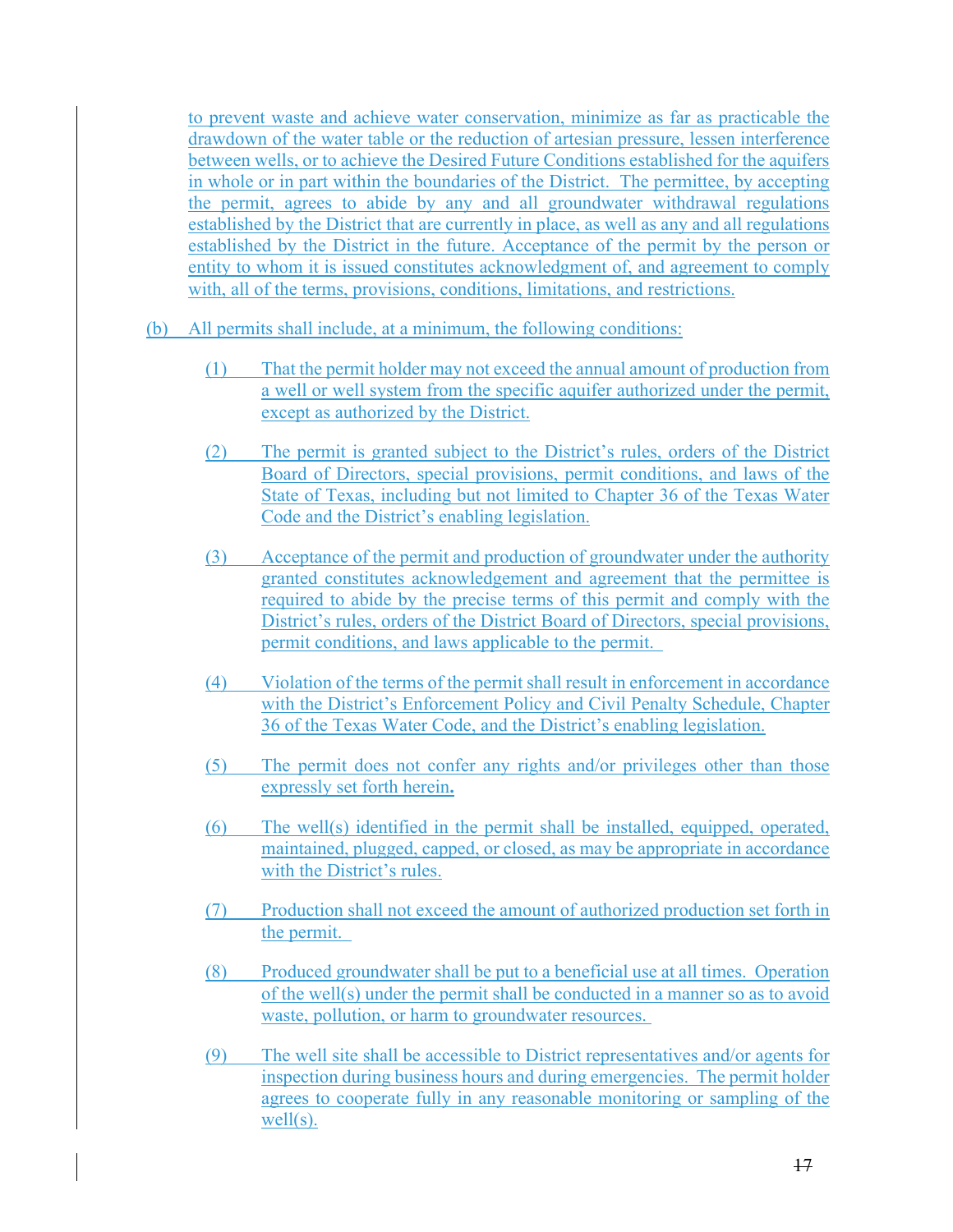- (10) A permit holder shall provide written notice to the District of any change of ownership, name of any authorized representative, well operator, mailing address or telephone number in accordance with District rules.
- (11) The permit holder shall reduce water production as required by District rules and orders of the Board of Directors, including but not limited to proportional adjustments issued based on achievement of the District's Desired Future Conditions, and/or adjustments due to times of drought and in accordance with any District approved Drought Contingency Plan.
- (12) The application and all information pursuant to which the permit has been granted is incorporated therein, and the permit has been granted based on the accuracy thereof. A finding that false information has been supplied to the District shall be grounds for immediate revocation of the permit, and shall subject the permit holder to enforcement.
- (13) The permit contains all matters approved by the District related to the permittee's authority to use groundwater, and all other matters requested by the permit holder not included in the permit are denied.
- (14) In the event of a conflict between the terms of the permit and the application and information pursuant to which the permit was granted, the terms of the permit shall prevail.
- (15) Any other information, special conditions or restrictions deemed necessary by the District.

### **3.11 Emergency Authorization**

- (a) The General Manager or Board may grant an Emergency Permit authorizing the drilling, equipping, or operation of a well that complies with the spacing requirements of these rules. An Emergency Permit may be granted without notice, hearing, or further action by the Board, or with such notice and hearing as the General Manager deems practical and necessary under the circumstances.
- (b) An Emergency Permit may only be issued upon a finding that:
	- (1) No suitable surface water or permitted groundwater is immediately available to the applicant; and
	- (2) An emergency need for the groundwater exists such that issuance of the permit is necessary to prevent the loss of life or to prevent severe, imminent threats to the public health or safety.
- $(a)(c)$ An Emergency Permit may be issued for a term determined by the Board or General Manager based upon the nature and extent of the emergency, but which shall in no event exceed sixty (60) days. Upon expiration of the term, the permit automatically expires and is cancelled.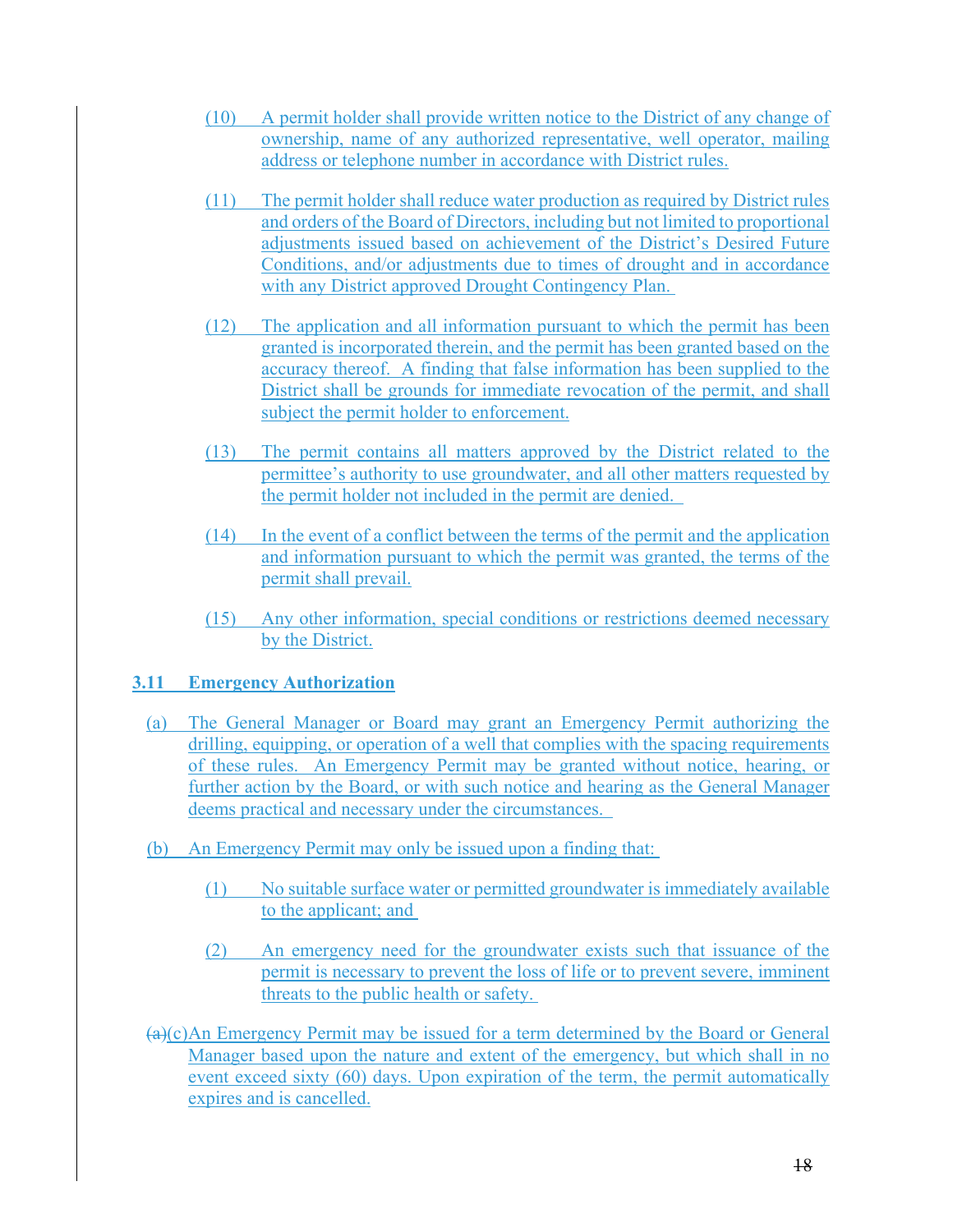#### **SECTION 4 – OPERATING PERMIT APPLICATION AND CONSIDERATION PROCEDURES**

#### **4.1 Operating Permit on Existing Wells**

The owner of an existing non-exempt well shall submit to the District an operating permit application on a form obtained from the District. Upon receipt of such application, the District shall issue an operating permit for such well. **No fee shall be charged for issuing an operating permit for an existing well.** Once the owner has submitted the application, the District shall issue the operating permit. No public hearing need be held.

#### **4.24.1 Operating Permit on New Wells**

- (a) If the well is projected to be non-exempt, the owner or his representative shall submit an operating permit application along with the permit application fee prior to beginning drilling the well. If a well that was originally projected to be exempt is drilled and, after drilling, the owner determines that it wishes to equip the well so as to make it non-exempt, such owner or his representative shall also file an operating permit application.
- (b) An application for an operating permit for a new non-exempt well shall be submitted to the District in writing and be sworn to by the well owner. The application shall be submitted on forms obtained from the District and shall contain such information as deemed necessary by the District to comply with the requirements of Chapter 36 and address specific District needs. Such information shall include, but is not limited to, a location map or property plat drawn on a scale that adequately details the well site, the property lines, the location of other existing wells on the subject tract, the location of the existing use(s), the location of any existing or proposed on-site wastewater system, and the location of any other potential source of contamination within 100 feet of the existing well. In order to adequately address the purposes and requirements of Chapter 36 and District Rules, the District may require further clarification or additional documentation from the applicant. An application from the owner of a proposed new non-exempt well shall not be administratively complete until the applicant: (1) publishes public notice of the application once in a newspaper of local circulation acceptable to the District and (2) provides public notice by certified mail, return receipt requested, to any adjacent landowner within one-quarter mile of the proposed well location.
- (c) If an application remains administratively incomplete for more than 180 days following either the original application date, or the date the District notified the applicant of the need to submit additional clarification or documentation, the application shall expire.
- (d) If the proposed well is located within a Critical Groundwater Depletion Area (see Rule 8), before approving the application the District shall consider the conditions within the CGDA, how the proposed well may affect the CGDA, whether additional groundwater production is available, and, if available, how much can be allocated to the proposed well.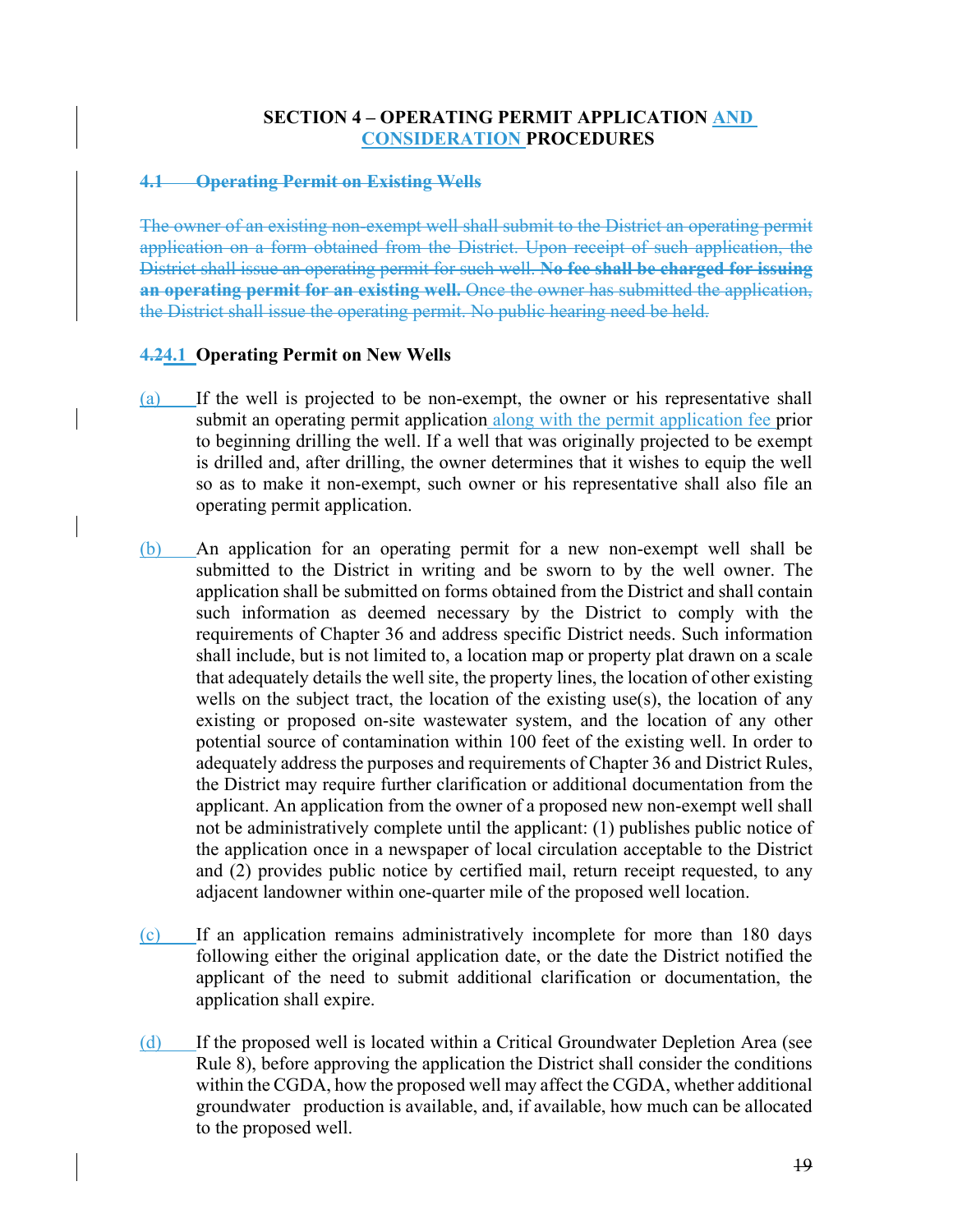- (e) The District shall promptly consider and act on each administratively complete application for a permit. The District shall, within 30 days after the date a permit application is administratively complete, either act on the application or set it for a public hearing on a specific date. The District may approve an application if it determines that it meets the requirements of Chapter 36 and District Rules, otherwise it shall schedule a public hearing before the Board. Additionally, whenever a protest is received during the public comment period on a non-exempt well, the Board shall schedule a public hearing for consideration of the application. The public hearing shall be conducted in accordance with Section 9. The Board shall hold the hearing within 35 days of setting the hearing and shall act on the application within 35 days after the hearing is held.
- (f) After drilling and completing the well, the owner or his representative shall file the reports and fees set forth in Rule 3.5.
- **Rule 4.2 Considerations for Granting or Denying a Permit or Permit Amendment Application.**
- (a) Before granting or denying a permit or permit amendment application, the District must consider whether:
	- (1) the application contains accurate information, all the information requested and is accompanied by the subscribed administrative fees;
	- (2) the water well(s) complies with Chapter 36 of the Texas Water Code, and these Rules, including but not limited to the spacing and production limitations identified in these Rules;
	- (3) the proposed use of water unreasonably affects existing groundwater and surface water resources or existing permit holders;
	- (4) the proposed use of water is dedicated to a beneficial use;
	- (5) the proposed use of water is consistent with the District's Management Plan;
	- (6) the applicant agrees to avoid waste and achieve water conservation;
	- (7) the applicant has agreed that reasonable diligence will be used to protect groundwater quality and that the applicant will follow well plugging guidelines at the time of well closure; and
	- (8) for those hearings conducted by the State Office of Administrative Hearings, the Board shall consider the proposal for decision issued by the State Office of Administrative Hearings.
- (b) The District, to the extent possible, shall issue permits up to the point the total volume of exempt and permitted groundwater production will achieve the applicable Desired Future Conditions established for the aquifers in the District. In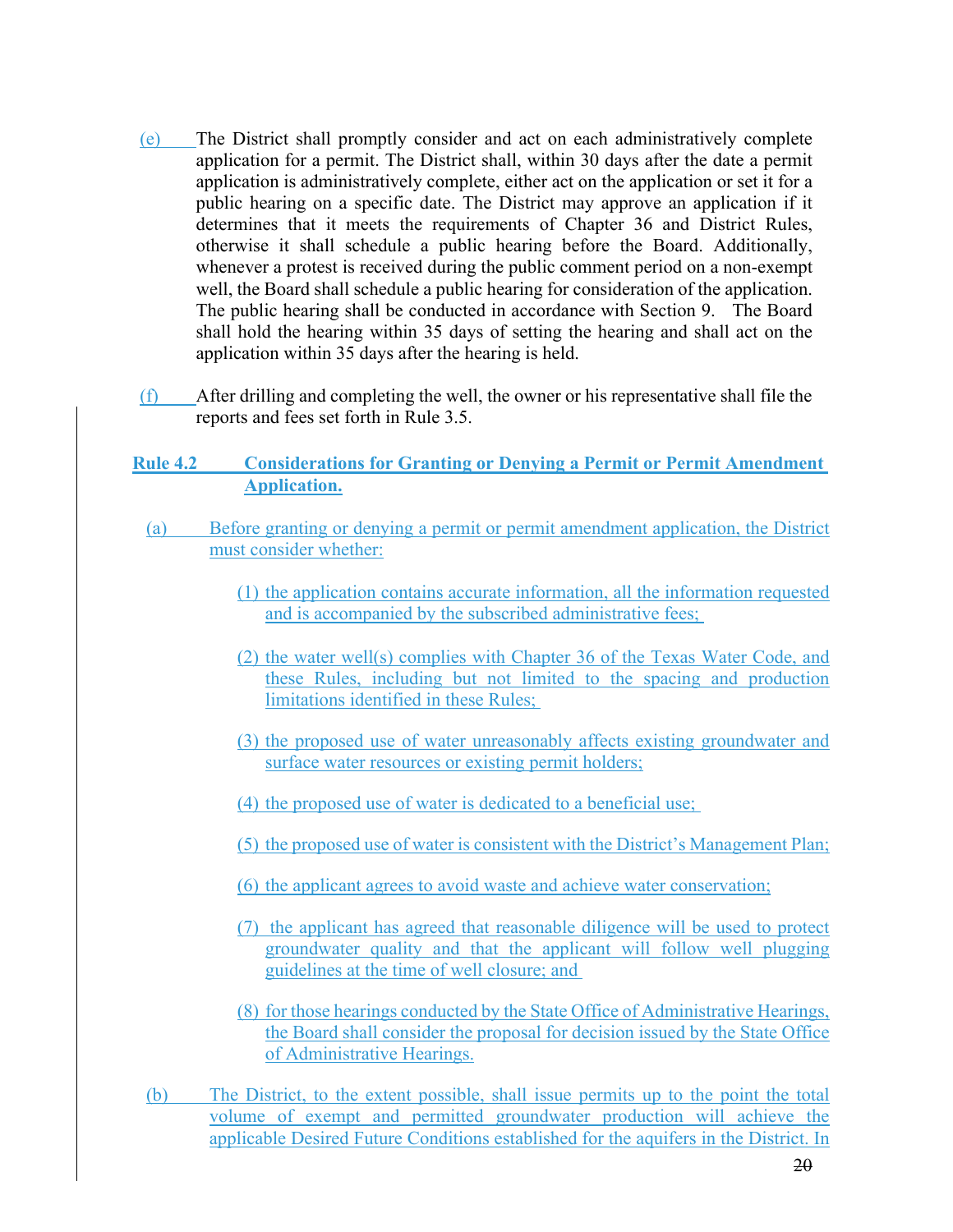issuing permits, the District shall manage total groundwater production on a longterm basis to achieve the applicable Desired Future Conditions and shall consider:

- (1) the Modeled Available Groundwater determined by the Executive Administrator of the Texas Water Development Board;
- (2) the Executive Administrator of the Texas Water Development Board's estimate, as may be provided by the District, of the current and projected amount of groundwater produced under the exemptions in District Rule 3.7;
- (3) the amount of groundwater authorized under permits previously issued by the District;
- (4) a reasonable estimate of the amount of groundwater that is actually produced under permits issued by the District; and
- (5) yearly precipitation and production patterns.

# **SECTION 5 – TRANSPORT PERMIT APPLICATION PROCEDURES**

# **5.1 Application Required**

An owner of a well producing groundwater that is transported outside of Lampasas County shall obtain a transport permit from the District unless the well is exempt from permitting under Rule 3.2 or this Rule. The requirements of this rule are applicable without regard to the manner the water is transferred out of the district and specifically includes discharges into watercourses to convey water as well as pipelines and aqueducts. Transportation of water that is part of a manufactured product such as water bottled for sale outside the county requires a transport permit. The application process, review process, and the terms and conditions of Board-approved transport permits shall be in compliance with and pursuant to all the provisions of District Rules and Section 36.122.

# **5.2 Exceptions**

Groundwater transported by truck and used outside Lampasas County for emergency purposes such as fire fighting needs does not require a transport permit. If the groundwater is to be used on property that straddles the District boundary line, a permit is not required as long as the water is used solely on the tract of land that straddles the property line and is an exempt well under 3.2.

# **5.3 Application Procedure**

The well owner shall submit an application for a transport permit on a form obtained from the District. It shall include, but is not limited to, the following information: (1) the availability of water in the District and in the proposed receiving areas during the period for which the water supply is requested and (2) the projected effect of the proposed transfer on aquifer conditions, depletion, subsidence, or effects on existing permit holders or other groundwater uses within the District; and (3) the projected effect upon holders of-wells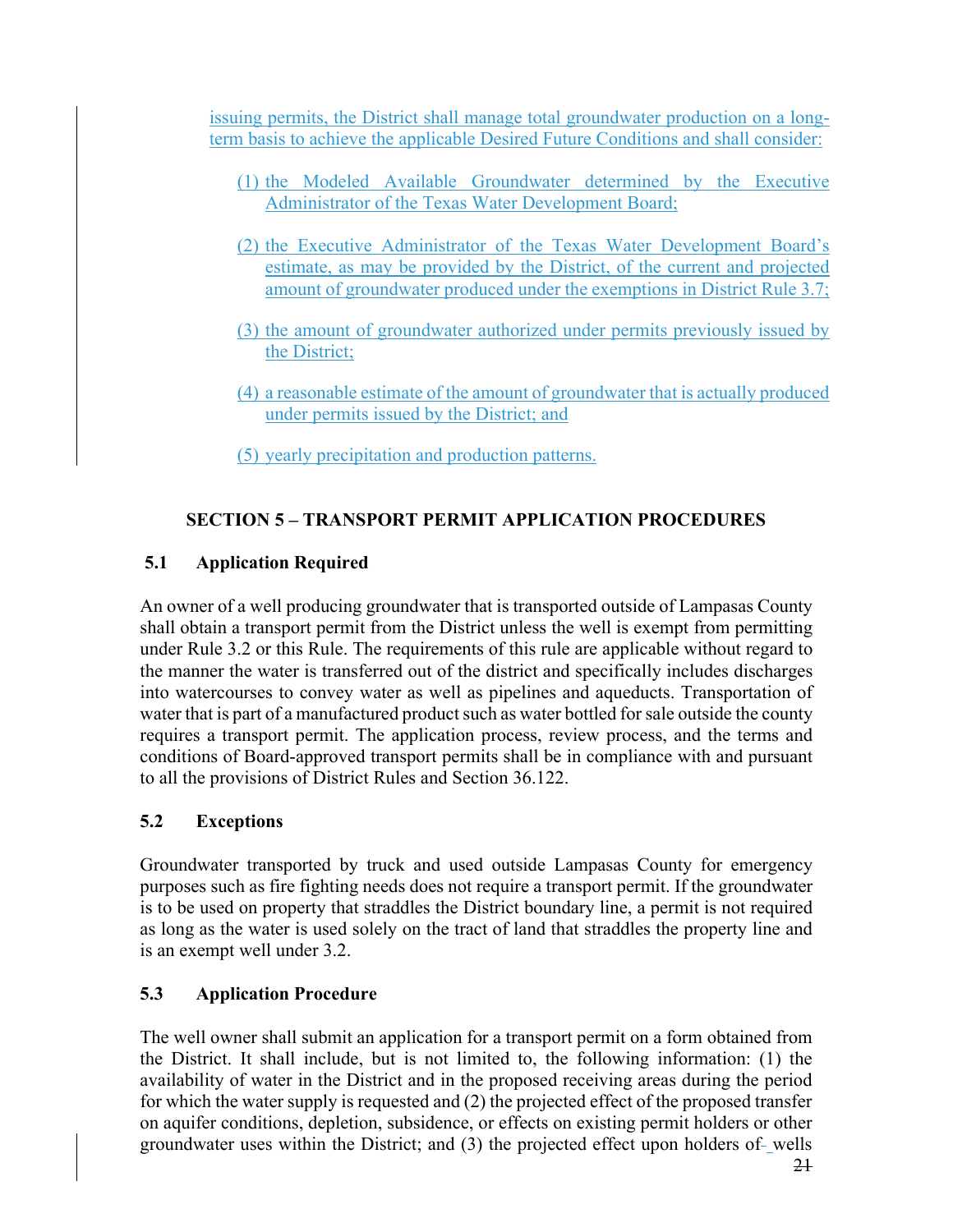that have obtained a Historic and Existing Use Designation. A transport application from the owner of a proposed new non- exempt well shall not be administratively complete until the applicant: (1) publishes public notice of the application once in a newspaper of local circulation acceptable to the District and (2) provides public notice by certified mail, return receipt requested, to any adjacent landowner within one-quarter mile of the proposed well location.

The District shall determine whether the transport permit application is administratively complete. In order to adequately address the purposes and requirements of Chapter 36 and District Rules, the District may require further clarification or additional documentation from the applicant.

If an application remains administratively incomplete for more than 180 days following either the original application date, or the date the District notified the applicant of the need to submit additional clarification or documentation, the application shall expire.

# **5.4 Export Fee**

The District shall impose a reasonable application fee and export fees for transport permits. Such fees shall be assessed in accordance with the current fee schedule adopted by the Board or the fees allowed by Section 36.122(e), whichever is greater.

# **5.5 Board Approval**

In reviewing the application for the proposed transfer of water outside of Lampasas County, the District shall consider the application and all its associated documents. The District shall not deny the application based solely on the fact that the applicant seeks to transfer groundwater outside the District, however, the Board may deny or limit the transport permit if it determines that it is warranted by consideration of (1) the availability of water in the District and in the proposed receiving areas during the period for which the water supply is requested; (2) the effect of the proposed transfer on aquifer conditions, depletion, subsidence, or effects on existing permit holders or other groundwater uses within the District; (3) the projected effect upon holders of wells that have obtained a Historic and Existing Use Designation; and (4) the approved regional water plan and certified district management plan.

The Board shall, within 30 days after the date a permit application is administratively complete either act on the application or set it for a public hearing on a specific date. The Board may approve an application if it determines that it meets the requirements of Chapter 36 and District Rules, otherwise, a public hearing before the Board shall be scheduled. Additionally, whenever a protest is received during the public comment period on a potential transport well, the Board shall schedule a public hearing for consideration of the application. The public hearing shall be conducted in accordance with the District's public hearing policy. The District shall hold the hearing within 35 days of setting the hearing and shall act on the application within 35 days after the hearing is held.

# **5.6 Transport Permit Terms and Conditions**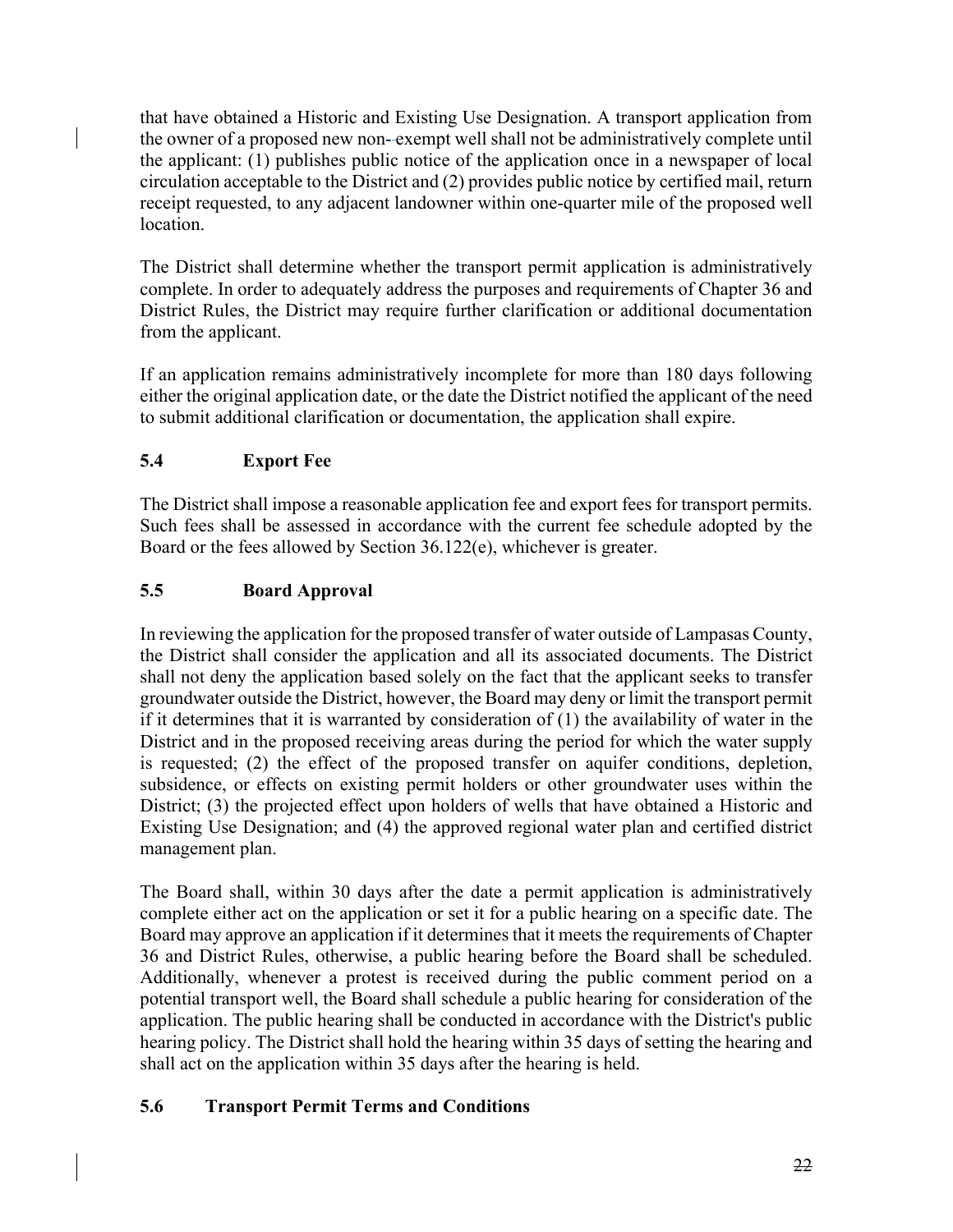Transport permits approved by the Board and issued by the District shall contain, in addition to the information set forth in an operating permit, the amount of water that may be transferred out of the District and the period for which the water may be transferred in accordance with Section 36.122. Notwithstanding Rule 3.6, the District may issue a Transport Permit for a period of less than three years. Further, after drilling and completing the well, the owner or his representative shall file the reports and fees set forth in Rule 3.5.

All permitted wells or permitted transport facilities that produce groundwater for transport outside Lampasas County shall be equipped with a functional and accurate flow-measuring device that measures the daily production rate of groundwater transported outside Lampasas County. The person holding a transport permit is required to keep records of daily production rates of groundwater transported outside Lampasas County. These daily production records shall be submitted to the District on a monthly basis, together with any applicable export fees. The wells, facilities, flow monitoring devices, and daily production records shall be available during normal working hours for inspection by District employees or personnel.

### **5.7 Transport Permit Amendments**

Transport permit holders may apply for an amendment to their permitted export volume on a form obtained from the District. Applications requesting an increase in the permitted export volume shall require a public hearing and Board action.

# **SECTION 6 WELL STANDARDS AND SPACING REQUIREMENTS**

### **6.1 Well Construction and Closure Standards**

Construction and completion of wells and installation of pumps shall be in accordance with the Texas Water Code Chapter 32, "Water Well Drillers" and Chapter 33, "Water Well Pump Installers," as amended and the Administrative Rules of the Texas Department of Licensing and Regulation, 16 Texas Administrative Code, Chapter 76, as amended. Open or uncovered wells must be capped or plugged in accordance with the requirements of the TCEQ, the Texas Department of Licensing and Regulation's Water Well Drillers and Pump Installers Program, and the District Rules and Well Construction Standards.

### **6.2 Persons authorized to drill wells and install pumps**

a) Only persons who are licensed water well drillers or their statutorily authorized apprentices, in good standing with the Department of Licensing and Regulation Texas Water Well Drillers Board and whose licenses are verified with the District are allowed to commercially drill water wells within the District. License verification with the District shall be on forms provided by the District and be in accordance with and contain information called for in the form of verification. Owners may drill water wells on their property provided wells are completed according to State and District completion requirements.

b) Commercial Pump Installers are required to show licensed verification with the District.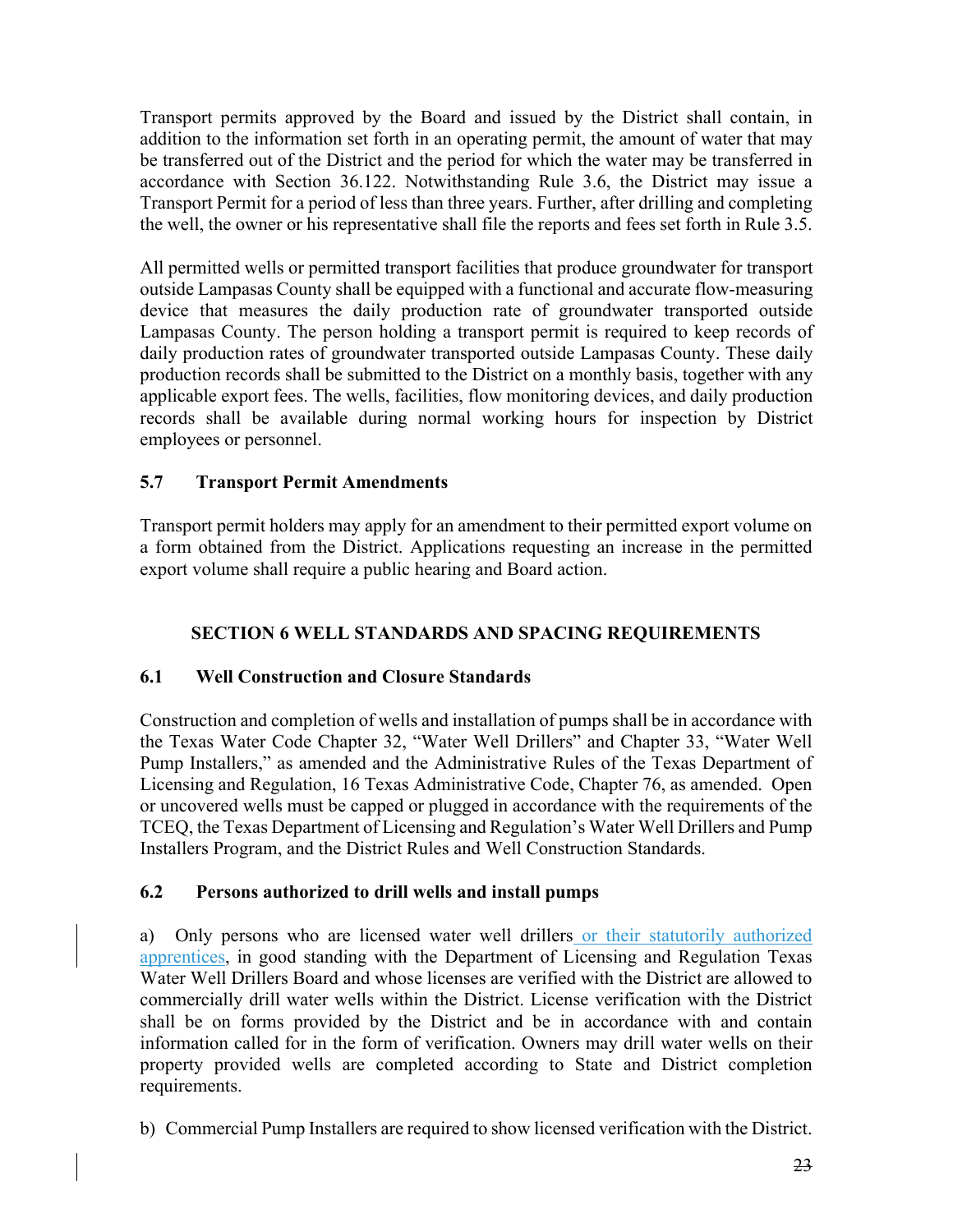License verification shall be on forms provided by the District and shall be in accordance with and contain the information called for in the form of verification.

### **6.3 Sealing of Wells**

Following public notice, the Board may order the sealing of a well that is in violation of District Rules or that has been prohibited from producing groundwater. The reasons for ordering the sealing of a well include: (1) failure to apply for an operating permit or a transport permit prior to drilling a nonexempt well; (2) operating a nonexempt well without an operating permit or a transport permit; (3) exceeding the production limits when the well is located within a Critical Groundwater Depletion Area (CGDA); or (4) when the Board has denied, cancelled, or revoked an operating permit or transport permit.

Once the Board has ordered a well to be sealed, the District is authorized to provide notice of intent to access the well for the purpose of sealing the well pursuant to Section 36.123. Upon accessing the well, District may seal the well by physical means, tag it to indicate that the well has been sealed by the District, or take any other appropriate action necessary to clearly indicate that the well has been sealed. The seal is intended to preclude operation of the well and/or identify unauthorized operation of the well.

Unless a person has permission from the District to modify or remove a well seal, tampering with, altering, damaging, removing, or violating the seal of a sealed well in any way, or pumping groundwater from a well that has been sealed constitutes a violation of District Rules and subjects the person who performs that action, as well as the well owner who authorizes, allows, encourages, or condones such action, to enforcement and penalties pursuant to all applicable District Rules.

# **6.4 Well Spacing Requirements**

To minimize as far as practicable the drawdown of the water table, the reduction of artesian pressure, to control subsidence, to prevent interference between wells, to prevent degradation of water quality, or to prevent waste, the district by rule may regulate the spacing of water wells.

a) All wells drilled prior to the effective date of these Rules, shall be drilled in accordance with state law in effect, if any, on the date such drilling commenced.

b) All new wells must comply with the spacing and location requirements set forth under the Texas Water Well Drillers and Pump Installers Administration Rules, Title 16, Part 4, Chapter 76, Texas Administrative Code, unless a written variance is granted by the Texas Department of Licensing and Regulation and a copy of the variance is forwarded to the District by the applicant or registrant.

c) After authorization to drill a well has been granted under a registration or a permit, the well, if drilled, must be drilled within  $\frac{fifty}{f}$  (50three hundred  $fifty + (5300)$  feet of the location specified in the permit, and not elsewhere. If the well should be commenced or drilled at a different location, the drilling or operation of such well may be enjoined by the Board pursuant to Chapter 36, Texas Water Code, and these Rules.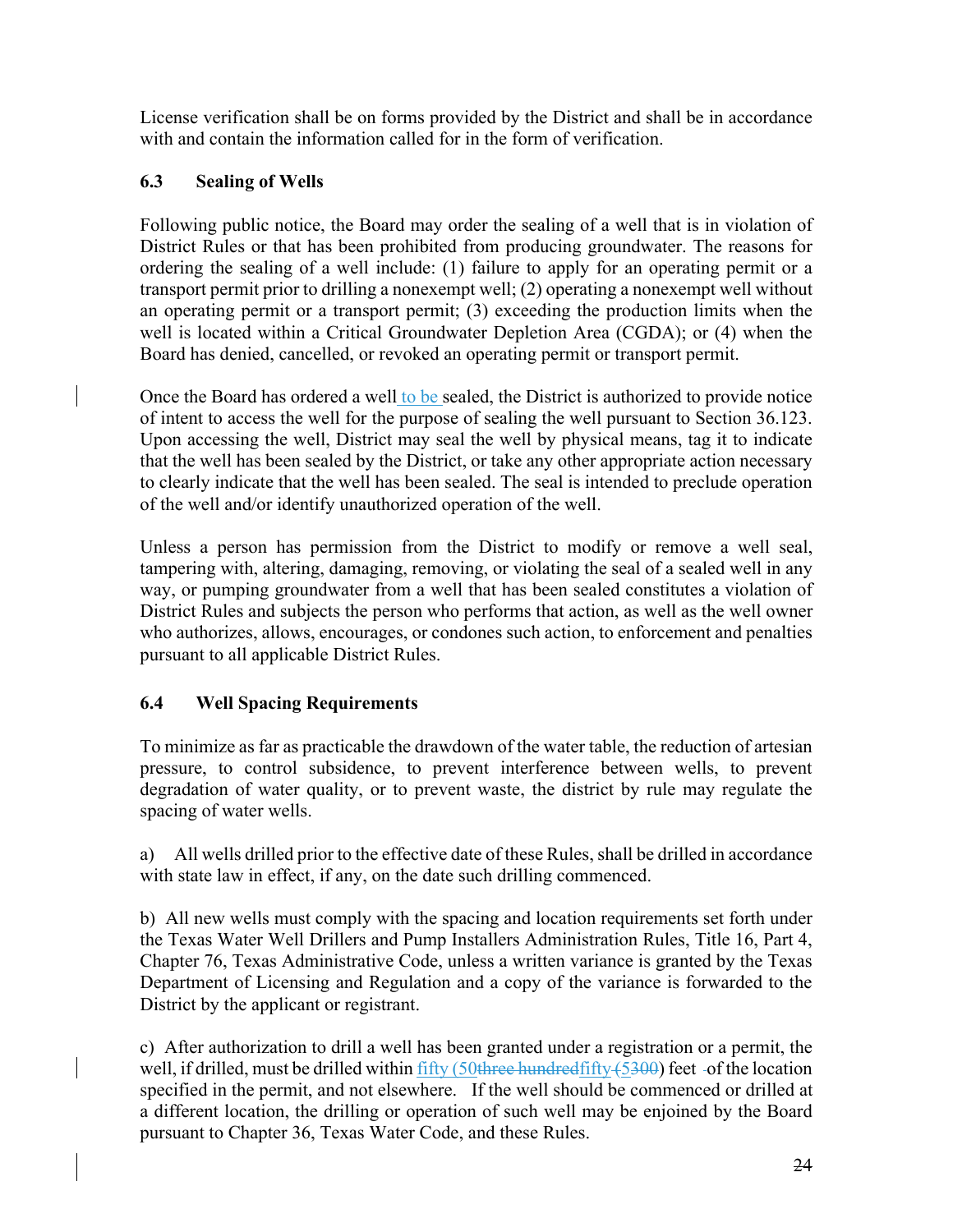d) In addition to the requirements of 6.6 (b), the following spacing of wells shall be required for new wells in Lampasas County.

| Pumping          | Capability of Spacing                  |  |                                           | Required   Distance |                                    | of |
|------------------|----------------------------------------|--|-------------------------------------------|---------------------|------------------------------------|----|
|                  | Proposed Well in Gallons per   Between |  |                                           |                     | <b>Existing</b> Proposed Well from |    |
| Minute           |                                        |  | Registered Wells and the   Property Lines |                     |                                    |    |
|                  |                                        |  | Proposed Well                             |                     |                                    |    |
| Up to $17.36$    |                                        |  | 150 feet                                  |                     | 50 feet                            |    |
| $17.36 - 50$ GPM |                                        |  | 300 feet                                  |                     | 200 feet                           |    |
| $> 50$ GPM       |                                        |  | 3000 feet                                 |                     | 1000 feet                          |    |

### **6.5 Exceptions to Spacing Requirements**

a) If an exception to the spacing requirements of the District is desired, a person shall submit an application on a form provided by the District. In the application, the applicant must explain the circumstances justifying an exception to the spacing requirements of the District. The application must include a boundary survey or sketch, drawn to scale. The boundary survey or sketch must show the property lines in the immediate area and show accurately, to scale, all existing wells within the applicable required spacing distance of the proposed well site. The application and boundary survey or sketch must be certified by a person acquainted with the facts who shall state that the facts contained in the application are true and correct.

 $\frac{a}{b}$ ) If the applicant presents waivers signed by the adjoining landowner(s) stating that they have no objection to the proposed location of the well site, the District may waive the spacing requirements for the new proposed well location.

c) The District, shall, if good cause is shown, enter special orders or add special permit conditions increasing or decreasing spacing requirements.

- d) An exception to the property line and existing well spacing requirements shall be automatically granted upon receipt of an application under Subsection (a) that includes evidence and a sworn statement by the landowner or well owner, as applicable, that the abutting land or existing well to which a spacing exception is requested is owned by the same person as the proposed well.
- e) An exception may be granted by the Board after written notice has been given by the applicant by mailing notice by certified mail, return receipt requested, to all existing registered wells located within the minimum required distance from the proposed well site, after a public hearing at which all interested parties may appear and be heard, except as otherwise provided in Subsection  $(d)$ .  $-$ Proof of the mailed notice shall be given to the General Manager by the applicant no less than twenty (20) days prior to the date of the public hearing on the spacing exception request.
- f) Grounds for granting a spacing exception may include evidence that the well proposed in the application will produce groundwater from a different aquifer subdivision other than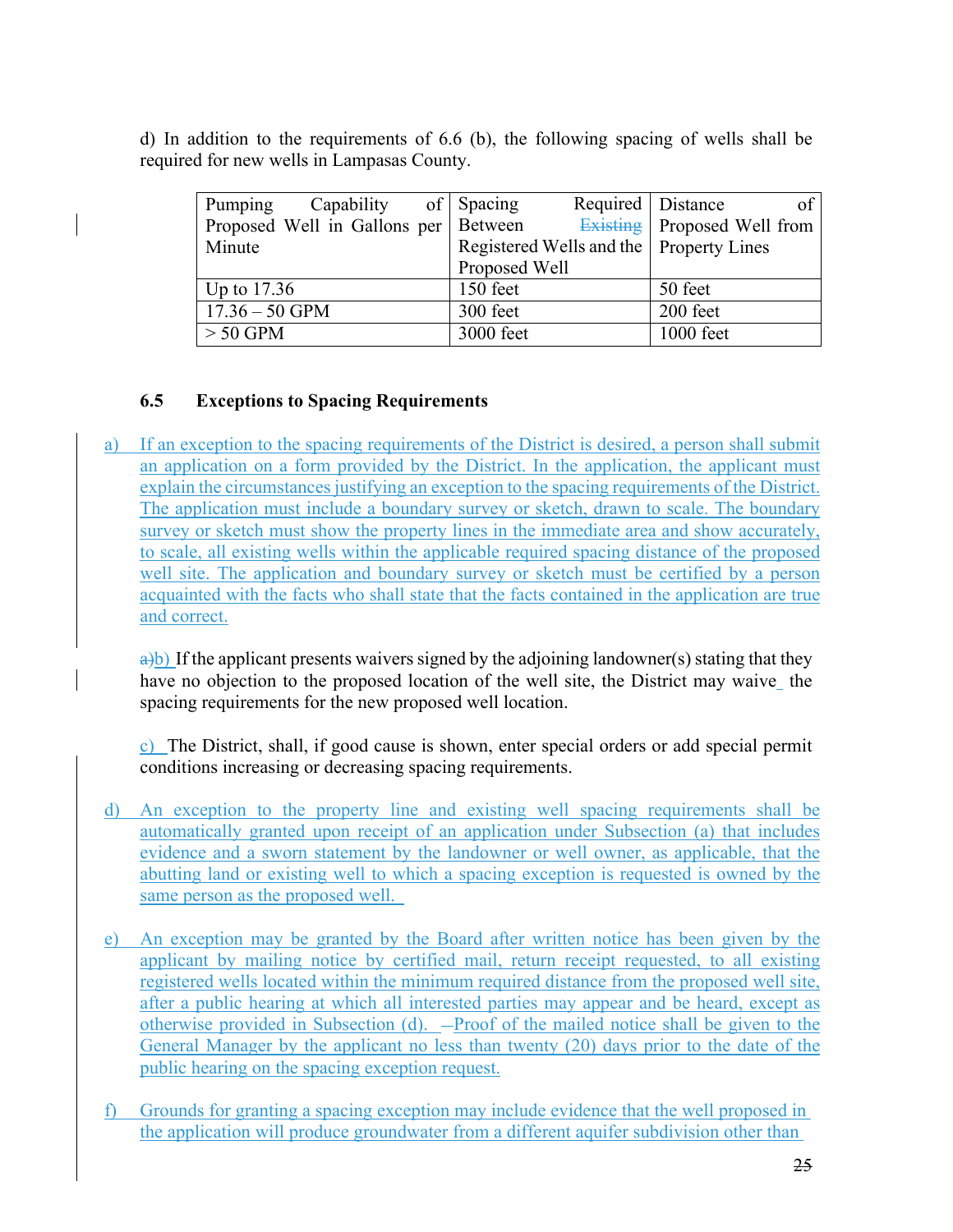that of the existing wells within the minimum required distance from the proposed well.

b) A landowner may drill a well or wells to supplement an existing well and such supplemental well(s) does not need to meet the spacing requirements as long as the combined pumping capability of the existing and supplemental well(s) is not more than 17.36 gallons per minute.

# **6.6 Well and Property Access**

The District has authority under Section 36.123 to enter any public or private property in Lampasas County at any reasonable time for purposes of inspecting and investigating conditions relating to water quality, water wells, or compliance with District Rules, regulations, permits, or other orders. Notwithstanding this authority, the District may enter onto a person's property only with (i) the permission of the property owner or his designated agent, or (ii) by Court Order.

### **SECTION 7 - CONSERVATION MEASURES; AVAILABILITY ASSESSMENTS**

### **7.1 Designation of Conservation Measures**

The Board may impose measures deemed appropriate to provide for the conservation of groundwater to prevent waste and to carry out the duties of the District, including requiring

a) All groundwater supply systems to institute conservation oriented rate structure in the sale of water to their retail customers.

b) All groundwater supply systems to have a water conservation plan which requires:

- 1. Voluntary conservation measures and information/education programs; and
- 2. Promotion of water saving devices and water efficient landscaping.
- c) All permit applications to contain a statement relating to effective water conservation programs and methods that will insure a concerted water conservation program.

# **7.2 Groundwater Monitoring Program**

a) The Farm Bureau of Lampasas County shall create a database of information on existing water wells located within Lampasas County and shall provide such database to the District in accordance with mutually agreed upon timetables. The District shall locate, collect, and add existing data to this database as opportunity permits.

 $\dot{\theta}$ a) Pursuant to Section 36.107 and Section 36.109, the District may implement any research projects or scientific studies and collect any information deemed necessary by the Board including groundwater use, water conservation, aquifer recharge, groundwater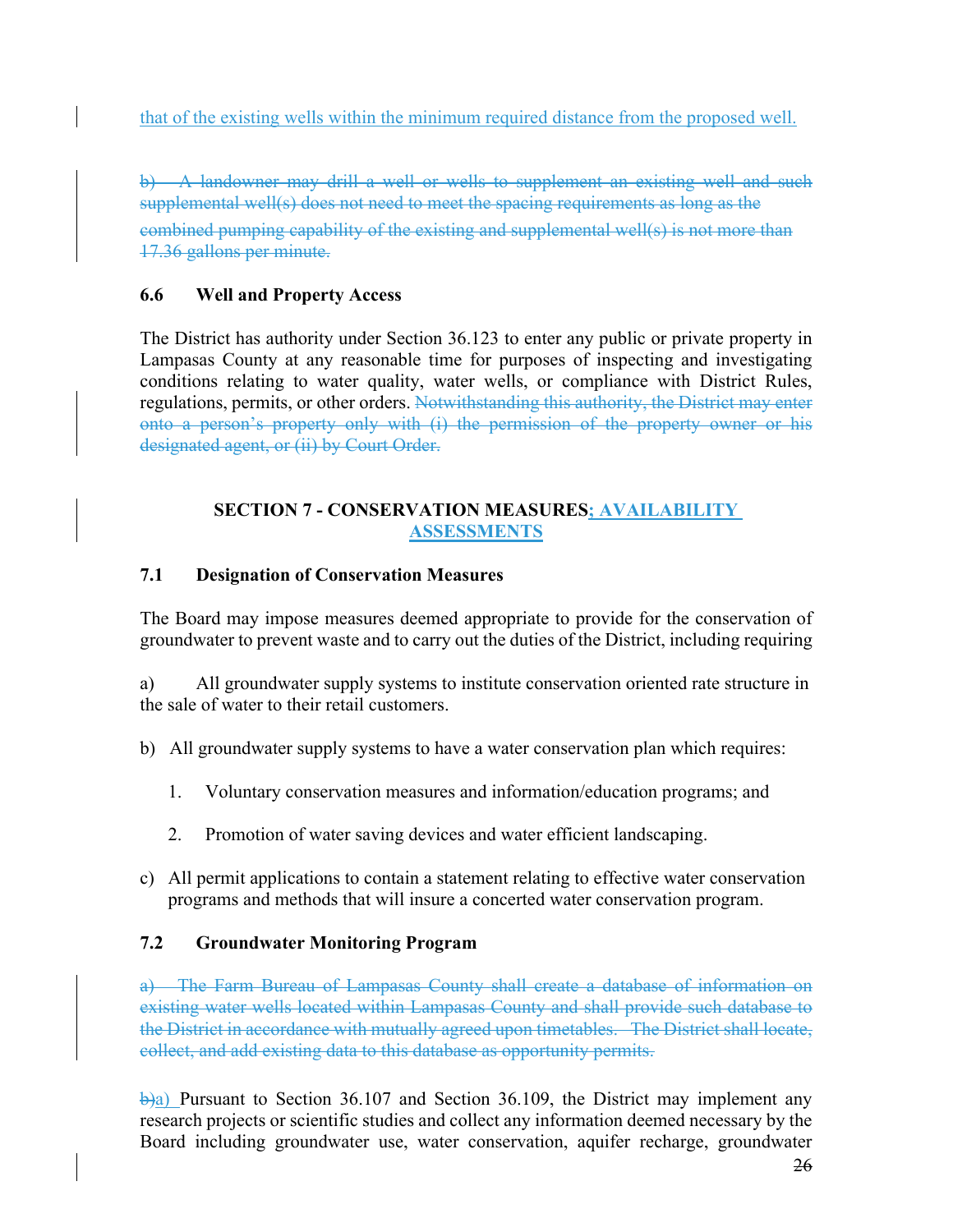quantity and quality, aquifer conditions, geology, hydrology, hydrogeology, and other groundwater related fields. Participation in these programs by owners of registered wells shall be voluntary. Owners of permitted and transport wells may be required by the District to participate.

# **7.3 Groundwater Availability Assessments**

Upon adoption of an ordinance by Lampasas County, tThethe District shall perform review groundwater availability determinations for the development in Lampasas Countyeounty pursuant to- Texas Administrative Title 30 Chapter 230 - Groundwater Availability Certification for PlattingTexas Local Government Code Section 232.0032. The District may adopt procedures for performing reviewing groundwater availability assessments under this section by resolution of the Board. The District shall charge all fees necessary for conducting reviewing groundwater availability assessments to the applicant. Submission of the groundwater availability assessment to the county for plat review is conditioned upon the payment of all prescribed fees and submission of the prescribed form for groundwater availability assessments to the District, and adherence to the procedures adopted by the District.

# **SECTION 8 CRITICAL GROUNDWATER DEPLETION AREA**

### **8.1 Identification of a Critical Groundwater Depletion Area (CGDA)**

If evidence of drawdown of the water table or reduction of artesian pressure in an area of an aquifer indicates thean aquifer mining situation, that is, a non-sustainable yield, and/or in consideration of such local climate indicators such as the Palmer Hydrological Drought Severity Index published by the National Oceanic and Atmospheric Administration (NOAA), the Board District may declare the area a Critical Groundwater Depletion Area (CGDA) through resolution of the Board. A CGDA will be established using the best hydrogeologic and other relevant scientific data readily available. Prior to establishing a CGDA the District shall invite comment and exchange aquifer condition data from well owners within the proposed CGDA. Following the foregoing collaboration study, notice and hearing shall be held using the procedures of Section 9 prior to declaration of a CGDA. A CGDA mayA CGDA shall be classified into one of two categoriesmay be created by the District to:

(1) .A Category One classification shall be assigned to an area experiencing critical depletion due to climatic events where the ability of the aquifer to provide sustainable yields at normal usage rates is seriously impaired. The duration and severity of the climatic conditions shall determine the extent and period of the conservation actions taken by the District. Upon return of normal climatic conditions and adequate recharge to bring the aquifer back to sustainable normal usage, the District shall cancel the CGDA.

 $(2)(1)$  A Category Two classification shall be assigned to an area experiencing critical depletion due to increased pumpage that has caused or will shortly cause the aquifer to fall below sustainable yield on a permanent basis, not primarily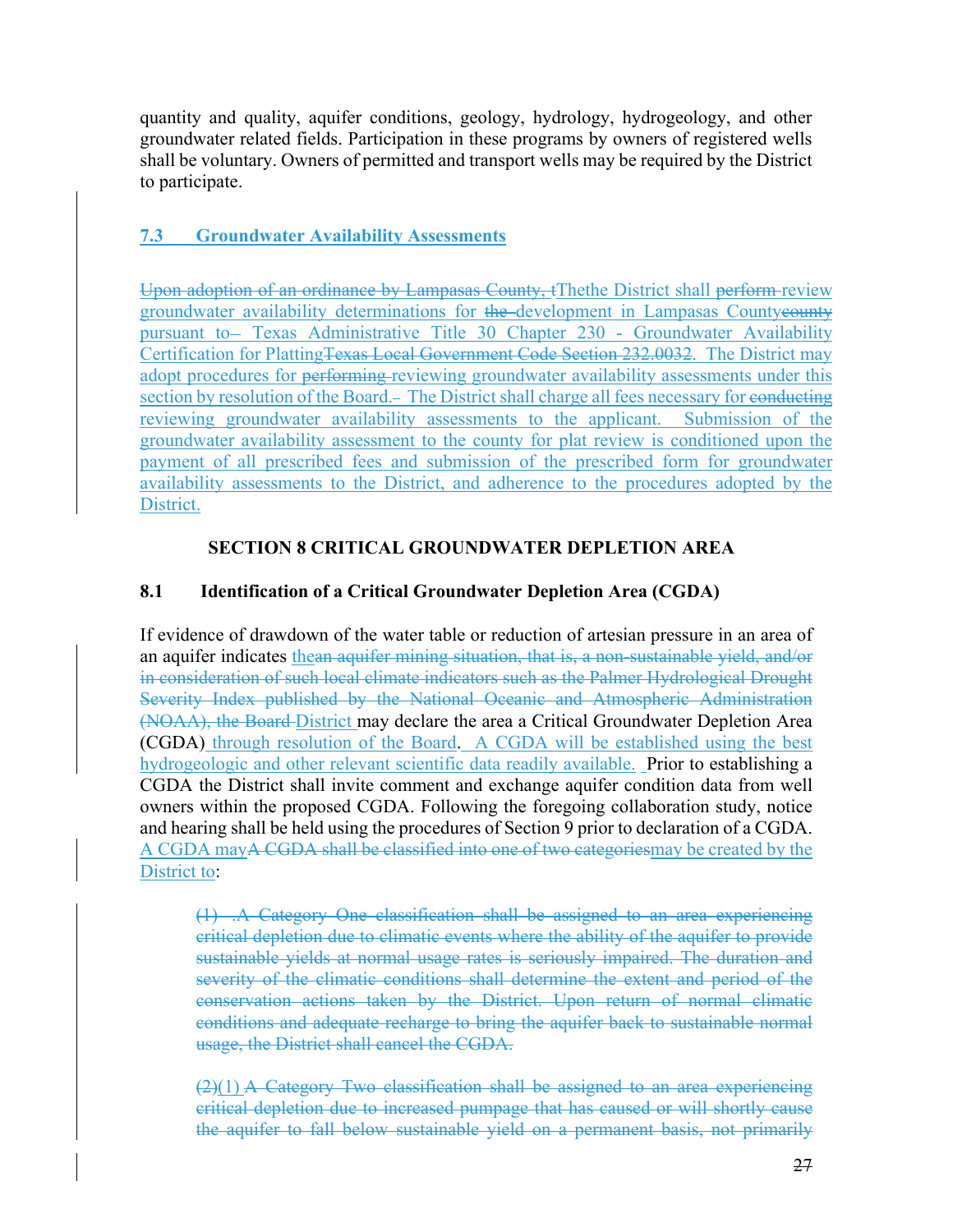caused by but possibly exacerbated by short-term climatic conditions. Conservation actions taken by the District shall remain in effect until such time the aquifer shows long-term reversal of the non-sustaining condition. Such reversal can conceivably be brought about through permanent pumpage reduction, use of alternative water sources, or changes in well owner's use of water.

- (1) assess water availability;
- (2) assess water quality;
- (3) establish more restrictive spacing requirements;
- (4) authorize total production and make proportional adjustments to permitted withdrawals; and
- (5) otherwise undertake efforts to manage the groundwater resources in a manner that is consistent with the District Act, Chapter 36, Texas Water Code, and that aids in the attainment of all applicable Desired Future Conditions established for the aquifers located in whole or in part within the boundaries of the District.

#### **8.2 Procedures Following Establishment of a CGDA**

Once a CGDA is declared and delineated, the area shall be given a unique name or number for identification purposes and all registered and permitted well owners in the area shall be notified. Notification of all Board decisions related to a CGDA shall be made to all registered and permitted well owners within the CGDA by published notice. When the Board declares and delineates a CGDA, the Board shall-may take action, including any combination of the following:

- (1) Deny all applications for drilling within the CGDA.
- $(2)(1)$  Set production limits on Permitted Wells located within the CGDA to an assigned volume of water as may be determined from the historical production data obtained from District records. The allowed volume shall be an amount that will halt the decline of the aquifer sustainable yield, which may allow continued but reduced pumpage. The approved conservation/drought management plans shall be considered in determining the production limits. The Board shall review the production allocation on an annual <del>quarterly b</del>asis and make appropriate adjustments as permitted or dictated by aquifer conditions.

 $\left(\frac{3}{2}\right)$  Require all Permitted Wells within the CGDA to be equipped with a District approved meter or measuring device. The expense of the device shall be borne by the well owner.

 $(4)(3)$  Require increased spacing for all new permits within the CGDA.

 $(5)(4)$  Establish recommended production limits on all exempted wells within the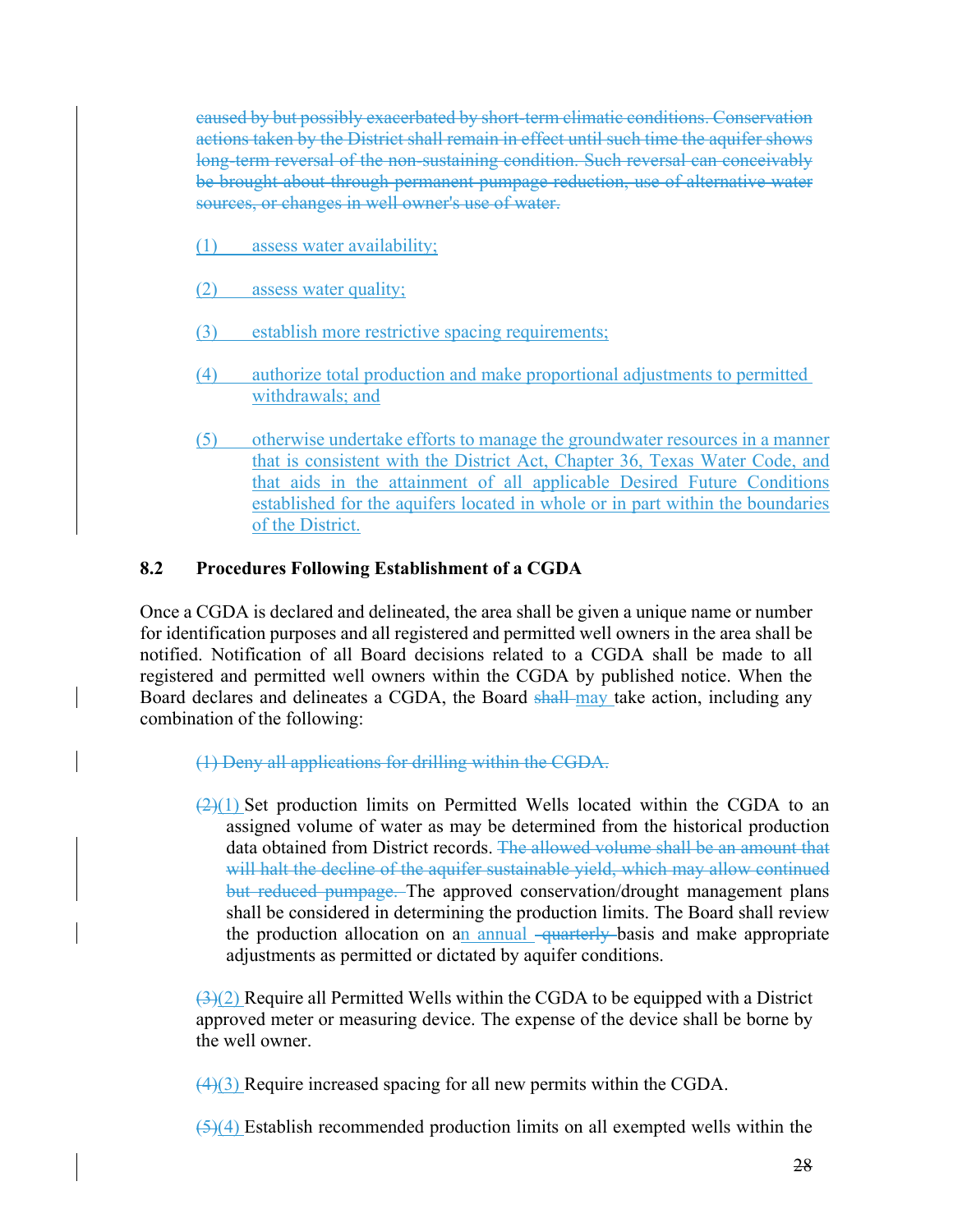CGDA to reasonably correspond to retail water utility conservation/drought management plans used within the District.

 $\left(\frac{6}{5}\right)$  Issue such rules as are necessary to protect holders of Historic and Existing Use Designations.

# **8.3 Reporting Requirements**

Owners of Permitted Wells within the CGDA shall provide the District with reports of the amount of water produced from each well under permit in the CGDA on forms provided by the District and on a schedule determined by the Board. If the Board has not required metering devices on wells, production volume reports shall be provided by accurate estimates such as recording duration of pumping and the well output capacity (gpm).

### **8.4 Requests for Temporary Change in Water Allocation**

Owners of Permitted Wells within the CGDA may request a temporary change in water allocation through petition to the Board. Decision on such requests shall be made consistent with prudent aquifer management, the effect on other well owners in the CGDA, and the degree of necessity for the request.

# **SECTION 9 HEARINGS**

# Rule 9.1 **Hearings Generally.**

- (a) A public hearing may be held on any matter within the jurisdiction of the Board, or if the Board deems a hearing to be in the public interest or necessary to effectively carry out the duties and responsibilities of the District. The District conducts four general types of hearings under this Section:
	- (1) rulemaking or Management Plan hearings involving matters of general applicability that implement, interpret, or prescribe the law or District policy, or that describe the procedure or practice requirements of the District;
	- (2) hearings involving the issuance of permits or permit amendments, in which the rights, duties, or privileges of a party are determined after an opportunity for an adjudicative hearing;
	- (3) show cause hearings, in which the obligation and authority of the District to impose civil penalties is considered under specific relevant circumstances; and
	- (4) hearings on the Desired Future Conditions proposed for the District.
- (b) Any matter designated for hearing before the Board may be heard by a quorum of the Board, referred by the Board for a hearing before a hearing examiner, by a quorum of the Board along with an appointed hearing examiner who officiates during the hearing, or by the State Office of Administrative Hearings.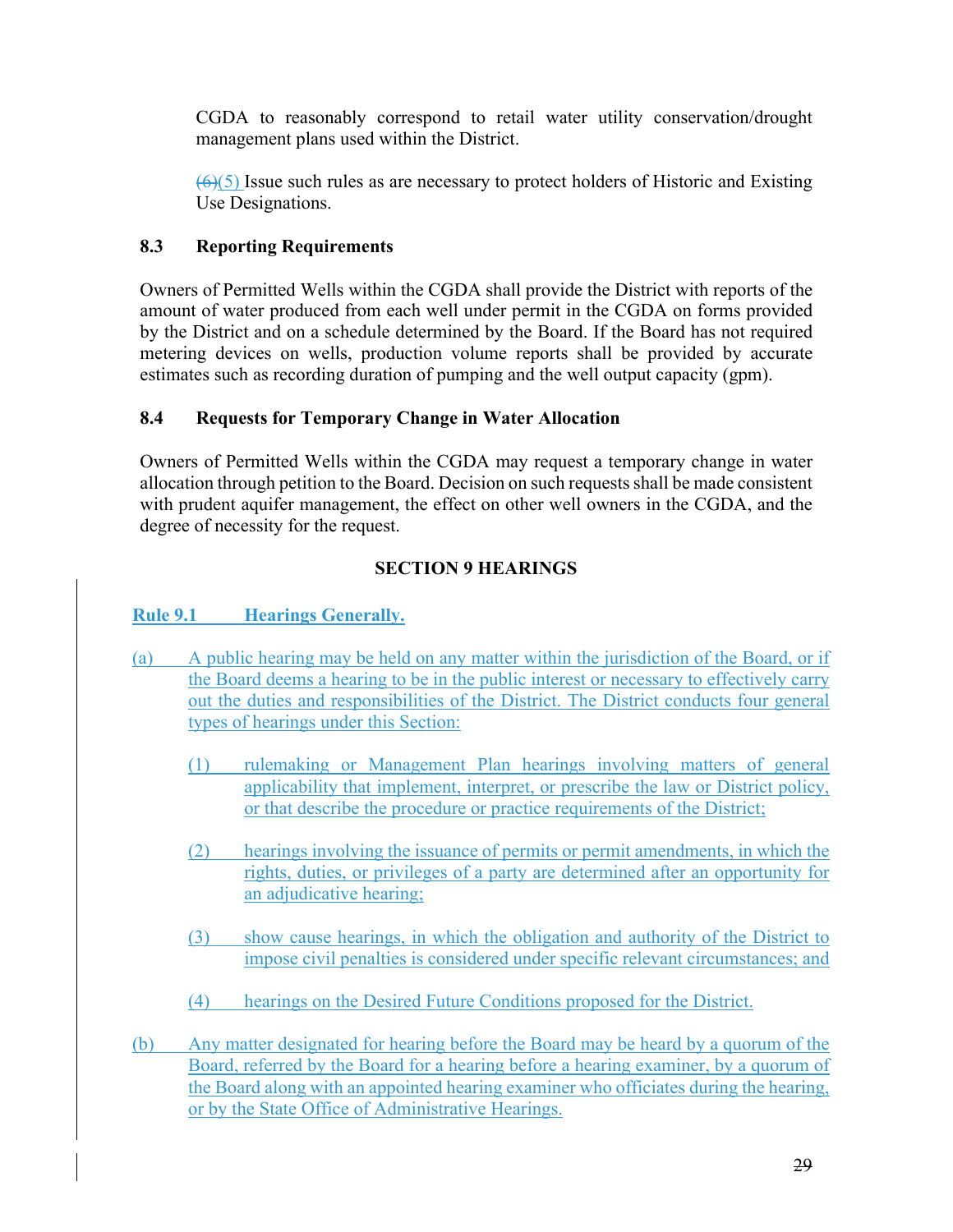(c) Any hearing scheduled may be continued from time to time and date to date without notice after providing the initial notice.

### **Rule 9.2 Rulemaking Hearings**

- (a) Rulemaking hearing notice shall include a brief explanation of the subject matter of the hearing, the time, date, and place of the hearing, location or internet site at which a copy of the proposed rules may be reviewed or copied, if the District has a functioning internet site, and any other information deemed relevant by the General Manager or the Board.
- (b) Not less than 20 calendar days prior to the date of the hearing, the General Manager shall:
	- (1) Post notice in a place readily accessible to the public at the District office;
	- (2) Provide notice to the county clerks within the District;
	- (3) Publish notice in one or more newspapers of general circulation in the District;
	- (4) Provide notice by mail, facsimile, or electronic mail to any person who has requested rulemaking hearing notice; and
	- (5) Make available a copy of all proposed rules at a place accessible to the public during normal business hours, and post an electronic copy on the District's internet site.
- (c) A person may submit to the District a written request for notice of a rulemaking hearing. A request is effective for the remainder of the calendar year in which the request is received by the District. To receive notice of a rulemaking hearing in a later year, a person must submit a new request. An affidavit of an officer or employee of the District establishing attempted service by first class mail, facsimile, or email to the person in accordance with the information provided by the person is proof that notice was provided by the District.
- (d) Failure to provide notice under Subsection (c) does not invalidate an action taken by the District at a rulemaking hearing.
- (e) A person participating in a rulemaking hearing shall complete a hearing registration form stating the person's name, address, and whom the person represents, if applicable.
- (f) The District shall prepare and keep a record of each rulemaking hearing in the form of an audio or video recording or a court reporter transcription.
- (g) The District may use an informal conference or consultation to obtain the opinions and advice of interested persons about contemplated rules and may appoint advisory committees of experts, interested persons, or public representatives to advise the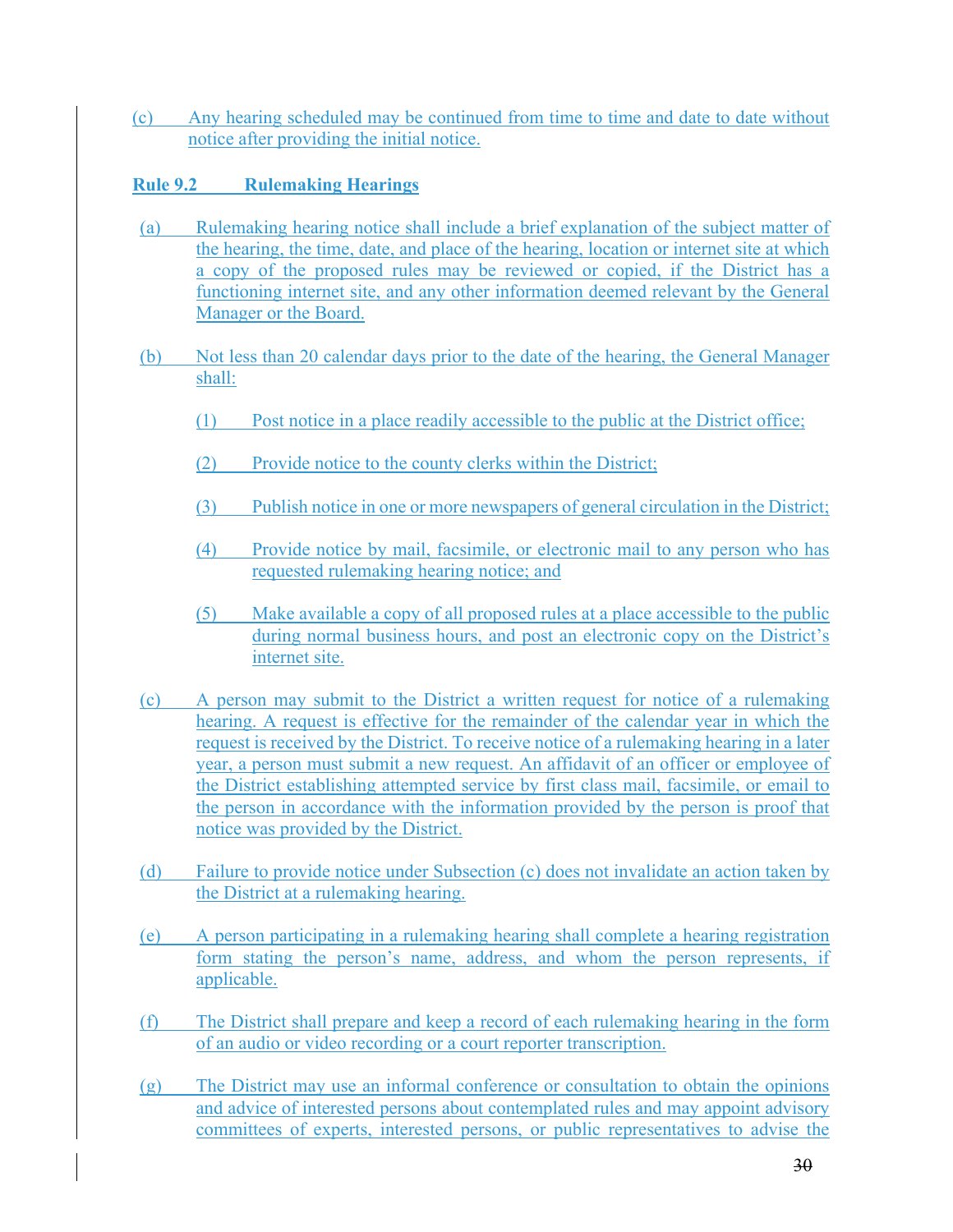### District about contemplated rules.

### **Rule 9.3 Permit Hearings.**

- (a) If the General Manager or Board schedules a hearing on an application for a permit, permit amendment or permit revocation, the General Manager shall give notice of the hearing as provided in this section. The General Manager or Board may schedule more than one permit application for consideration at a hearing.
- (b) Any person having an interest in the subject matter of a permit hearing may receive written notice of the hearing if the person submits to the District a written request to receive notice of the hearing. The request remains valid for a period of one year from the date of the request, after which time a new request must be submitted. Failure by the District to provide written notice to a person under this Subsection does not invalidate any action taken by the Board.
- (c) Not later than the 10th day before the date of a permit hearing, the General Manager shall:
	- (1) Post notice at a place readily accessible to the public in the District office;
	- (2) Provide notice to the county clerk of Lampasas County, whereby the county clerk must post the notice on a bulletin board at a place convenient to the public;
	- (3) Provide notice by regular mail to the applicant; and
	- (4) Provide notice by mail, fax, or email to any person who has specifically requested to receive notices of permit hearings.
- (d) The notice provided under Subsection (c) must include:
	- (1) the name and address of the applicant;
	- (2) the address or approximate location of the well or proposed well;
	- (3) a brief explanation, including any requested amount of groundwater, the purpose of the proposed use, and any change in use, if applicable;
	- (4) a general explanation of the manner by which a person may contest the permit, or permit amendment;
	- (5) the time, date, and location of the hearing; and
	- (6) any other information the Board or General Manager deems relevant and appropriate to include in the notice.
- (e) An administratively complete application shall be set for a hearing within sixty (60) days after the date the application is determined to be administratively complete. A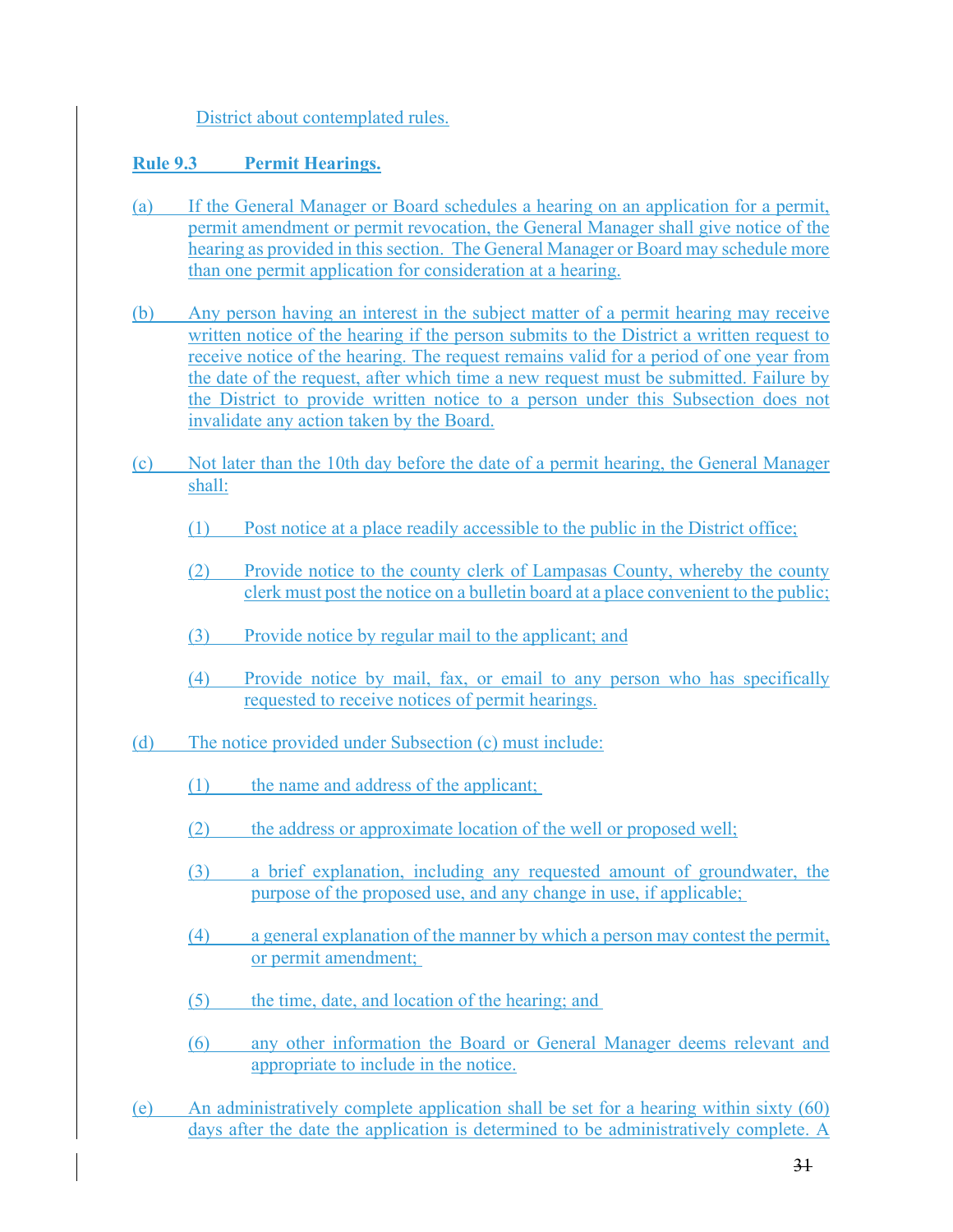hearing shall be held within thirty-five (35) days after the setting of the date, and the District shall act on the application within sixty (60) days after the date the final hearing on the application is concluded.

# **Rule 9.4 Contested Permit Hearings**

- (a) The General Manager, the applicant, or an affected person may request a contested hearing on an application for a permit or permit amendment. A request for a contested hearing is distinguished from public comment on an application, and shall be filed not later than five (5) calendar days before the scheduled hearing date, and shall include the following information:
	- (1) The name, address, telephone number and email address of the person filing the request. If the request is made by a group or association, the request must identify the primary contact person responsible for receiving all official communications on behalf of the group or association;
	- (2) The person or entity's personal justiciable interest affected by the application and proposed withdrawal, including a statement demonstrating how that interest is not common to members of the general public; and
	- (3) Specifically request a contested hearing.
- (b) A request for a contested hearing to be conducted by the State Office of Administrative Hearings pursuant to Section 36.416 of the Texas Water Code shall be made not later than five (5) calendar days before the scheduled hearing date. If timely requested under this section, the District shall contract with the State Office of Administrative Hearings to conduct the hearing on the application.

# **Rule 9.5 Preliminary Hearing for Contested Application.**

- (a) Upon the timely filing of a contested hearing request that meets the requirements of Rule 9.4, the District shall schedule a preliminary hearing on the application. The preliminary hearing may be conducted by a quorum of the Board, a Hearing Examiner, or the State Office of Administrative Hearings.
- (b) Parties to a contested hearing shall be designated at the preliminary hearing. Unless the District is required to contract with the State Office of Administrative Hearings to conduct the contested hearing, the District may conduct the preliminary hearing on the same day and immediately before the evidentiary hearing on an application.
- (c) If the District determines that no person requesting a contested hearing has standing or that no justiciable issues are presented, the Board may take any action authorized under Rule 9.6(a).

# **Rule 9.6 Action on Uncontested Application.**

(a) The Board may take action on any uncontested application at a properly noticed public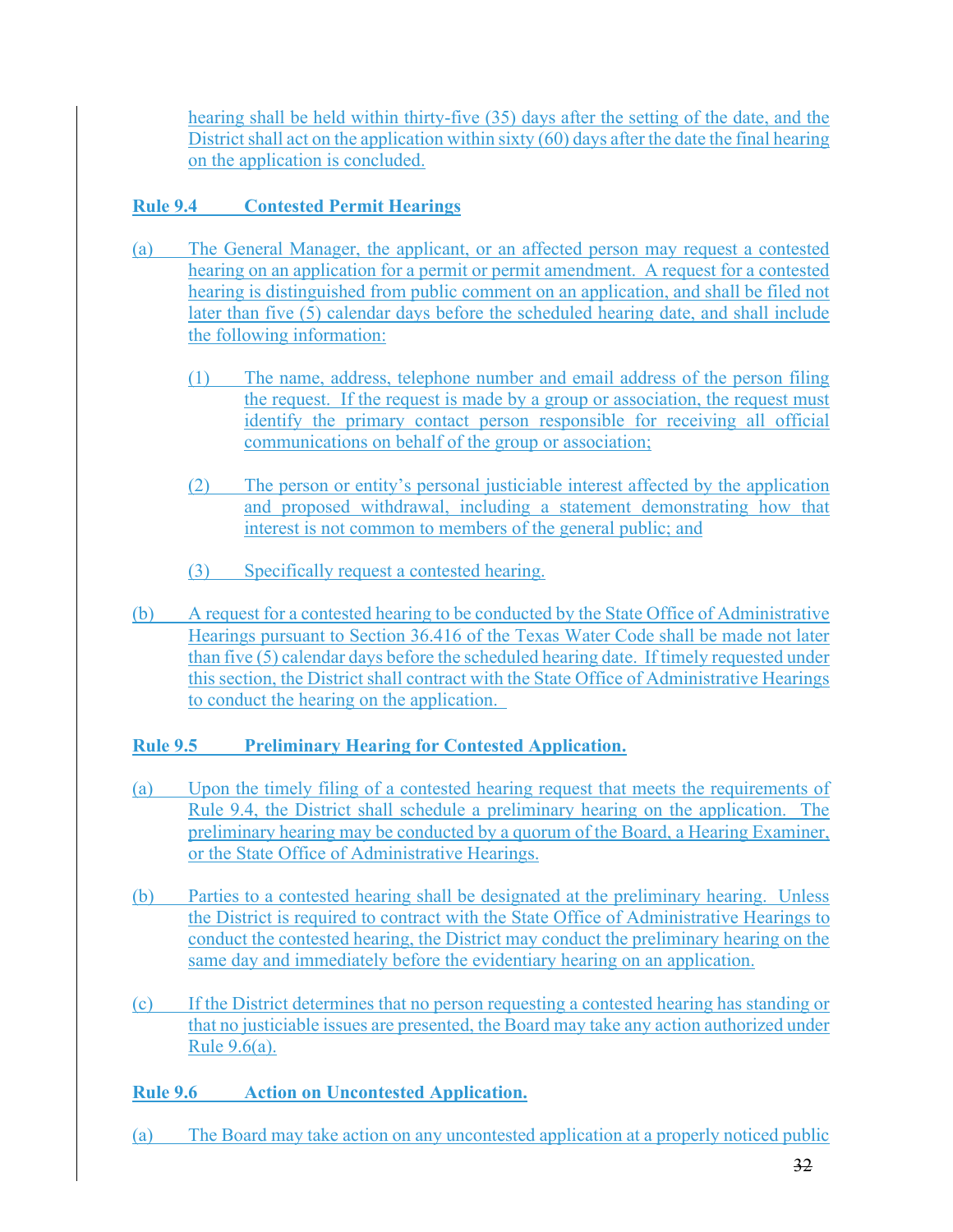meeting held at any time after the public hearing at which the application is scheduled to be heard. The Board may issue a written order to:

- (1) grant the permit application;
- (2) grant the permit application with special conditions; or
- (3) deny the permit application.
- (b) An applicant may, not later than the 20th day after the date the Board issues an order granting the application, request a contested case hearing if the order:
	- (1) includes special conditions that were not part of the application as finally submitted; or
	- (2) grants a maximum amount of groundwater production that is less than the amount requested in the application.

### **Rule 9.7 Contested Case Hearings Conducted by the State Office of Administrative Hearings.**

- (a) If timely requested by the applicant or other party to a contested case hearing, the District shall contract with the State Office of Administrative Hearings to conduct the hearing on the application. The Board shall determine whether the hearing held by the State Office of Administrative Hearings will be held in Travis County or at the District office or other regular meeting place of the Board.
- (b) The party requesting that the hearing be conducted by the State Office of Administrative Hearings shall pay all costs associated with the contract for the hearing and shall make a deposit with the District in an amount that is sufficient to pay the estimated contract amount before the hearing begins. If the total cost for the contract exceeds the amount deposited by the paying party at the conclusion of the hearing, the party that requested the hearing shall pay the remaining amount due to pay the final price of the contract. If there are unused funds remaining from the deposit at the conclusion of the hearing, the unused funds shall be refunded to the paying party. The District may assess other costs related to hearings conducted under this rule as authorized under Chapter 36, Texas Water Code, or the District Rules.
- (c) The administrative law judge who conducts a contested case hearing shall consider applicable District rules or policies in conducting the hearing. The District shall provide the administrative law judge with a written statement of applicable rules or policies.
- (d) The District Board may change a finding of fact or conclusion of law made by the administrative law judge, or may vacate or modify an order issued by the administrative judge, only if the Board determines:
	- (1) that the administrative law judge did not properly apply or interpret applicable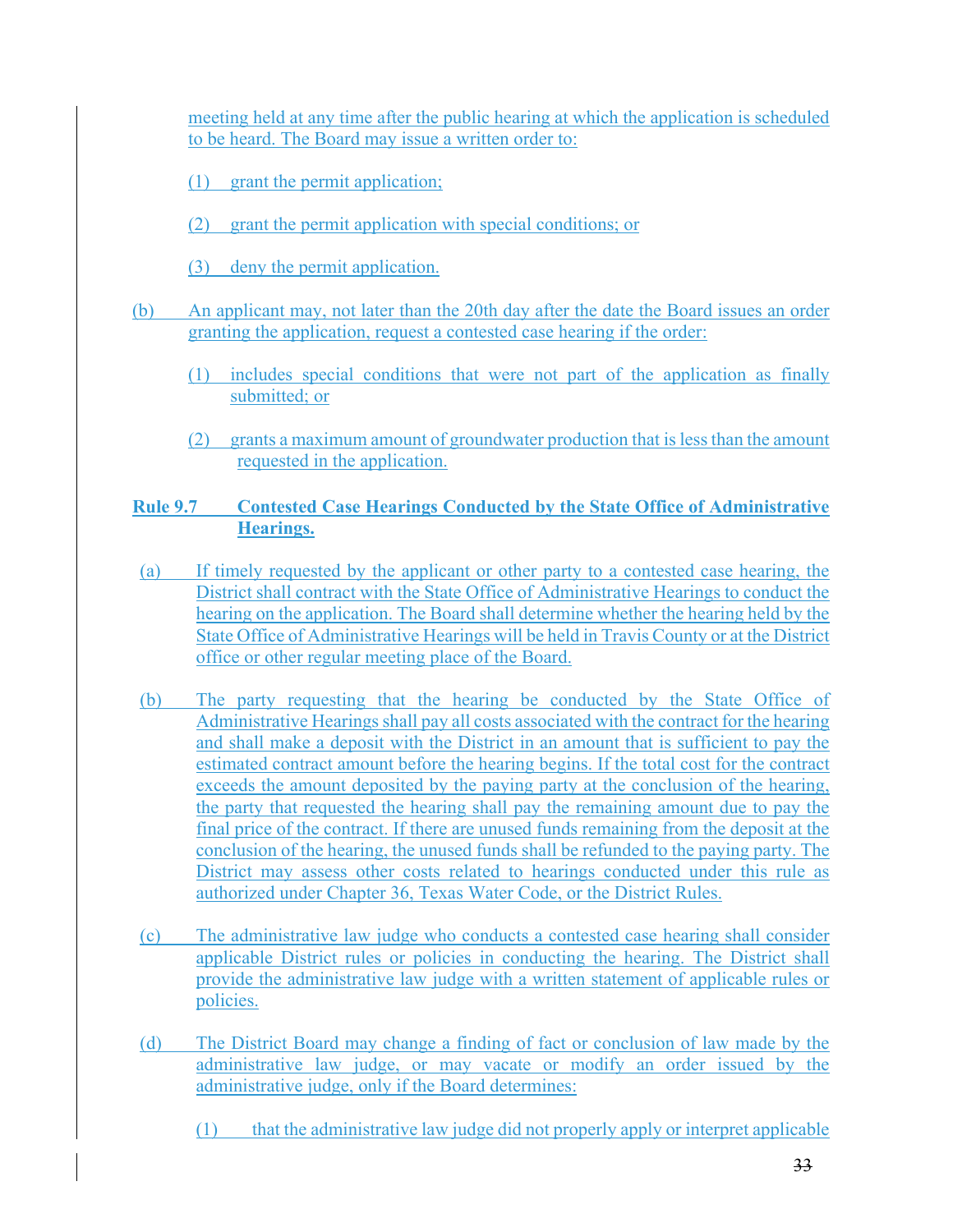law, District rules, written policies provided under Section 36.416(e) of the Texas Water Code, or prior administrative decisions;

- (2) that a prior administrative decision on which the administrative law judge relied is incorrect or should be changed; or
- (3) that a technical error in a finding of fact should be changed.

### **Rule 9.8 Procedures for Permit Hearings Conducted by the District**

- (a) Authority of Presiding Officer: The Presiding Officer may conduct the hearing or other proceeding in the manner the Presiding Officer deems most appropriate for the particular hearing. The Presiding Officer has the authority to:
	- (1) set hearing dates, other than the hearing date set by the General Manager or Board under Rule 9.3;
	- (2) convene the hearing at the time and place specified in the notice for public hearing;
	- (3) designate the parties to a hearing;
	- (4) admit evidence that is relevant to an issue at the hearing, exclude evidence that is irrelevant, immaterial, or unduly repetitious, and rule on motions and on the admissibility of evidence;
	- (5) establish the order for presentation of evidence;
	- (6) administer oaths to all persons presenting testimony;
	- (7) examine witnesses;
	- (8) ensure that information and testimony are introduced as conveniently and expeditiously as possible, without prejudicing the rights of any person participating in the proceeding;
	- (9) conduct public hearings in an orderly manner in accordance with these rules;
	- (10) recess any hearing from time to time and place to place; and
	- (11) exercise any other appropriate powers necessary or convenient to effectively carry out the responsibilities of Presiding Officer.
- (b) Hearing Registration Forms: Each person attending and participating in a permit hearing of the District must submit on a form provided by the District the following information: the person's name; the person's address; who the person represents if other than himself; whether the person wishes to provide public comment or testify; and any other information relevant to the hearing.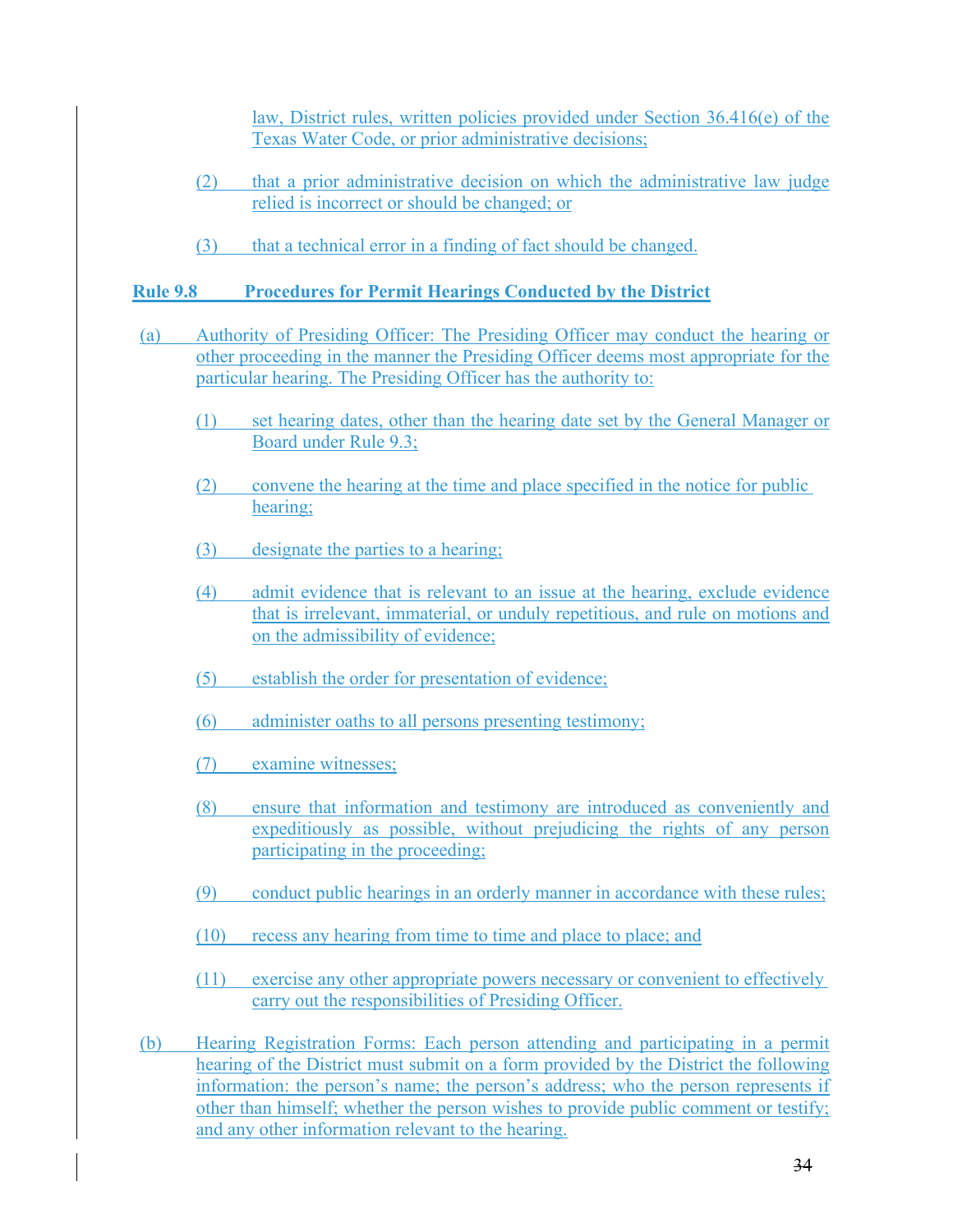- (c) Public Comment: Documents that are filed with the Board that comment on an application, but that do not request a hearing will be treated as public comment. The Presiding Officer may allow any person, including the General Manager or a District employee, to provide comments at a hearing on an uncontested application.
- (d) Any interested person may appear at a hearing in person or may appear by representative provided the representative is fully authorized to speak and act for the principal. Such person or representative may present evidence, exhibits, or testimony, or make an oral presentation as determined by the Board. Any partner may appear on behalf of a partnership. A duly authorized officer or agent of a public or private corporation, political subdivision, governmental agency, municipality, association, firm, or other entity may appear on behalf of the entity. A fiduciary may appear for a ward, trust, or estate. A person appearing in a representative capacity may be required to prove proper authority.
- (e) After the Presiding Officer calls a hearing to order, the Presiding Officer shall announce the subject matter of the hearing and the order and procedure for presentation.
- (f) The Presiding Officer may prescribe reasonable time limits for the presentation of evidence and oral argument.
- (g) If the Board has not acted on the application, in the discretion of the Presiding Officer, any person who testifies at a hearing may supplement that testimony by filing additional written material with the Presiding Officer within ten (10) days after the date of conclusion of the hearing. A person who files additional written material with the Presiding Officer must also provide the material, not later than the 10th day after the date of the hearing, to any person who provided comments on an uncontested application or any party to a contested hearing. A person who receives additional written material under this Subsection may file a response to the material with the Presiding Officer not later than the 10th day after the date the material was received. Cumulative, repetitive, and unduly burdensome evidence filed under this Subsection will not be considered by the Board.
- (h) Every person, representative, witness, and other participant in a proceeding must conform to ethical standards of conduct and must exhibit courtesy and respect for all other participants. No person may engage in any activity during a proceeding that interferes with the orderly conduct of District business. If in the judgment of the Presiding Officer, a person is acting in violation of this provision, the Presiding Officer will first warn the person to refrain from engaging in such conduct. Upon further violation by the same person, the Presiding Officer may exclude that person from the proceeding for such time and under such conditions as the Presiding Officer deems necessary.
- (i) Written testimony: When a proceeding will be expedited and the interest of the persons participating in the hearing will not be prejudiced substantially, testimony may be received in written form. The written testimony of a witness, either in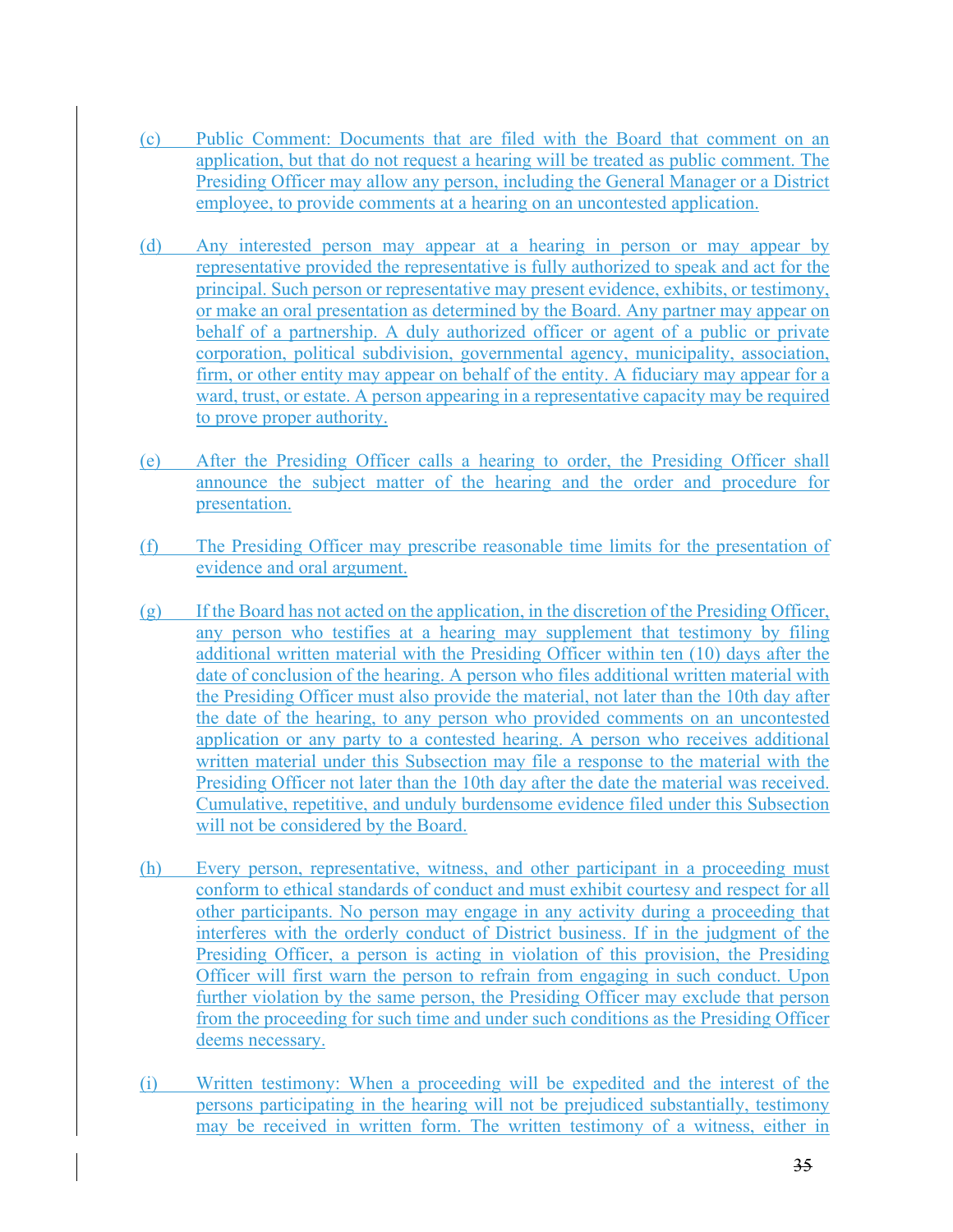narrative or question and answer form, may be admitted into evidence upon the witness being sworn and identifying the testimony as a true and accurate record of what the testimony would be if given orally. On the motion of a party to the hearing, the Presiding Officer may exclude written testimony if the person who submits the testimony is not available for cross-examination by phone, a deposition before the hearing, or other reasonable means.

(j) No person will be allowed to appear in any hearing or other proceeding whose appearance, in the opinion of the Presiding Officer, is for the sole purpose of unduly broadening the issues to be considered in the hearing or other proceeding. A record of a hearing in the form of an audio or video recording or a court reporter transcription shall be prepared and kept by the Presiding Officer in a contested hearing. The Presiding Officer shall have the hearing transcribed by a court reporter upon a request by a party to a contested hearing. The Presiding Officer may assess court reporter transcription costs against the party requesting the transcription or among the parties to the hearing. The Presiding Officer may exclude a party from further participation in a hearing for failure to pay in a timely manner costs assessed against that party under this rule, unless the parties have agreed that the costs assessed against such party will be paid by another party.

### **Rule 9.9 Board Action.**

The Board shall act on a permit or permit amendment application not later than the 60th day after the date the final hearing on the application is concluded. For hearings conducted by the State Office of Administrative Hearings, the Board shall make the final decision on the application within 60 days after the issuance of the proposal for decision by the State Office of Administrative Hearings. In a hearing in which the District has contracted with the State Office of Administrative Hearings to conduct the contested case hearing, the Board has the authority to make a final decision on consideration of a proposal for decision issued by the State Office of Administrative Hearings administrative law judge consistent with Section 2001.058, Texas Government Code.

### **Rule 9.10 Request for Rehearing or Findings and Conclusions.**

- (a) An applicant in a contested or uncontested hearing on an application or a party to a contested hearing may appeal a decision of the Board by requesting written findings of fact and conclusions of law within twenty (20) calendar days of the date of the Board's decision. On receipt of a timely written request, the Board shall make written findings of fact and conclusions of law regarding a decision of the Board on a permit or permit amendment application. The Board shall provide certified copies of the findings and conclusions to the party who requested them, and to each designated party, not later than the 35th day after the date the Board receives the request.
- (b) A party who receives a certified copy of the findings and conclusions from the Board may request a rehearing before the Board not later than the 20th day after the date the Board issues the findings and conclusions. In a contested case, a party must first make a request for written findings and conclusions under District Rule 9.10 before any party to the contested case may submit a request for rehearing under this rule.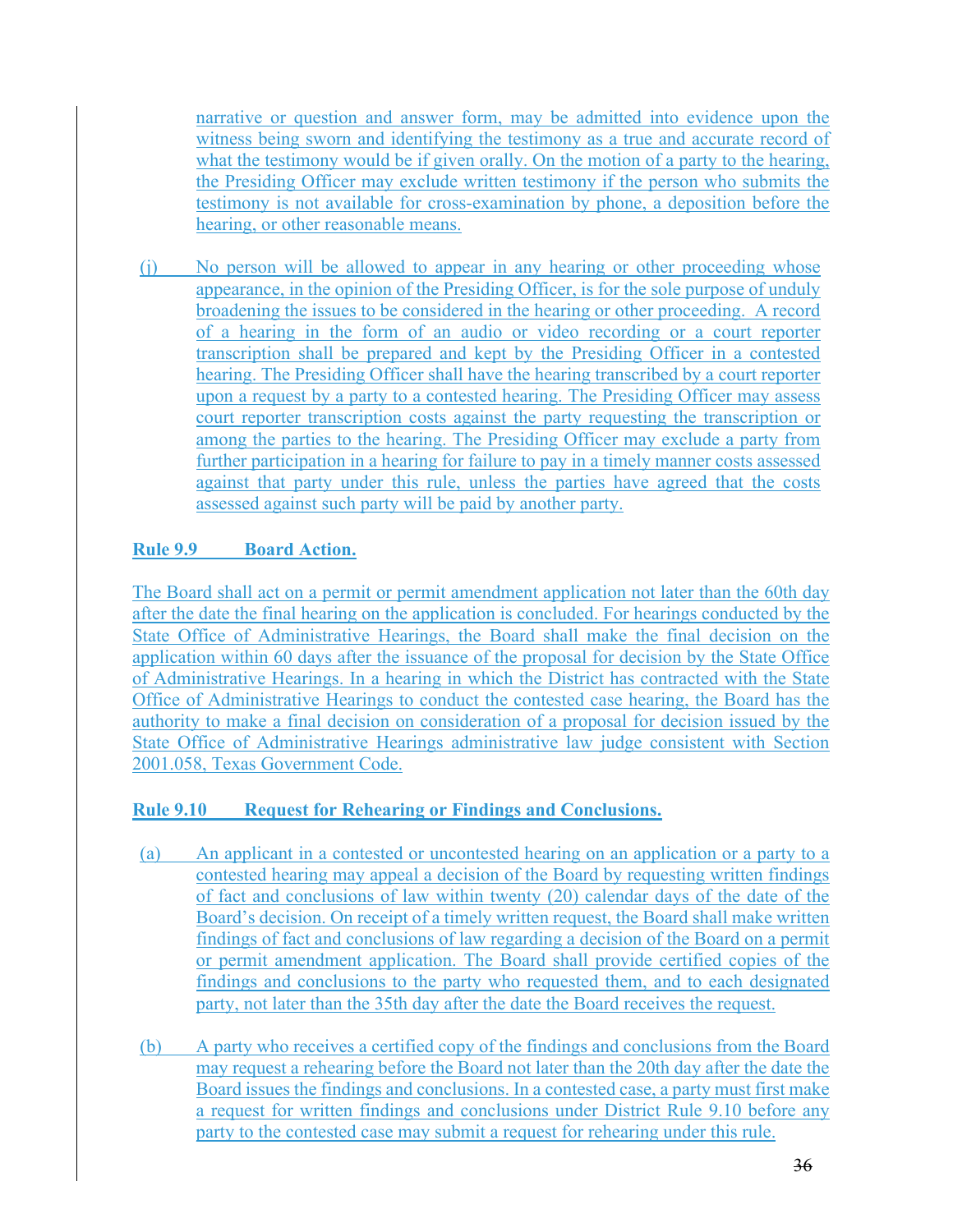(c) A request for rehearing must be filed with the District in writing and must state clear and concise grounds for the request. The person requesting a rehearing must provide copies of the request to all parties to the hearing. With respect to any decision or action of the Board in a contested case, such a request for rehearing is mandatory before any appeal to District Court may be brought. Any appeal to District Court shall be limited to the issues and grounds raised in the motion for rehearing.

#### **Rule 9.11 Final Decision.**

- (a) A decision by the Board on a permit or permit amendment application is final:
	- (1) If a request for rehearing is not filed on time, on the expiration of the period for filing a request for rehearing; or
	- (2) If a request for rehearing is filed on time, on the date:
		- (A) the Board denies the request for rehearing either expressly or by operation of law; or
		- (B) the Board renders a written decision after rehearing.
- (b) Except as provided by Subsection (c), an applicant or a party to a contested hearing may file suit against the District under Section 36.251, Texas Water Code, to appeal a decision on a permit or permit amendment application not later than the 60th day after the date on which the decision becomes final.
- (c) An applicant or a party to a contested hearing may not file suit against the District under Section 36.251, Texas Water Code, if a request for rehearing was not filed on time.

### **9.1 General Rules of Procedure for Hearings**

a) Nature of Hearing. Hearings will be conducted in such manner as the Board deems most suitable to the particular case and technical rules of legal and court procedure need not be applied. It is the purpose of Board to obtain all the relevant and reliable information and testimony pertaining to the issue before it as conveniently, inexpensively, and speedily as possible without prejudicing the rights of either applicants or Protestants.

b) Hearing Officer. The Board may authorize the President, a Director, or any individual acting on the Board's behalf to serve as a hearing officer and to conduct hearings for the Board. The hearing officer shall have the authority to administer oaths and to make all rulings necessary and appropriate to conduct the hearing. If conducted by a committee or a hearing officer, a brief written summary of the hearing and recommendation of action shall be prepared by the hearing officer and provided to the Board for its consideration. A copy of the summary report shall be provided to all parties.

c) Who May Appear. Any interested party in a proceeding may appear either in person, or by attorney, or both in such proceedings. An interested party is a person having a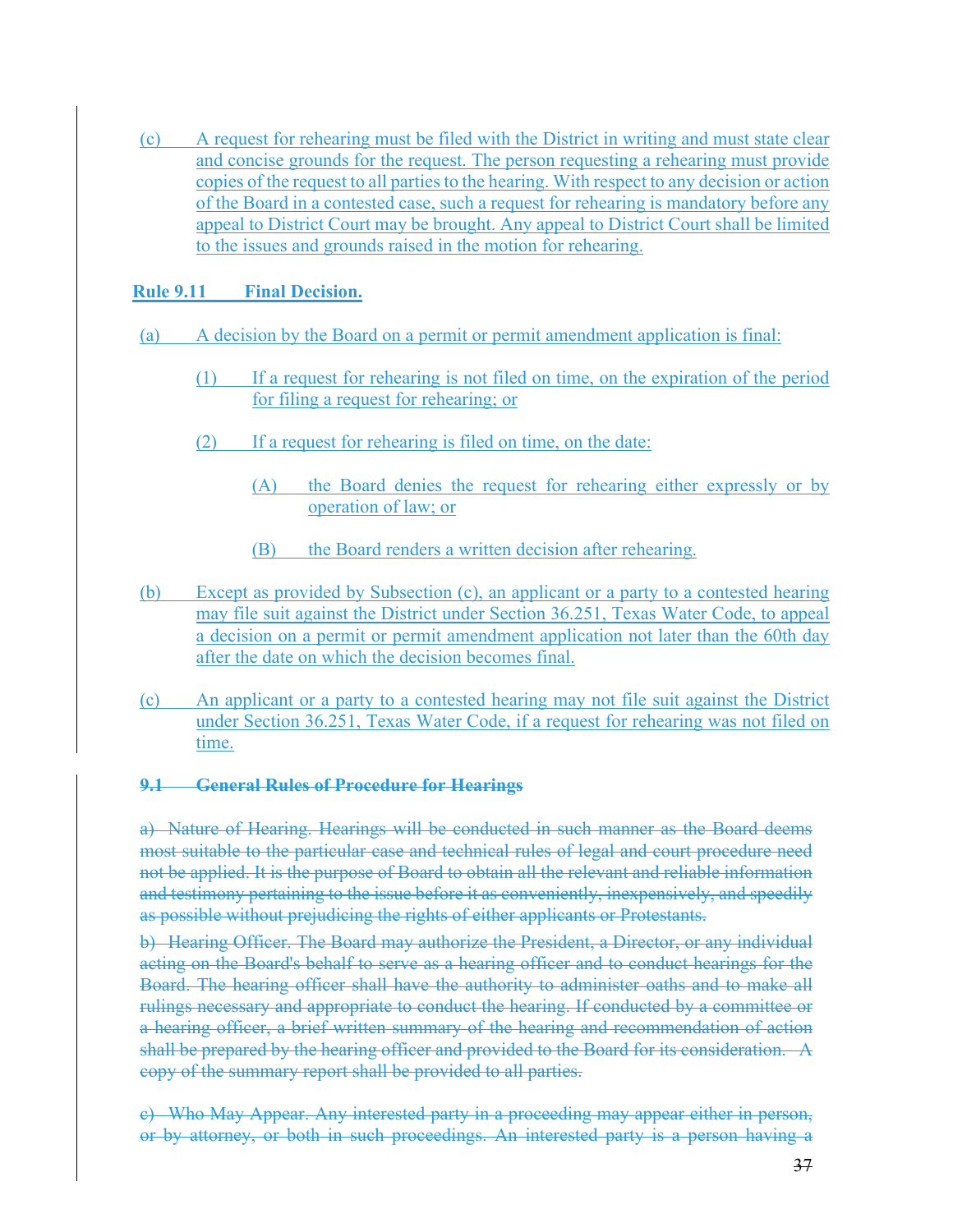justifiable interest, who is or may be affected by such proceeding. At the discretion of the Board anyone not a party at interest in a proceeding may appear.

d) Admissibility. Evidence will be admitted if it is of that quality upon which reasonable persons are accustomed to rely in the conduct of serious affairs. It is intended that needful and proper evidence shall be conveniently, inexpensively, and speedily produced while preserving the substantial rights of the parties to the proceeding.

e) Testimony shall be Pertinent. The testimony shall be confined to the subject matter contained in the application or contest. In the event that any party at a hearing shall pursue a line of testimony or interrogation of a witness that is clearly irrelevant, incompetent or immaterial, the person conducting the hearing may forthwith terminate such line of interrogation.

f) A Stipulation. Evidence may be stipulated by agreement of all parties at interest.

g) Limiting Number of Witnesses and Duration. The right is reserved to the Board or its hearing officer in any proceeding to limit the number of witnesses appearing whose testimony may be merely cumulative and to limit the total amount of time allotted to each party.

#### **9.2 Protests**

a) Notice of Protest. In the event anyone should desire to protest or oppose any pending matter before the Board or a hearing officer, the person wishing to protest must file with the Board or hearing officer a written notice of protest or opposition on or before the date on which the application or matter has been set for hearing. Such protest shall be filed at least five (5) days before the hearing date.

b) Protest Requirements. Protests shall be submitted in writing with a duplicate copy to the opposite party or parties and shall comply in substance with the following requirements:

Each protest shall show the name and address of the protestant.

2. The protestant shall identify any injury that will result from the proposed action or matter to be considered by the Board.

3. If the protest is based upon claim of interference with some present right of protestant, it shall include a statement of the basis of protestant's claim of right.

4. Protestant should call attention to any amendment of the application or adjustment which, if made would result in withdrawal of the protest.

c) Contested Applications or Proceedings Defined. An application, appeal, motion, or proceeding pending before the Board is considered contested when either protestants or interveners, or both, files the notice of protest as above set out or appears at the hearing or proceeding and present testimony or evidence in support of their contentions, or present a question or questions of law regarding the application, motion, or proceeding. When neither protestants nor interveners so appear and offer testimony or evidence in support of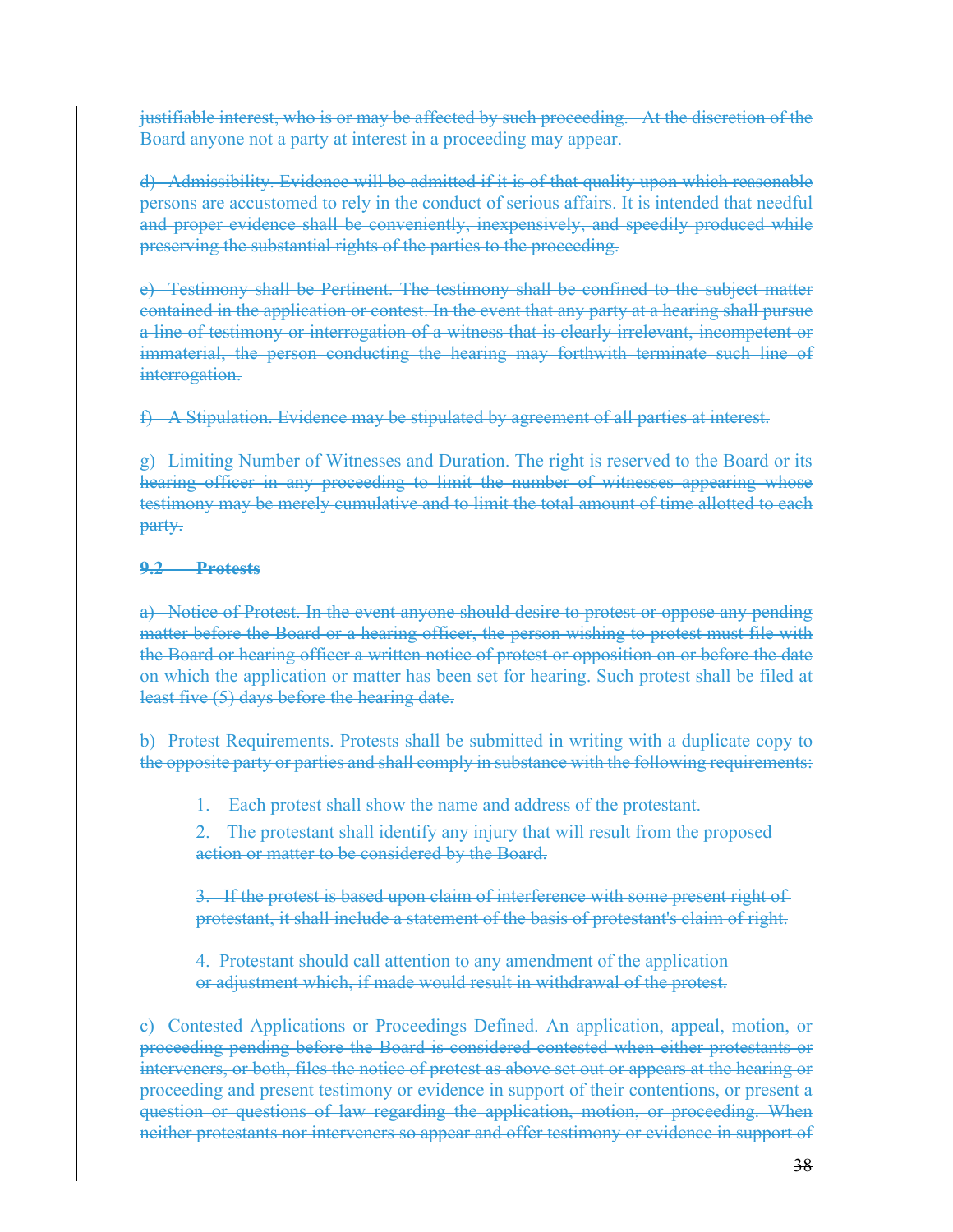their contentions, or raise a question of law with reference to any pending application, motion, or proceeding, the same shall be considered as non-contested.

d) In the event of a contested hearing, each party shall furnish other parties to the proceeding with the copy of all motions, amendments, or briefs filed by him with the Board or examiners.

#### **9.3 Final Order of the Board**

The orders of the Board in any non-contested application or proceeding shall become the final order of the Board on the day it is entered by the Board. All orders of the Board in contested applications, appeals, or other proceedings shall contain a statement that the same was contested. In such event the order will become final after fifteen (15) days from the entry thereof and be binding on the parties thereto unless a motion for rehearing is filed.

#### **9.4 Rehearing**

a) Any person whose application is denied, whose contest is overruled, or who is not granted the relief desired, may file with the Board a motion for rehearing within fifteen (15) days from the announcement by the Board of its decision or action. The Board shall act thereon within thirty (30) days. If such a motion for rehearing is filed and is overruled, the order of the Board shall be final on the date acted on by the Board. If the motion is not acted upon, the Board's action becomes final following the expiration of thirty (30) days after filing the motion.

b) If the Board finds that an emergency exists, or that substantial injustice will result from delay, upon recitation of such finding, the order of the Board will become final on the date of the announcement of the order by the Board, and no motion for rehearing will be considered thereon.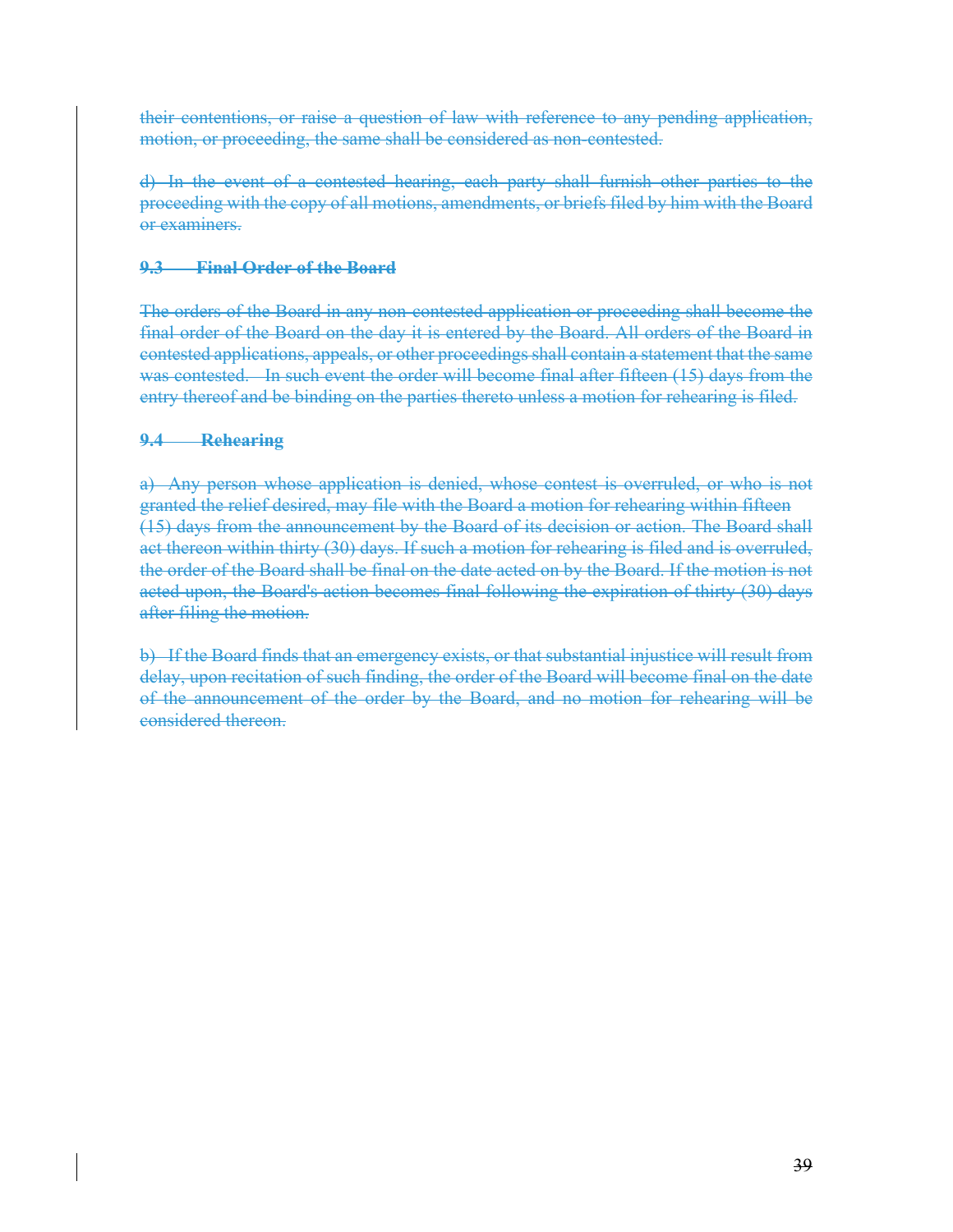c) If an application or contest is denied by the Board, and if the applicant or contestant has not had an opportunity for hearing before the Board, as elsewhere provided by these Rules, the applicant or contestant shall be entitled to a hearing before the Board. A written request to the Board for such a hearing, stating such facts, must be filed with the Board within the above fifteen (15) day period. If such motion is in order and is duly filed, the Board shall give notice to the applicant and all proper and necessary parties of the time and place of such hearing, and shall proceed to conduct such a hearing.

### **SECTION 10 - ENFORCEMENT OF RULES**

### **Rule 10.1 Purpose and Policy.**

The District's ability to effectively and efficiently manage the limited groundwater resources within its boundaries depends entirely upon the adherence to the rules promulgated by the Board to carry out the District's purposes. Those purposes include providing for the conservation, preservation, protection and recharge of the groundwater resources within the District, to protect against subsidence, degradation of water quality, and to prevent waste of those resources. Without the ability to enforce these rules in a fair, effective manner, it would not be possible to accomplish the District's express groundwater management purposes. The enforcement rules and procedures that follow are consistent with the responsibilities delegated to the District by the Texas Legislature through the District's enabling legislation and through Chapter 36 of the Texas Water Code.

### **10.2 General Enforcement of Rules**

The District shall have all enforcement powers as set forth in these rules and Chapter 36 of the Texas Water Code. An accusation of infraction of these Rules shall be investigated by the Board.

### **10.3 Enforcement Authorityof Rules in CourtsAuthority**

In addition to the enforcement powers set forth herein, if the Board determines that it appears a person has violated or is violating, any provision of Chapter 36 of the Texas Water Code, or any rule, regulation, permit, or order of the District, the Board may institute and conduct a suit in the name of the District for injunctive relief, for recovery of a civil penalty or for both injunctive relief and penalty.

- a) The Board may set reasonable civil penalties for breach of any rule of the District that shall not exceed the limits of Section 36.102.
- b) A penalty under this section is in addition to any other provided by the law of this state and may be enforced by complaints filed in the appropriate court of jurisdiction in the county in which the District's principal office or meeting place is located.
- c) If the District prevails in any suit to enforce its rules, the District may seek and the Court shall grant, in the same action, recover reasonable fees for attorneys, expert witnesses, and other costs incurred by the District before the court. The amount of the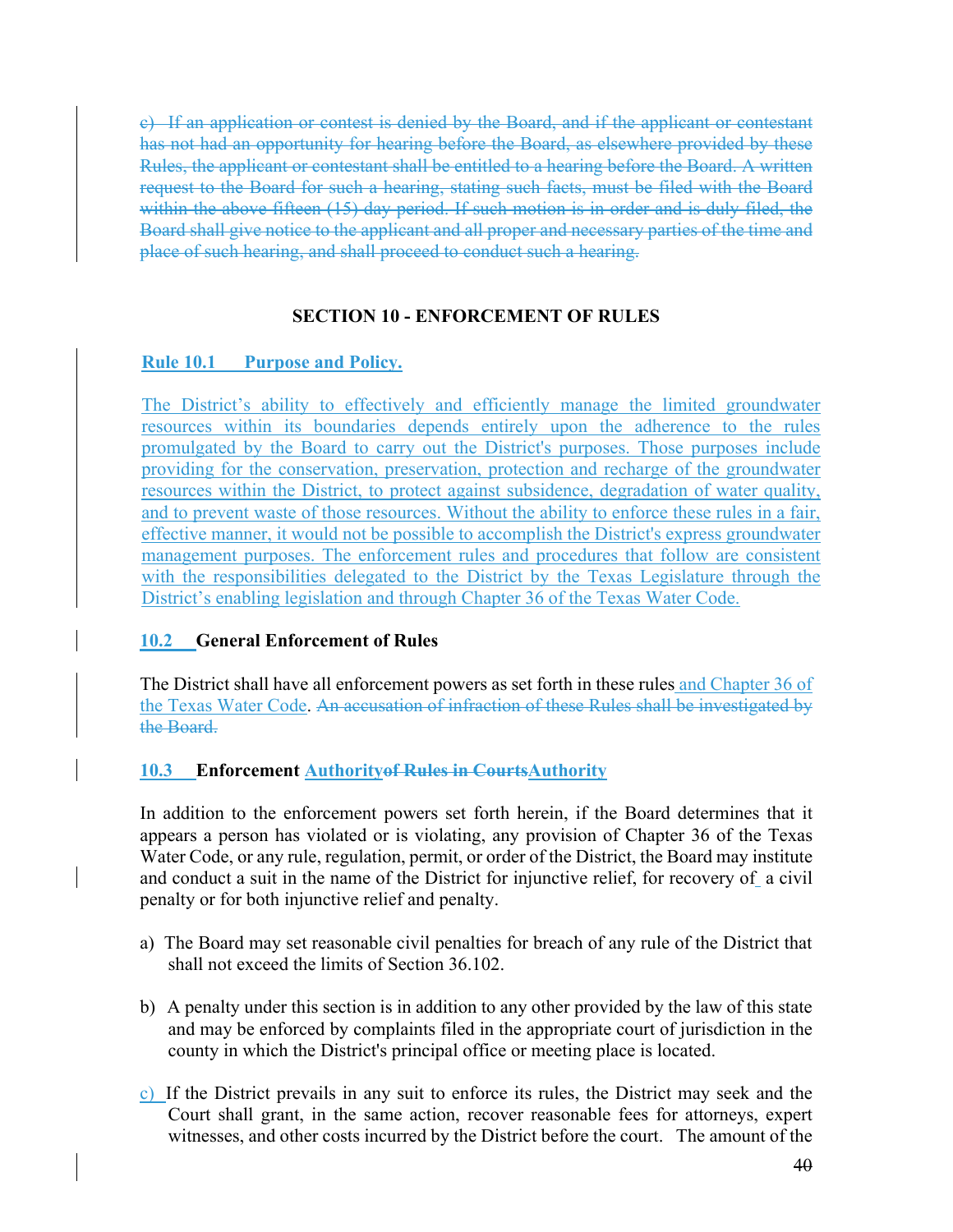attorney's fees shall be fixed by the court.

- d) Unless otherwise provided in these rules, the penalty for a violation of any District rule shall be either:
	- 1) \$10,000.00 per violation; or
	- 2) A lesser amount, based on the severity of the violation, as set forth in an Enforcement Policy that may include a Civil Penalty Schedule, which is adopted as a Rule of the District for all purposes.
- e) In determining the amount of a civil penalty, the Board of Directors shall consider the following factors:
	- (1) compliance history;
	- (2) efforts to correct the violation and whether the violator makes a good faith effort to cooperate with the District;
	- (3) the penalty amount necessary to ensure future compliance and deter future noncompliance;
	- (4) any enforcement costs related to the violation; and
	- (5) any other matters deemed necessary by the Board.

### **SECTION 11 FEES AND DEPOSITS**

#### **11.1 Permit Application Fees and Other Fees**

The Board, by resolution, may establish a schedule of fees for administrative acts of the district, including but not limited to the cost of reviewing and processing new registration and permit applications, renewal applications, the cost of permit hearings, and such administrative fees shall not unreasonably exceed the cost to the District for performing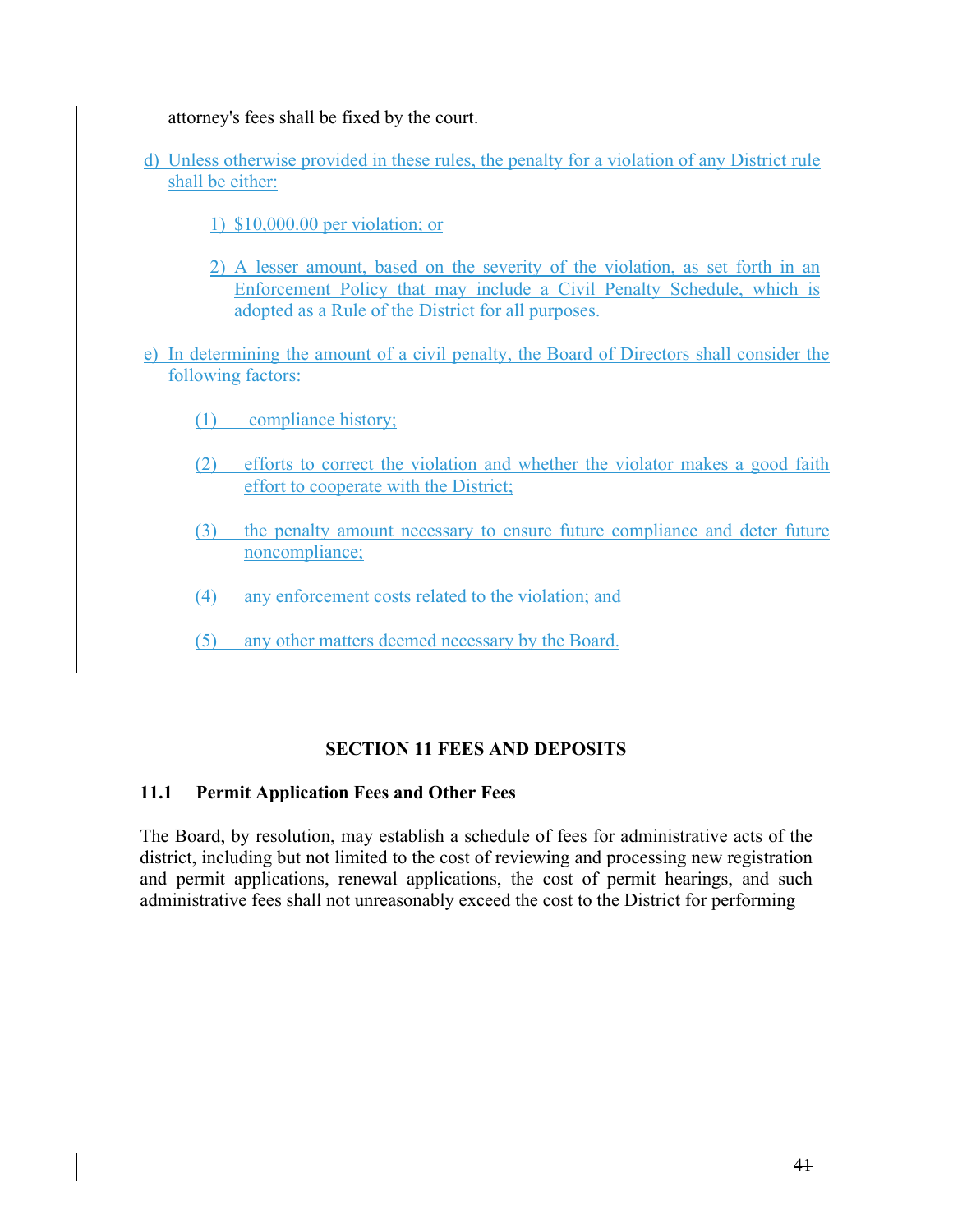such administrative acts. Applications shall not be accepted for filing or processing or hearings scheduled until receipt by the District of all applicable fees established by Board resolution. Permit fees shall only be adjusted after notice and public hearing.

### **11.2 Funding of the District**

The cash funding of the District shall be limited to funds generated from District fees, any voluntary contributions and grants, and annual cash operating funds from the County general revenue fund in an amount not to exceed \$3000.00. Additionally, the District may apply to the County to use existing County office space, equipment, personnel and supplies.

If special circumstances arise outside of the normal annual operating expenditures of the District that require additional funds, the District may apply for additional cash funds from the County to cover such special circumstances. However, it is the intent of the District to derive its annual cash operating expenses from District fees, voluntary contributions and grants, and \$3000.00 from the County general revenue funds.

All requests for use of funds from the County general revenue fund are subject to the review and notice procedures required for establishing other County expenditures from the general revenue fund.

### **SECTION 12 AQUIFER STORAGE AND RECOVERY WELLS; BRACKISH PRODUCTION ZONES**

# Rule 12.1 Registration Required.

A project operator of an Aquifer Storage and Recovery project shall register the injection and recovery wells associated with the project with the District, and shall provide the District with all reports required to be submitted to TCEQ under Sections 27.155-.156 of the Texas Water Code.

### Rule 12.2 No Permit Required; No Water Use Fee Imposed on Authorized Recovery.

Except as provided by Rule 12.3, no permit is required for the drilling, equipping, or operation of an Aquifer Storage and Recovery injection or recovery well authorized by TCEQ. Similarly, no water use fee or transport fee will be imposed on the volume of groundwater authorized by TCEQ to be recovered under an Aquifer Storage and Recovery project. The District may, however, assess a well registration fee or other similar administrative fee for an Aquifer Storage and Recovery well.

Rule 12.3 Exceeding Authorized Recovery Volume.

(a) If an Aquifer Storage and Recovery project recovers an amount of groundwater that exceeds the volume authorized by the TCEQ to be recovered under the project, the project operator shall immediately report to the District the volume of groundwater recovered that exceeds the volume authorized to be recovered in addition to providing the reports required by Rule 12.1.